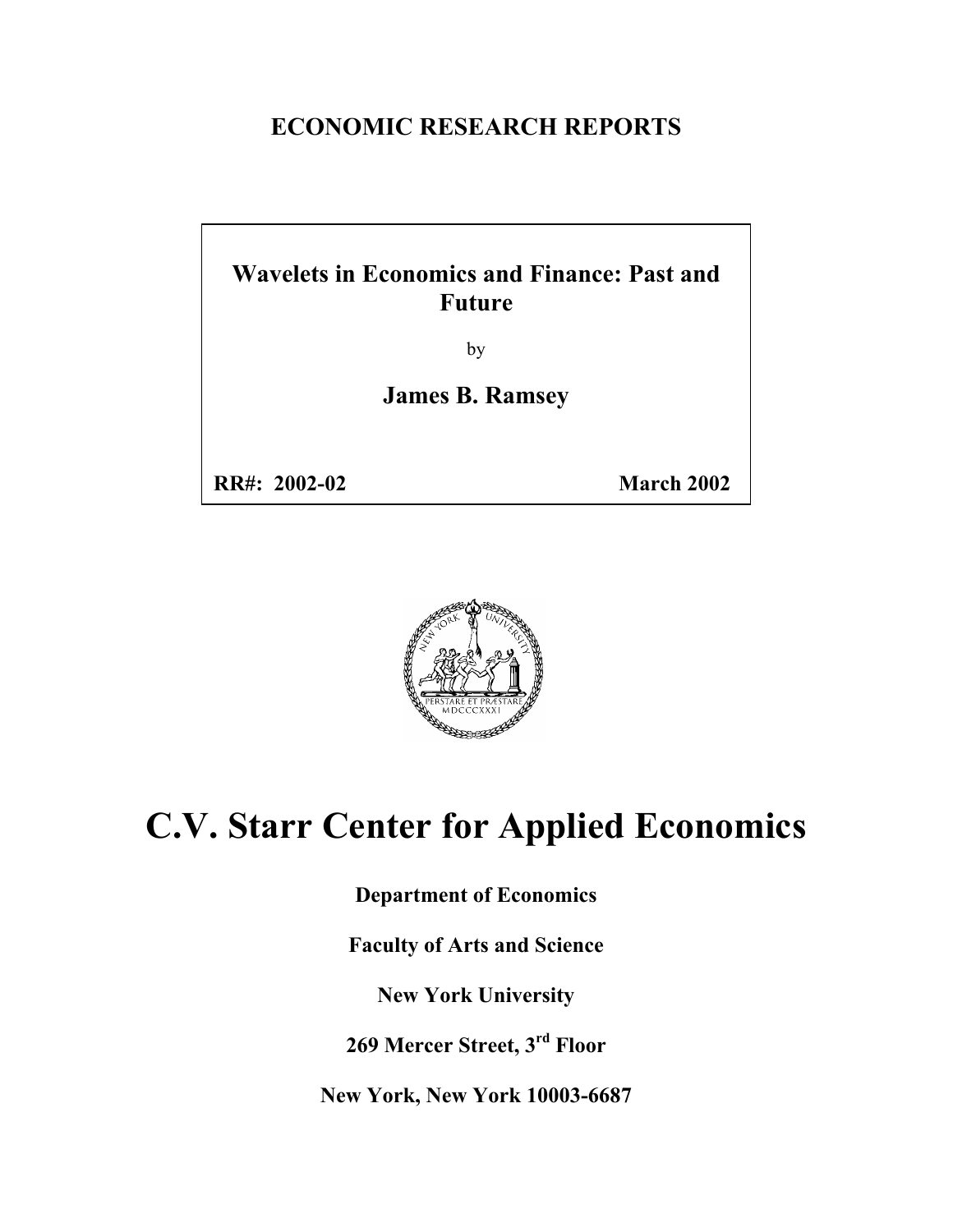### Wavelets in Economics and Finance: Past and Future

James B. Ramsey<sup>∗</sup>

New York Univ.

New York NY

March 26th. 2002

#### Abstract

In this paper I review what insights we have gained about economic and financial relationships from the use of wavelets and speculate on what further insights we may gain in the future. Wavelets are treated as a "lens" that enables the researcher to explore relationships that previously were unobservable.

Keywords: Wavelets, time scale, forecasts, oscillating frequencies, denoising, consumption func-

tion, income velocity, time varying delays

JEL classification: C14, C52

<sup>∗</sup>The financial support of the C.V.Starr Center for Applied Economics is gratefully acknowledged.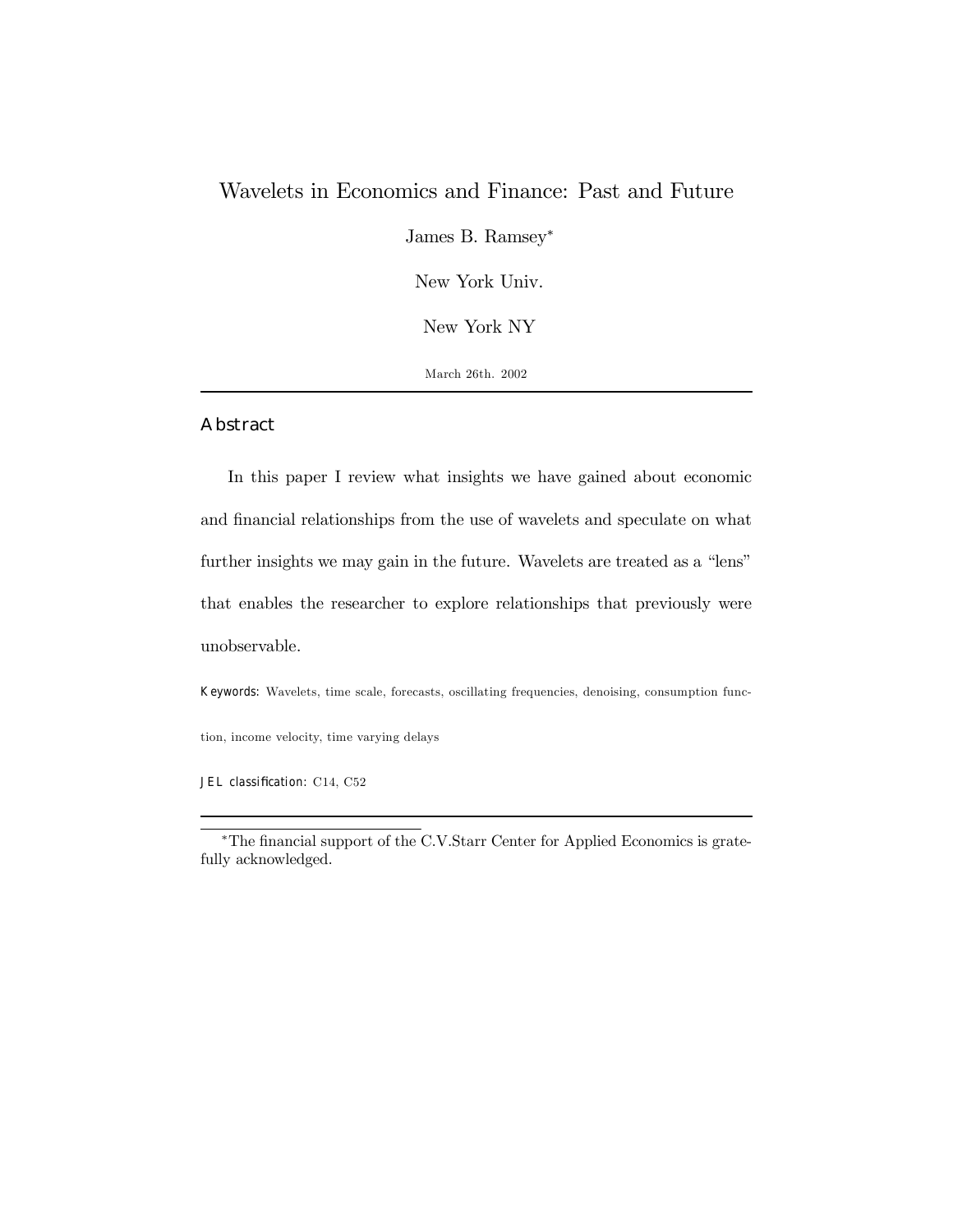### 1. Introduction

The development of any new statistical procedure potentially yields one or more of four types of gain on the existing set of statistical tools. A new procedure could provide estimators for novel situations, improve the efficiency of estimation or reduce bias, enhance the robustness to modeling errors, or provide new insights into the properties of the cognate discipline. While each of these goals is worthy in its own right and provides useful gains to the profession, the last goal is for me the most important potential gain of all. While not denying the benefits of enhanced estimation efficiency and bias reduction, or the improvement in robustness, the ability to apply a new "lens" to inspect the relationships in economics or finance provides great promise for the development of the discipline. This is particularly applicable in economics and finance where the potential for experimentation is limited and the measured variables are complex aggregations of disparate components.

Wavelets provide a unique decomposition of time series observa-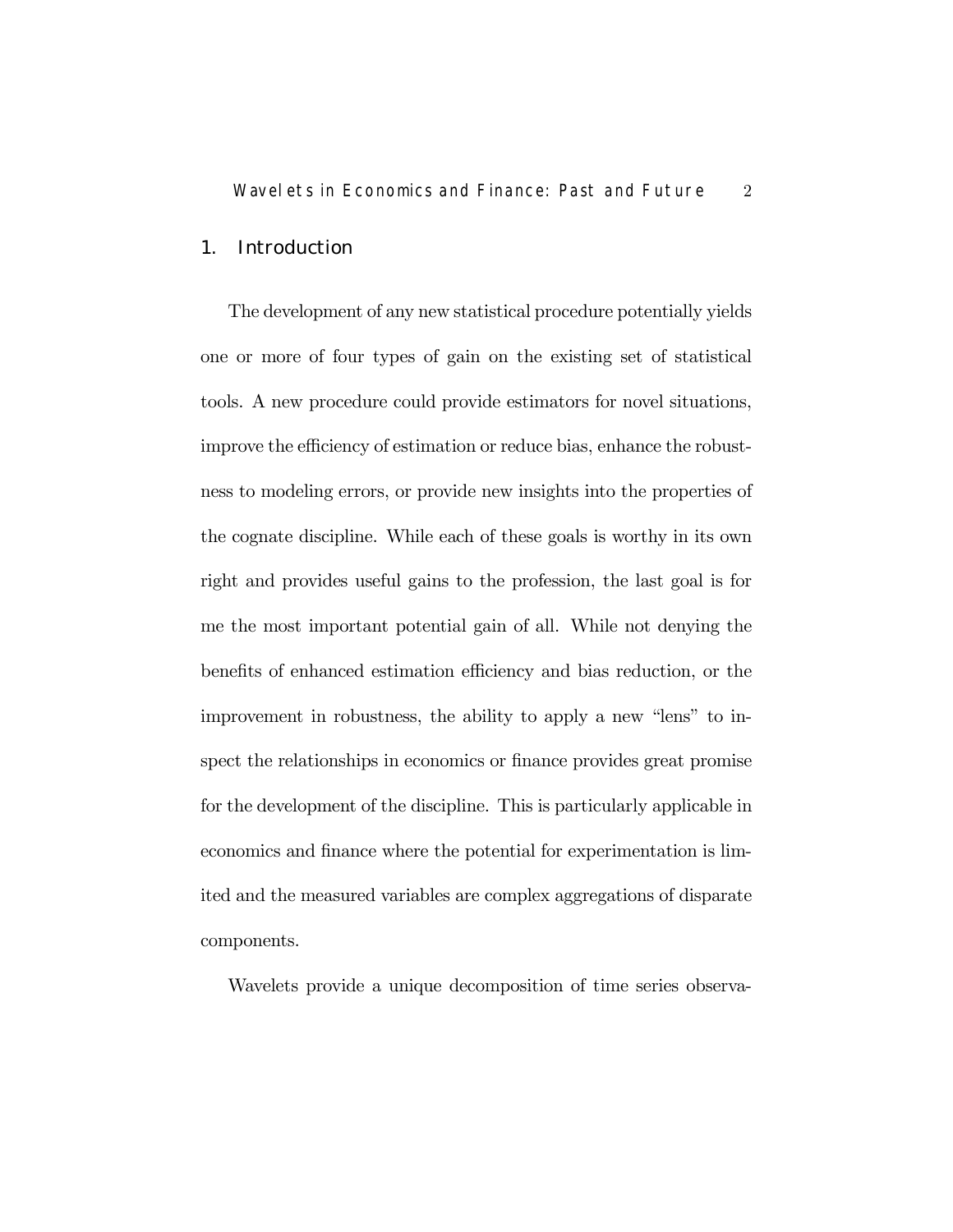tions that enable one to deconstruct the data in ways that are potentially revealing. The situation is similar to, but distinct from, the insights gained from analyzing data using Fourier series. In so far as Fourier series are applicable to data sets under examination, the application of Fourier analysis yields many interesting insights into dynamic relationships. Even the failure of Fourier analysis in the context of many data sets provides insights into the underlying dynamical relationships., For example in the GDP indices of production, we can discover that there are no simple Fourier components except in the context of non-durable goods. Using advanced techniques, Fourier analysis can be used to clarify and confirm the nature of the nonstationarity that has long been suspected. See for example, Ramsey and Thomson (1999), who demonstrate non-stationarity for a variety of macro variables. They do so by using a more efficient estimation procedure than the standard FFT. The procedure capitalizes on the properties of oblate spheroid wave functions that enable one to estimate efficiently the time rate of change in the spectrum.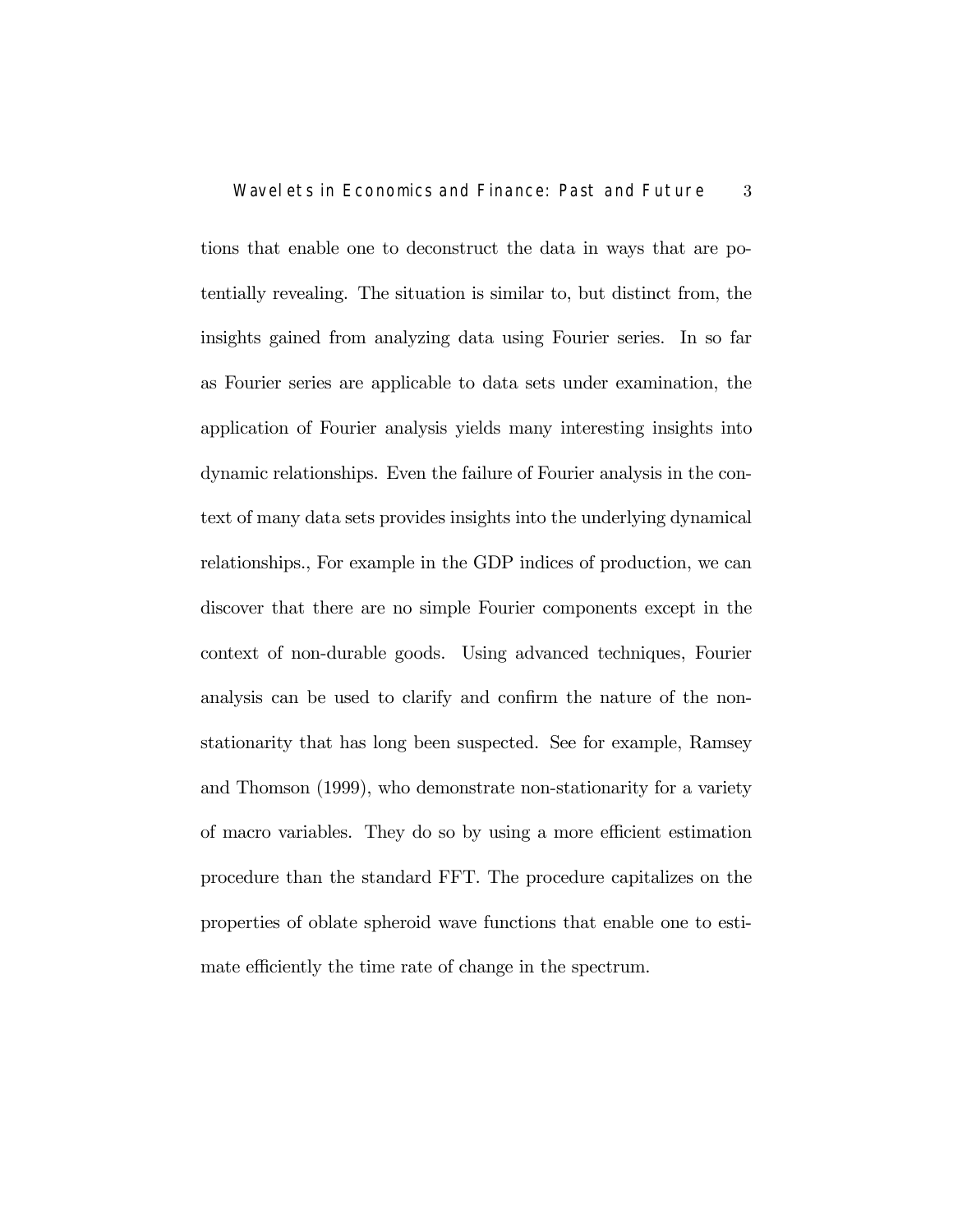The balance of this paper is in three sections. The first reviews schematically the structure of wavelets and atomistic decomposition using waveform dictionaries. The second and largest section discusses the insights obtained from applying wavelets and waveform dictionaries to economic and financial data. This section will examine the crucial distinction between noise smoothing and de-noising, the critical role of time scale in economics, the analysis of non-stationary and complex functions, the discovery of time delays in economic relationships that are functions of the state space, the discovery of Fourier frequencies that wax and wane over time, and lastly, insight is gained on the long standing complaint that economists can fit data well, but forecasts are routinely poor. The last section provides a brief summary and speculates about some areas in which wavelet analysis may generate further insights into the analysis of economic and financial data.

An earlier review of the contribution of wavelets to the analysis of economic and financial data is in Ramsey (1999) that contains a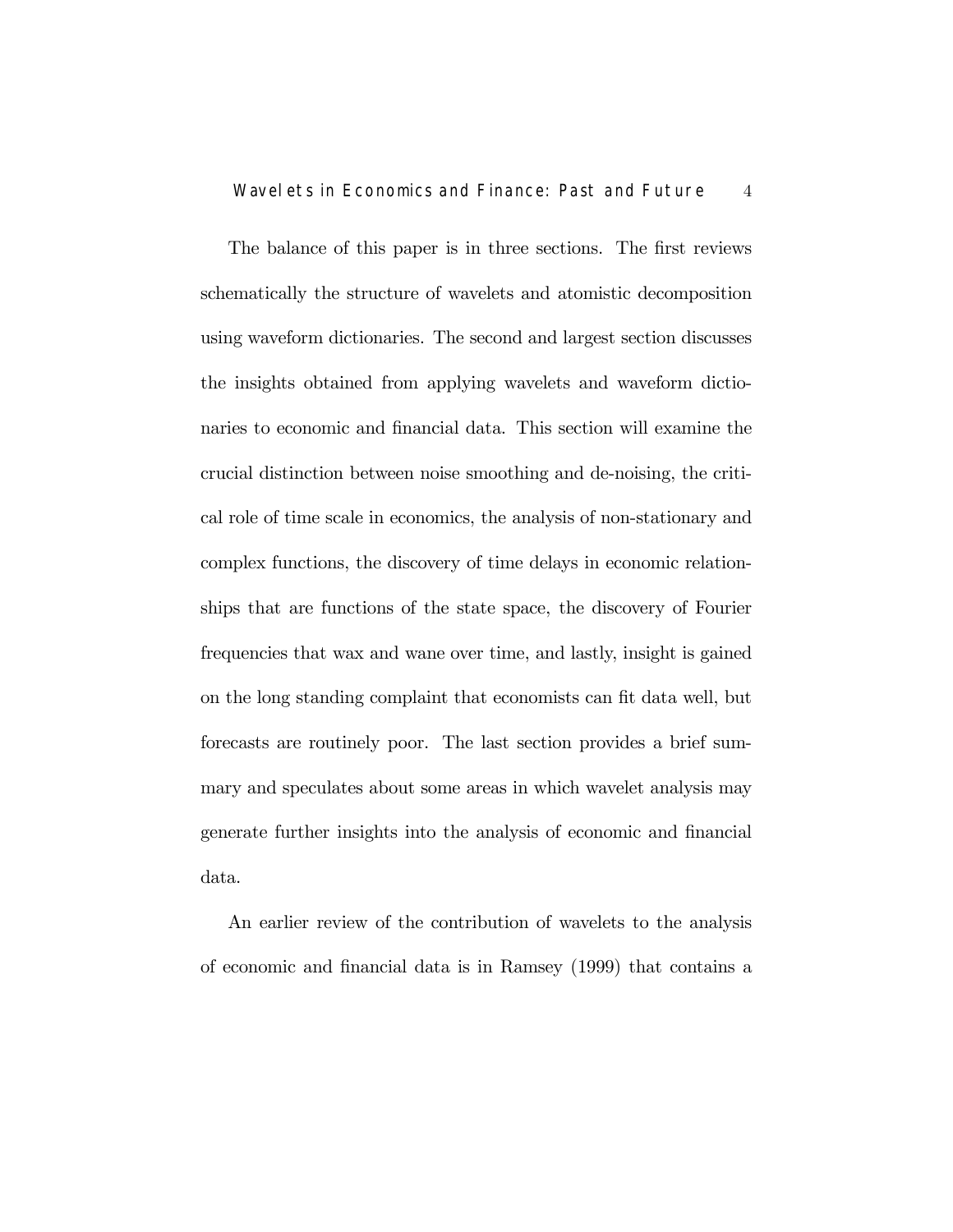Wavelets in Economics and Finance: Past and Future 5 different perspective and further details.

2. Schematic Review of Wavelets and Waveform Dictionaries

In this paper I will only give a brief schematic review of wavelets and atomistic decomposition by waveform dictionaries. There are many excellent expositions in the literature, for example, Chui (1992), Gencay et al. (2002), Carmona et al (1998), Hardle et al. (1998), Percival and Walden (2000), and Strang and Nguyen (1996) to which the interested reader is recommended. In particular, Gencay et al. (2002) is useful for economists as it contains a number of economic and financial applications. Both Percival and Walden (2000) and Strang and Nguyen (1996) are very well written books that stress the filter development of wavelets. Brillinger (1994), Brillinger (1996) and Ramsey (1999a) develop some of the distribution theory for wavelet analysis. Mallat and Zhang have developed the use of projection pursuit methods in the atomistic decomposition of waveform dictionaries,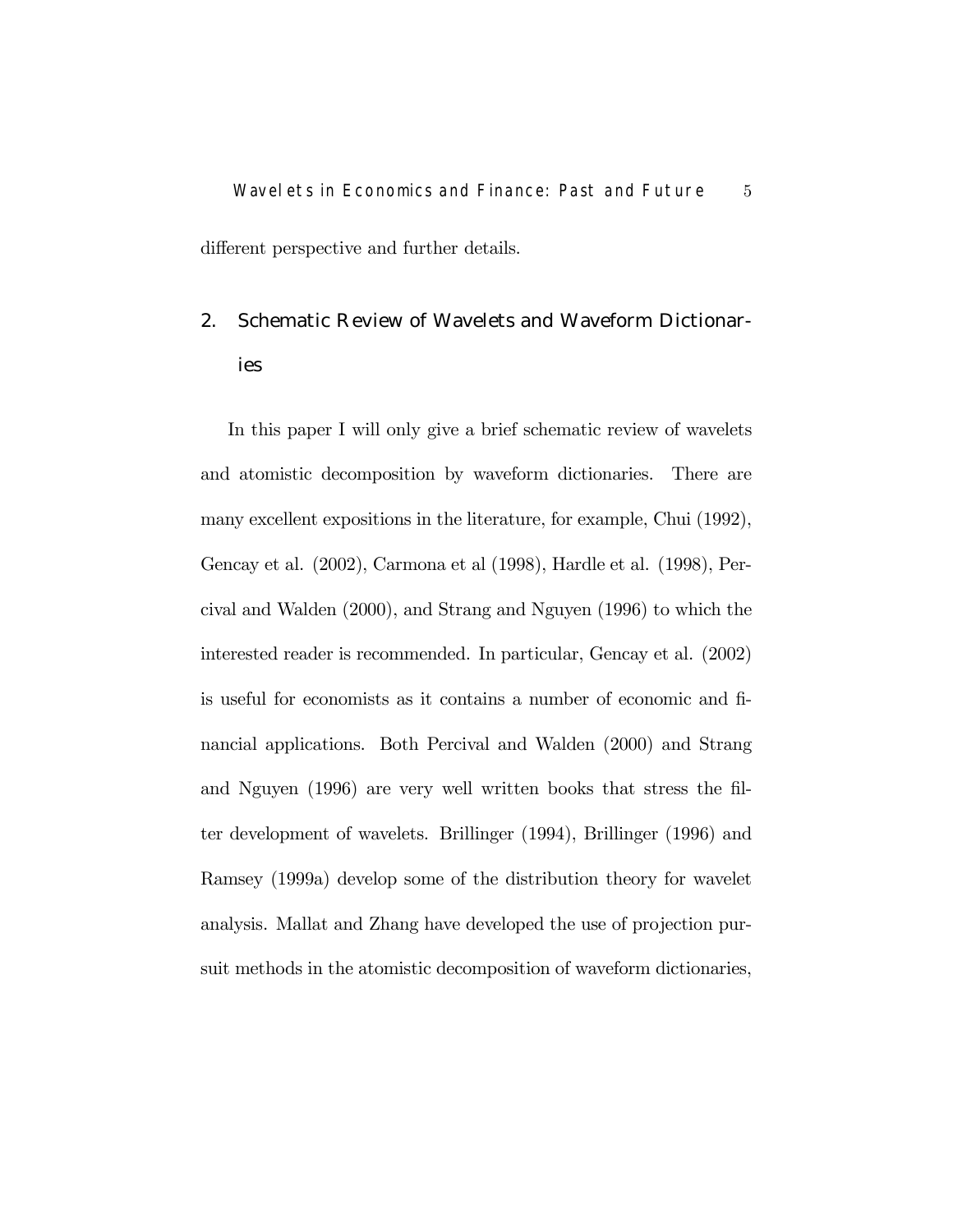see Mallat (1989) and Mallat and Zhang (1993).

There are some points of comparison between wavelets and Fourier series, but there are also important points of difference; the latter are more important to keep in mind than the former. The points of comparison are that both wavelets and Fourier representations are exactly that, representations, and both are obtained by projecting the signal onto a basis space.

The differences stem from the differences in the bases used by the two procedures. In the Fourier integral representation, one is projecting on to an expansion in terms of trigonometric functions assuming stationarity over the entire history of the signal. Fourier series expansions are defined over the space  $L^2(0, 2\pi)$ , with infinite energy, but finite power, when extended to the whole real line. The decomposition that is achieved using Fourier analysis is in the frequency domain. Further, recall that a single disturbance in the time domain affects all frequencies and that a single disturbance is treated by Fourier analysis as an event of period T, where T is the length of the observed series.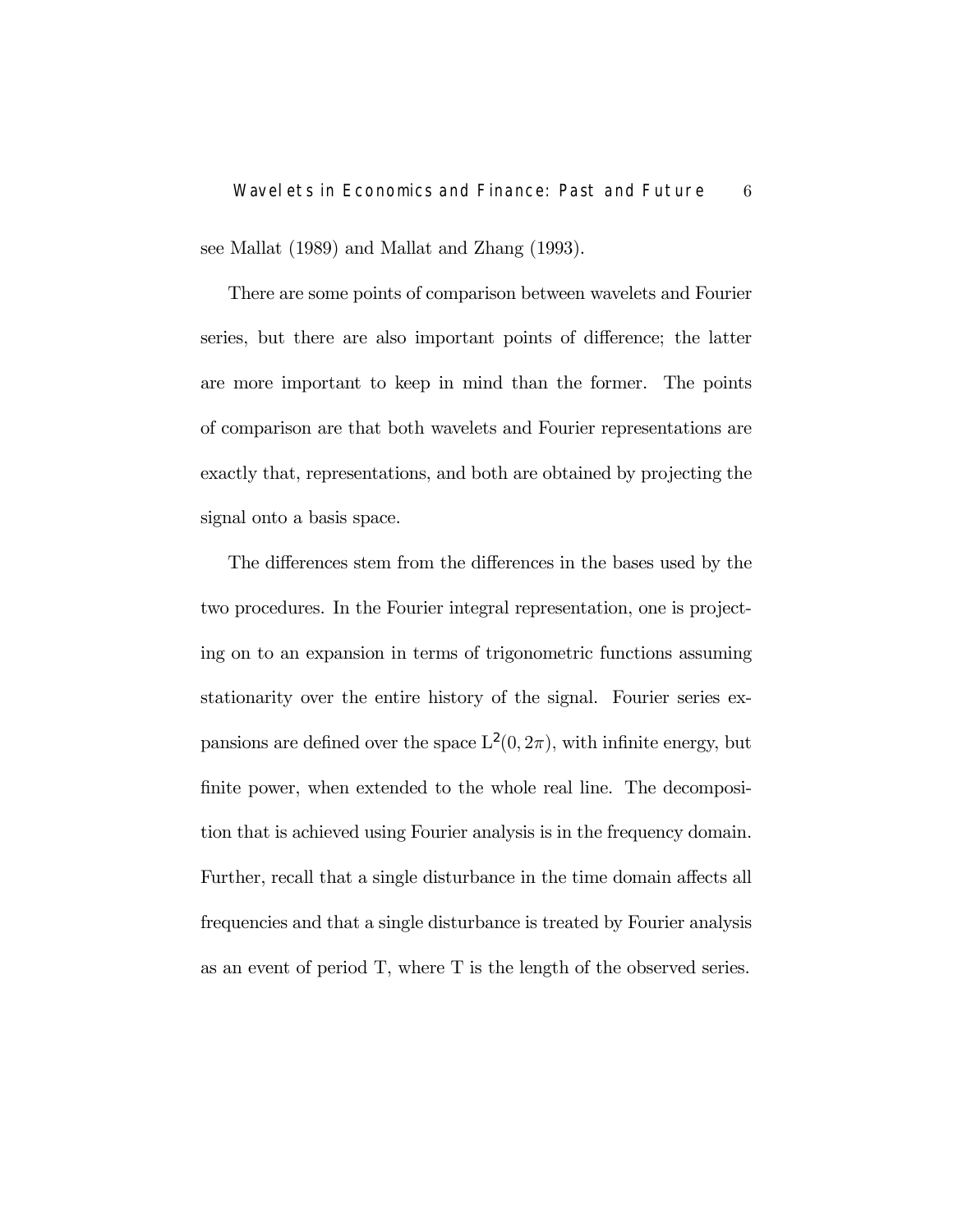In Fourier analysis all frequencies are obtained by "rescaling" the fundamental frequency; that is, we project the signal onto a sequence of functions of the form:

$$
\{e^{-in\omega_0}\}\tag{1}
$$

where  $\omega_0$  is the fundamental frequency and "n" provides the scaling.

In contrast wavelets are functions defined over Besov spaces and provide a basis for functions that are defined in such spaces. In particular, each wavelet is compact and therefore must be indexed in the time domain. More precisely, each basis function is expressible as:

$$
g(t) = \frac{1}{\sqrt{s}} g\left(\frac{t-k}{s}\right) \tag{2}
$$

where k is the time domain index and s is the scale at which  $g(.)$ is evaluated. Consequently, we have defined in the time domain a sequence of functions that are doubly indexed, once by location in the time domain, once by the scale; the preceding division by  $\sqrt{s}$  in equation 2 ensures that the norm of  $g(.)$  is one. Each function  $g(.)$  is centered at k with a scale, or dilation, of s. Scaling in Fourier analysis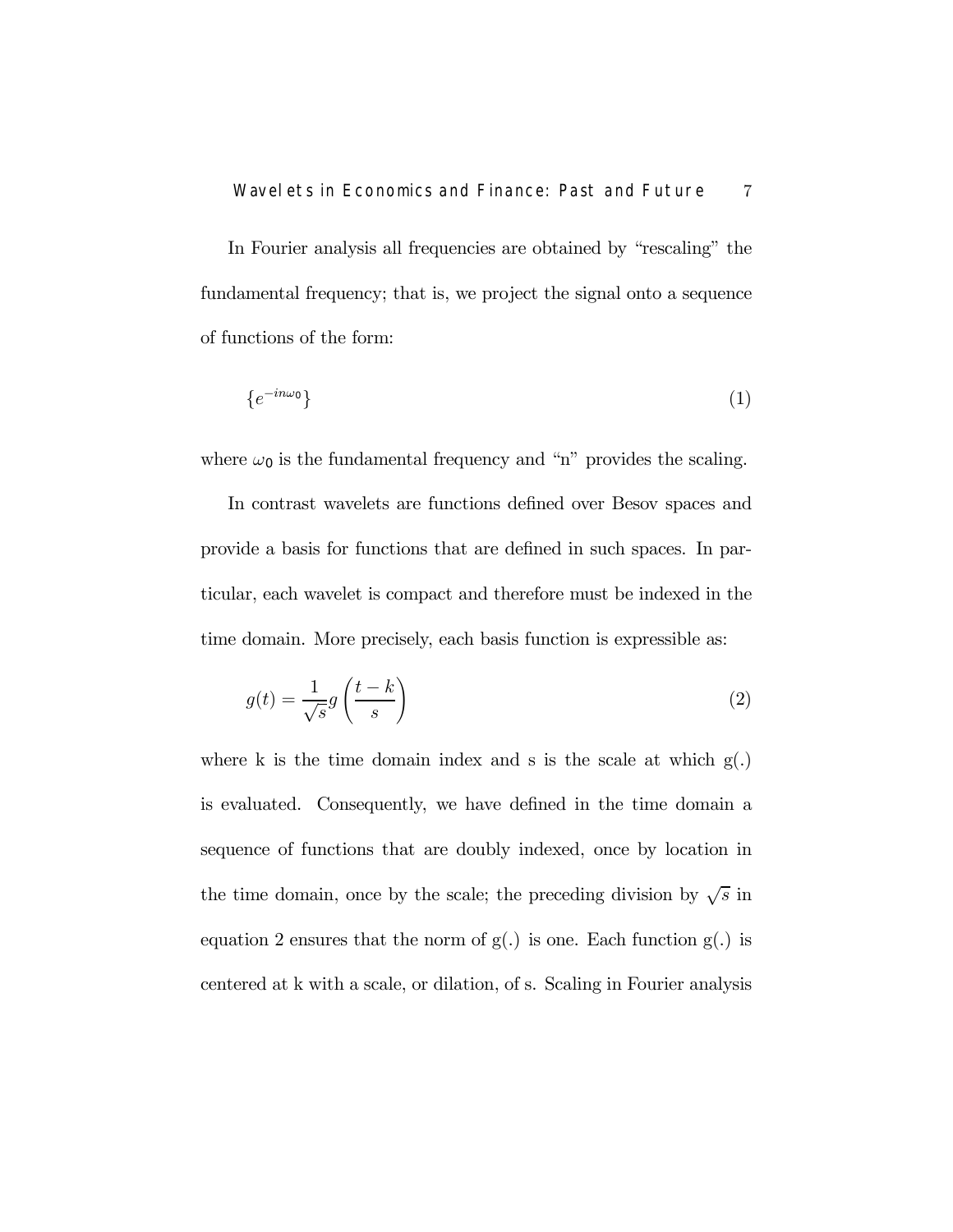## Wavelets in Economics and Finance: Past and Future 8 is in terms of frequency, scaling in wavelet analysis is in terms of time.

This distinction is important for applications.

Because of the compactness of the wavelets and their time indexing, all projections of a signal onto the wavelet space are essentially local. In contrast, in Fourier analysis the projections are essentially global, although localization can be achieved by convolving the observed series with a filter that is centered at a given point,  $t_0$ , with rapid decrease in the modulus of the weights on either side of  $t_0$ .

Wavelets can either be defined in terms of a sequence of pairs of filters, to be discussed below, or in terms of functions created through splines that satisfy certain properties. The choice of wavelet to be used in the analysis of actual data will depend on the weights that the researcher places on the various criteria. This is a great strength of wavelets as a tool because one can choose that class of wavelet function that is most suitable to the properties of the function to be represented.

Symmetry of the function  $g(.)$  is one such criterion and is the one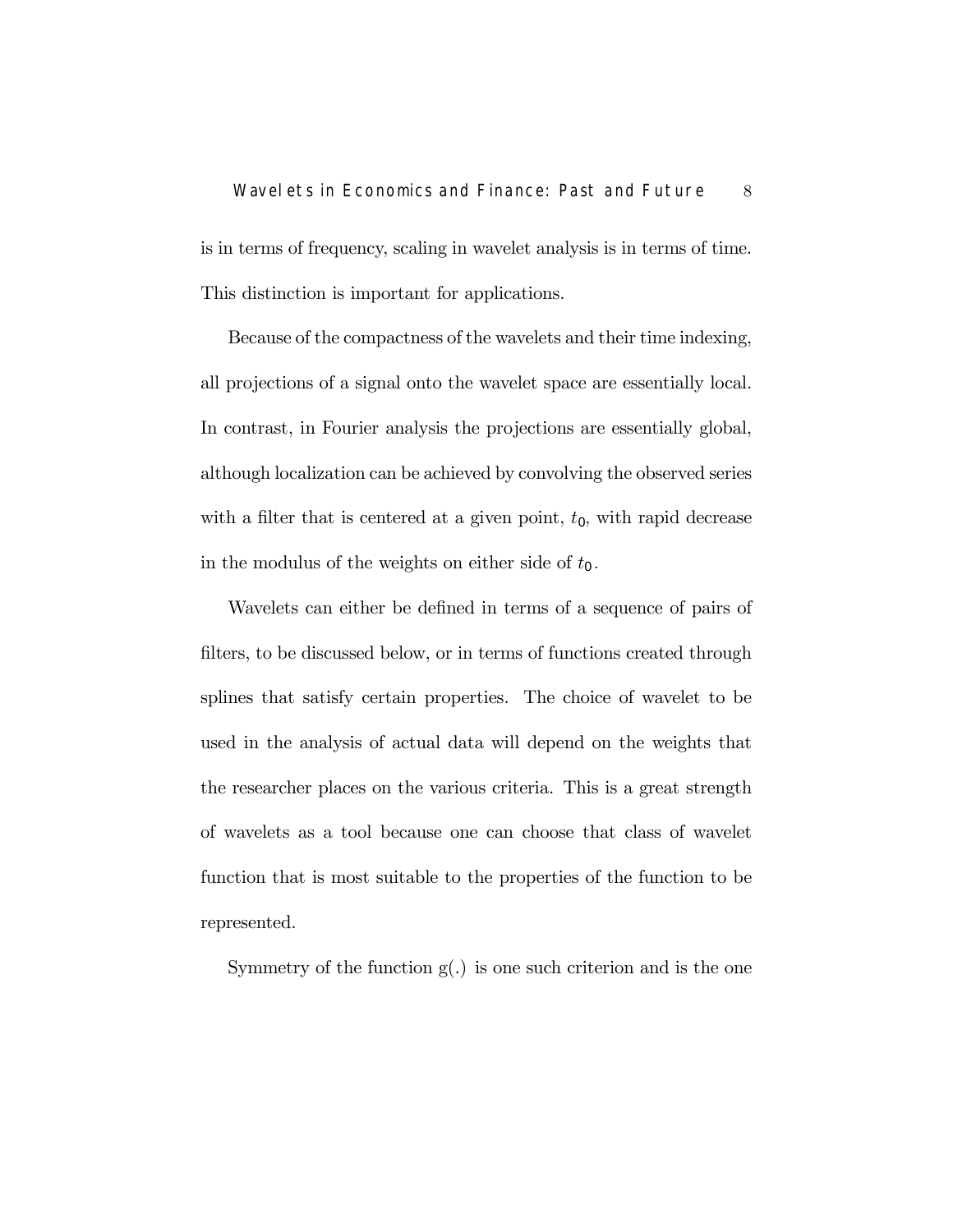that is seldom satisfied, except approximately; the Haar wavelet is an example of an orthogonal symmetric wavelet. Symmetry of the wavelet is useful for representing functions that exhibit local symmetries, but the most important benefit of symmetry is that phase shifts are not introduced into the coefficients created by the projection operation. The effect of a phase shift is to displace events along the time axis; that is, if a maximum in the original series occurs at time  $t_0$ , the phase shifted maximum occurs at time  $t_0 + \delta$ , where  $\delta$  may be positive or negative. Non-symmetric filters introduce phase shifts, see for example, Percival and Walden (2000) and Gencay et al. (2002).

Orthogonality is a very useful property of wavelets as it is of any transformation procedure, but does not hold universally for all wavelet classes. While orthogonality does not in the least ensure zero-phase transformations, recent efforts have been made to modify procedures so as to approximate zero-phase filters, see for example, McCoy et al (1995) and Hess-Nielsen and Wickerhauser (1996). However, even non-orthogonal wavelets still provide a basis for the space into which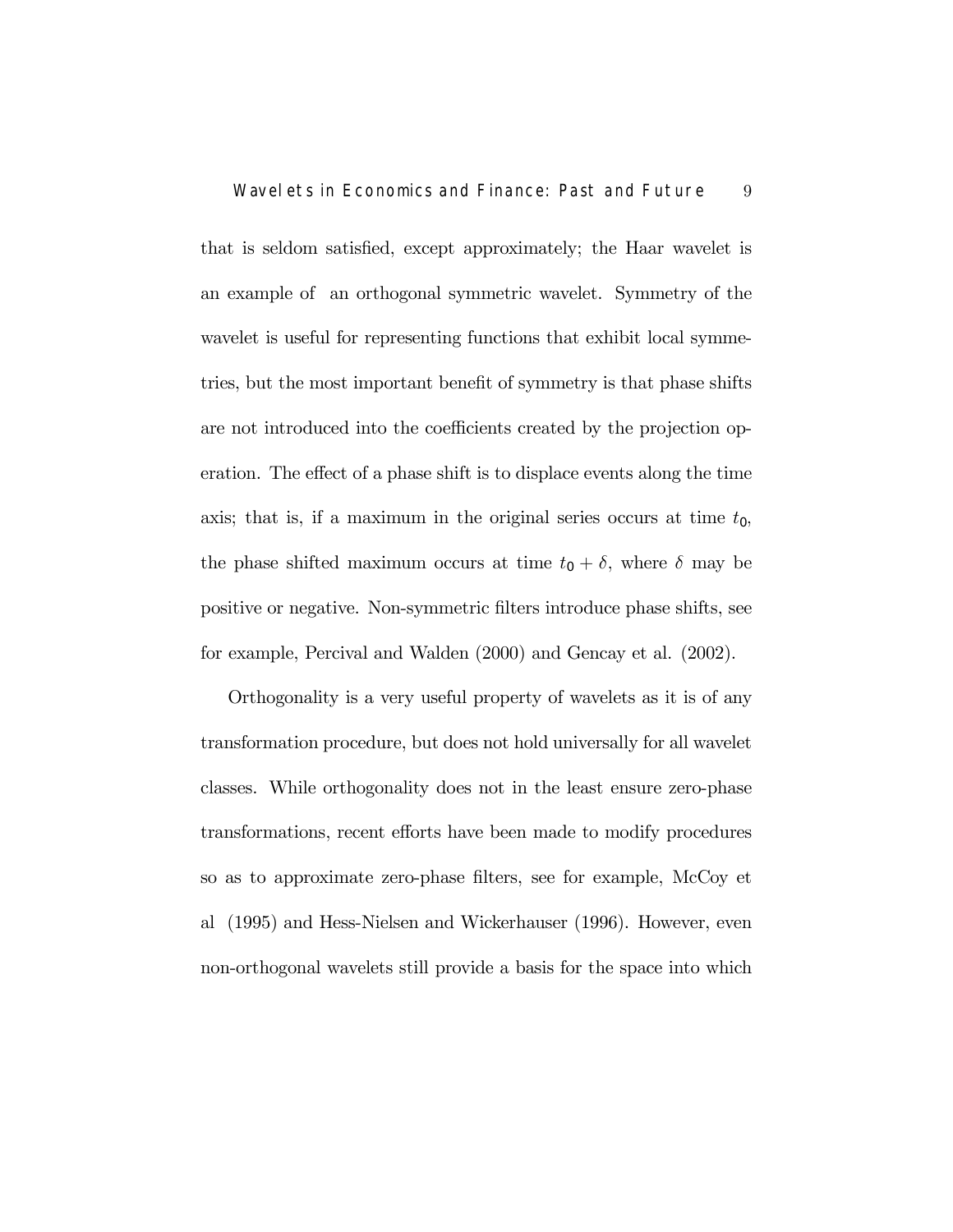the function is to be projected. Maximum overlap discrete wavelet transforms (MODWT) and biorthogonal wavelets are examples, Bruce and Gao (1996), or Percival and Walden (2000).

Smoothness is sometimes an important property for a wavelet basis. If the function to be represented is thought to be smooth, then smoothness is a desirable property. However, there are many functions for which smoothness is definitely not a characteristic in which case, one does not want to impose smoothness. For example, the Haar function is the least smooth of all the wavelet classes and is therefore useful in representing the time path of Poisson processes. The degree of smoothness is measured by the number of continuous derivatives of the basis function.

Below I will define precisely "father" and "mother" wavelets; father wavelets integrate to one and are used to represent the very long scale smooth component of the signal; mother wavelets integrate to zero and represent the deviations from the smooth components. Father wavelets generate what are known as the "scaling coefficients" and the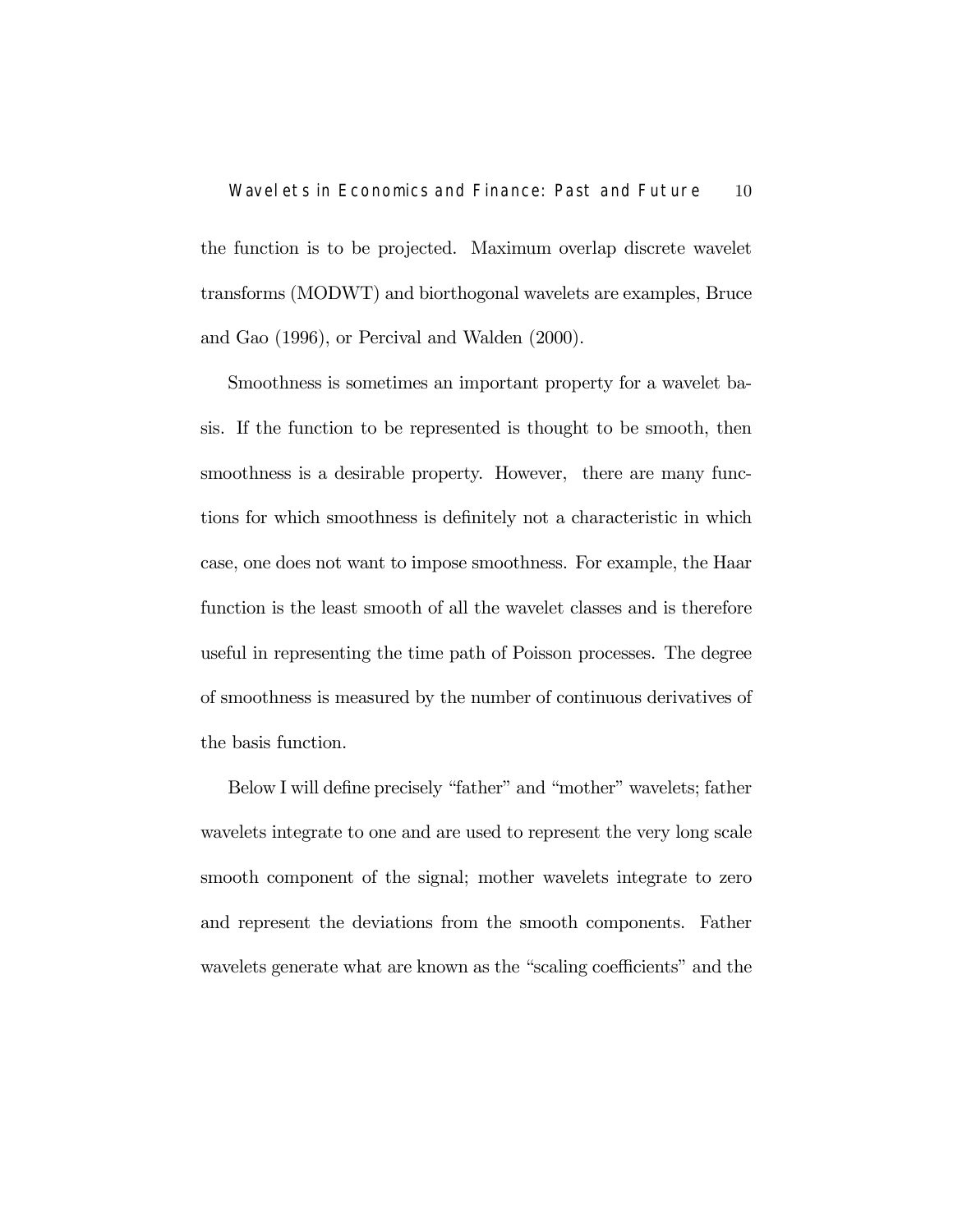mother wavelets generate the differencing coefficients. An alternative way to view the difference is that the father wavelet acts as a low pass filter, whereas the mother wavelets act as high pass filters. Different scales translate into different frequency bands that are passed; this interpretation is elaborated below.

The number of vanishing moments indicates yet another important characteristic of wavelets. If a wavelet basis is said to "have m vanishing moments," that means that an m'th order polynomial will be passed through by the mother wavelets; the projection integrates to zero and the polynomial component of the signal will be captured solely by the father wavelet. If a signal contains a polynomial component together with more complex elements, using a wavelet with the appropriate number of vanishing moments is clearly very useful in decomposing the signal.

For any suitable choice of function  $\Phi(.)$ , we can define the corre-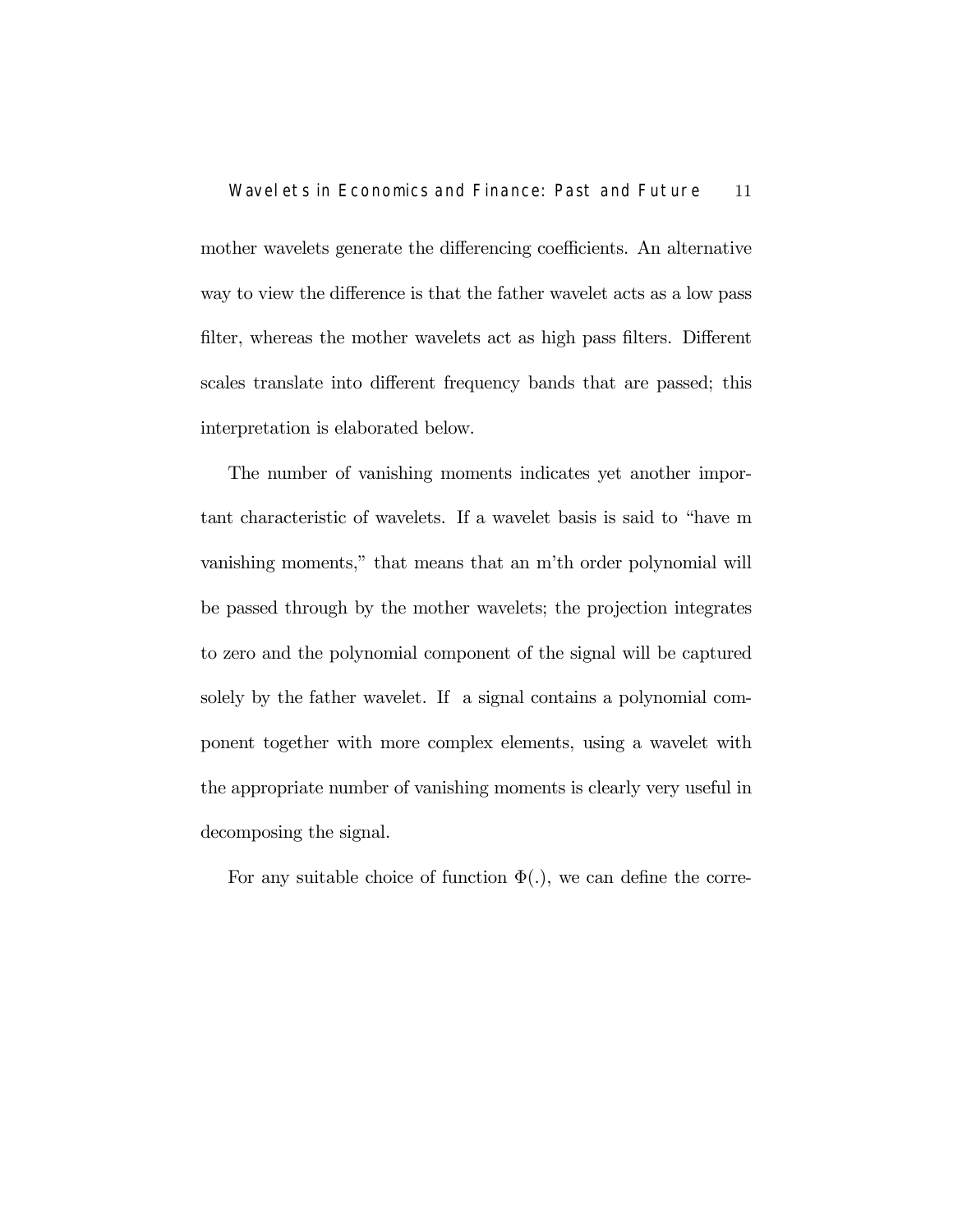### Wavelets in Economics and Finance: Past and Future 12

sponding father and mother wavelets:

$$
\Phi_{J,k} = 2^{-\frac{J}{2}} \Phi\left(\frac{t - 2^{J} k}{2^{J}}\right)
$$
\n
$$
\int \Phi(t) dt = 1
$$
\n(3)

and

$$
\Psi_{j,k} = 2^{-\frac{1}{2}} \Psi\left(\frac{t - 2^{j} k}{2^{j}}\right), j = 1, ... J
$$
\n
$$
\int \Psi(t) dt = 0
$$
\n(4)

 $\Phi_{J,k}$  is the father wavelet and  $\Psi_{j,k}$  is the mother wavelet. For facilitating the mathematical development and analysis, the above statements have restricted the scale parameter "s" to the dyadic scale  $2<sup>j</sup>$ . Given this family of basis functions, we can define a sequence of coefficients that represent the projections of the observed function onto the proposed basis. We define:

$$
s_{J,k} = \int f(t)\Phi_{J,k} \tag{5}
$$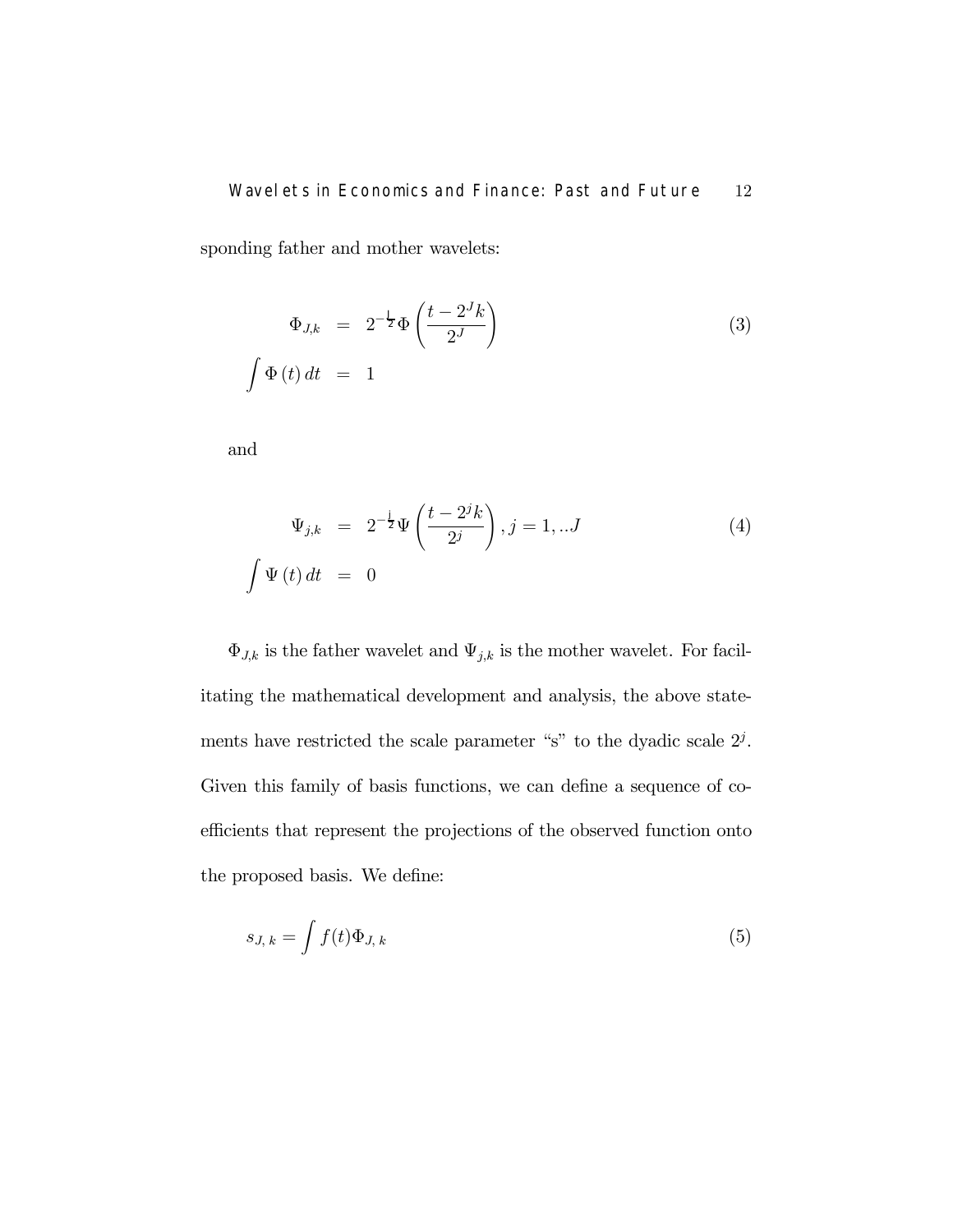Wavelets in Economics and Finance: Past and Future 13 and

$$
d_{j,k} = \int f(t)\Psi_{j,k}; j = 1, \dots J
$$
 (6)

where the  $\mathbf{s}_{J,k}$  are the coefficients for the father wavelet at the maximal scale,  $2^J$ , known as the "smooth coefficients," and the  $d_{j, k}$  are the detail coefficients obtained from the mother wavelet at all scales from 1 to J, the maximal scale. Given the coefficients the function f(.) can be represented by:

$$
f(t) = \sum_{k} s_{J,k} \Phi_{J,k}(t) + \sum_{k} d_{J,k} \Psi_{J,k}(t) + \dots
$$

$$
\dots + \sum_{k} d_{j,k} \Psi_{j,k}(t) + \sum_{k} d_{1,k} \Psi_{1,k}(t)
$$
(7)

or  $f(t)$  can be represented as:

$$
f(t) = SJ + DJ + DJ-1 + ...Dj + ...D1
$$
 (8)

where

$$
S_J = \sum_{k} s_{J, k} \Phi_{J, k}(t)
$$
  
\n
$$
D_j = \sum_{k} d_{j, k} \Psi_{j, k}(t), j = 1, ...J
$$
\n(9)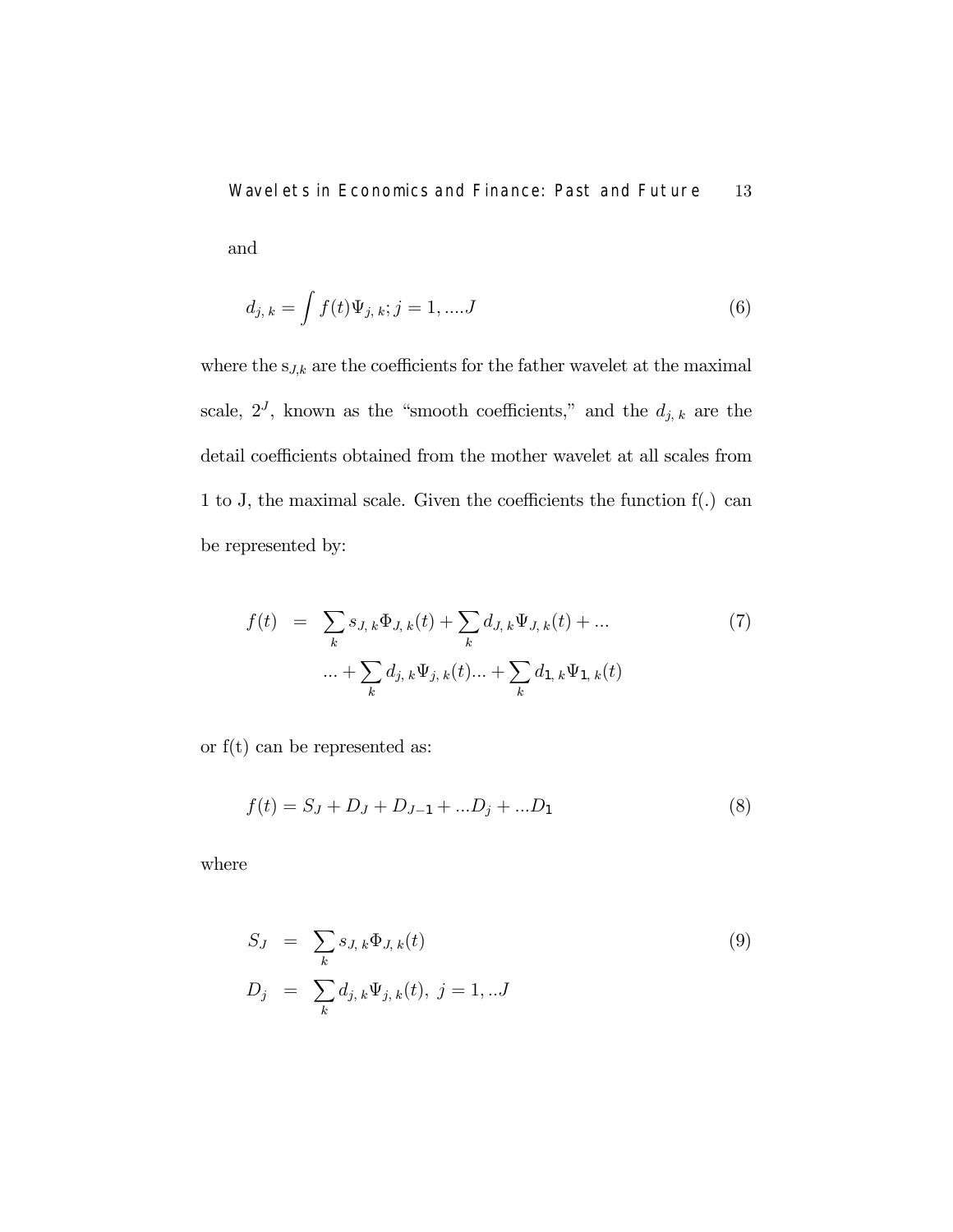The easiest way to visualize the above is to consider a sequence of topographical maps;  $\mathcal{S}_J$  provides a smooth outline and each  $\mathbf{D}_j$  in turn provides a higher level of detail. Equation 8 indicates that the complete function will be obtained by the multiresolution of the signal, but one can also obtain less detailed representations by examining only:

$$
S_j = S_J + D_J + ... D_{j+1}
$$
\n(10)

$$
or S_j = S_{j+1} + D_{j+1} \tag{11}
$$

An alternative way to think about wavelets is in terms of solutions to sets of equations defined by low and high pass filters. Thus, we define  $\Phi(t)$  and  $\Psi(t)$  by:

$$
\Phi(t) = \sqrt{2} \sum_{k=0}^{N} l(k) \Phi(2t - k)
$$
\n(12)

$$
\Psi(t) = \sqrt{2} \sum_{k=0}^{N} h(k) \Phi(2t - k)
$$
\n(13)

given two linear filters  $l(k)$  and  $h(k)$ .  $l(k)$  is a lowpass filter and  $h(k)$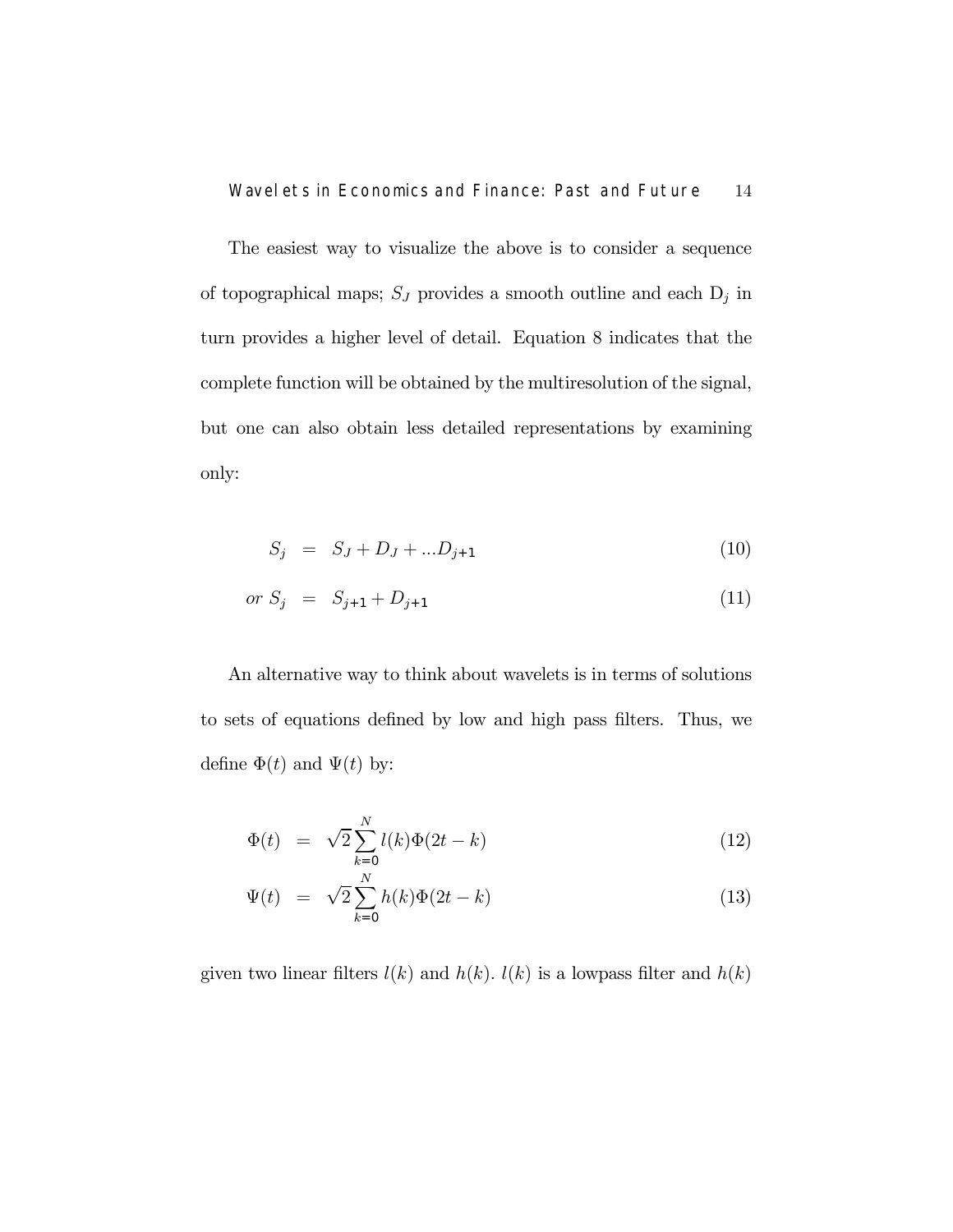is a high pass filter. Correspondingly, the low and high pass filters can be obtained from the father and mother wavelets as follows:

$$
l(k) = \frac{1}{\sqrt{2}} \int \Phi(t)\Phi(2t - k)dt
$$
\n(14)

$$
h(k) = \frac{1}{\sqrt{2}} \int \Psi(t)\Phi(2t - k)dt
$$
\n(15)

$$
or \; h(k) \;\; = \;\; (-1)^k l(k) \tag{16}
$$

The simplest example is provided by the Haar wavelet for  $N = 2$ 

$$
l(k) = \{\frac{1}{\sqrt{2}}, \frac{1}{\sqrt{2}}\}\tag{17}
$$

$$
h(k) = \{\frac{1}{\sqrt{2}}, -\frac{1}{\sqrt{2}}\}\tag{18}
$$

The low pass filter averages, the high pass filter differences.

Strang and Nguyen (1996) and Percival and Walden (2000)develop the relationship between wavelets and filter banks, that is, sequences of pairs of high and low pass filters; these are excellent references for this approach, especially the first chapter of Strang and Nguyen (1996). The analysis indicates that one can approach the analysis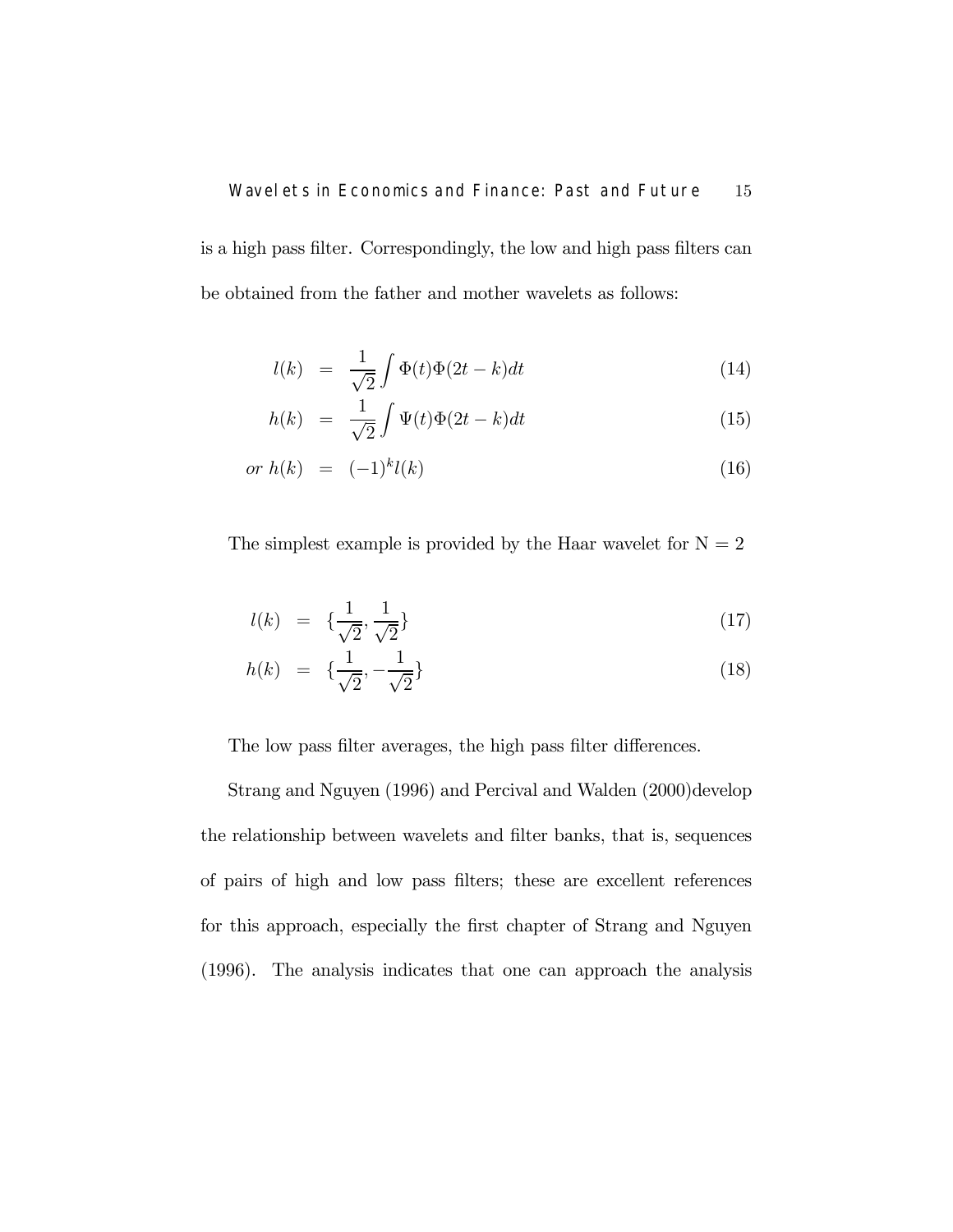of the properties of wavelets either through wavelets themselves or through the properties of the filter banks. Both approaches are useful and informative. Many new classes of wavelets are now generated by specifying properties for the filter banks.

The development of wavelet analysis using filter banks helps to clarify the relationship between wavelet analysis and Fourier analysis. Because wavelet transforms can be obtained through a cascade of low and high pass filters one can obtain the transfer function of the filters, and if one assumes stationarity in the time series, one can determine the frequency ranges of the series that will be captured by the filter banks. However, the validity of this interpretation depends on the assumption of stationarity of the signal. Where the stationarity assumption is violated, the frequency interpretation can only be approximate and local.

The introduction of filter banks reveals clearly the difficulty of dealing with boundary conditions that must be faced by any transformation that relies on filters and two sided filters in particular. This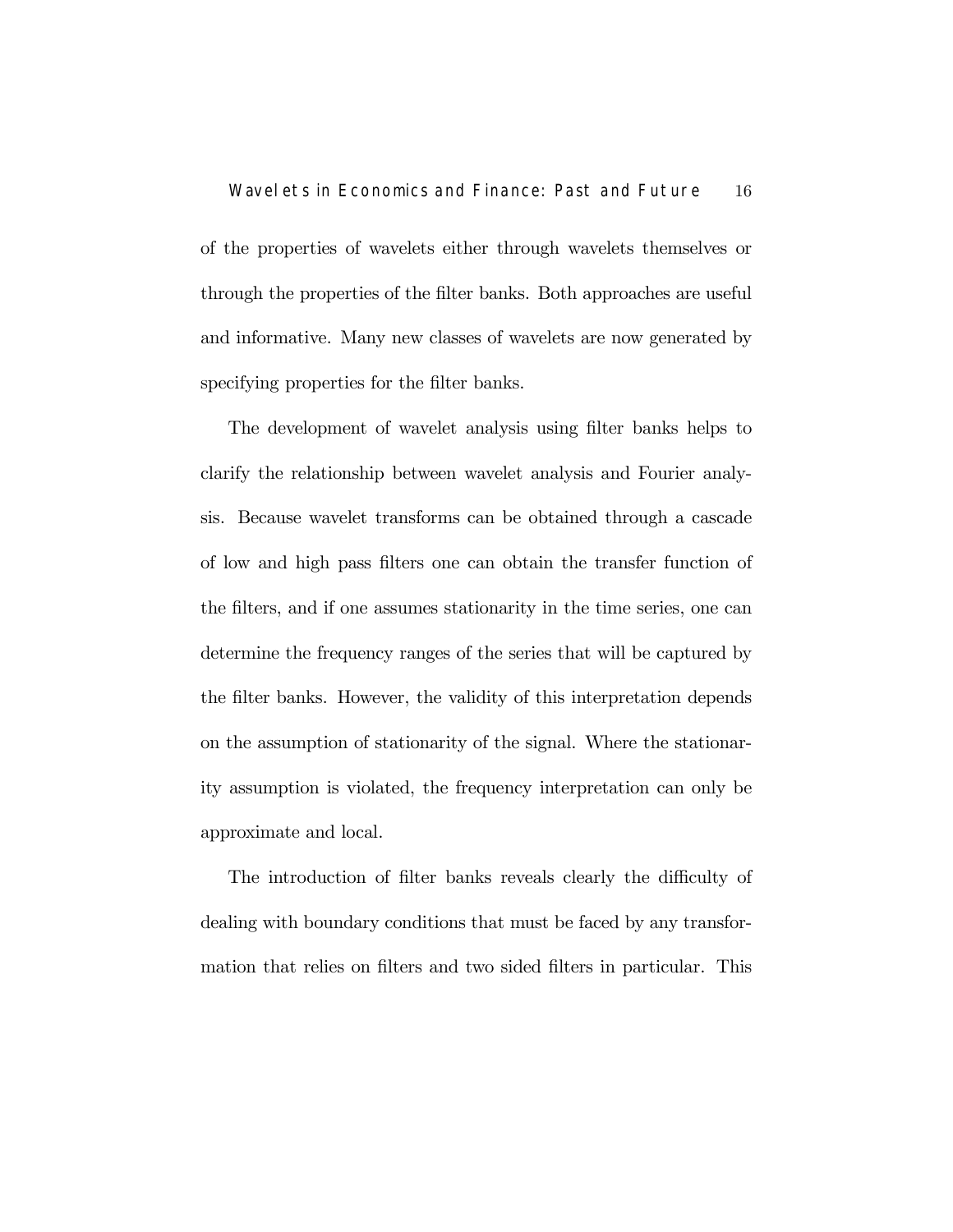problem is of course a general problem and is not one peculiar to wavelets; note for example the difficulties in this regard for Fourier analysis. In the standard literature of wavelet analysis there are several approaches to the problem. Zero padding at the ends is one solution that is also a standard approach in Fourier analysis. Other solutions involve capitalizing on any periodicity in the data, or the use of polynomials to capitalize on any regularities that can be captured by polynomial approximation at either end of the observed series. Yet another procedure that has been used involves reflection; that is, extend the data by a reflection and assume a periodic boundary. Clearly, the differences between these various boundary rules depend upon differences in assumptions as to the fundamental nature of the series under examination.

In economic analysis one seldom wants to use the periodic approach, but often the polynomial approximation is useful. One can perhaps devise new procedures that capture special aspects of the data. However one deals with the issue, there is inevitably an aspect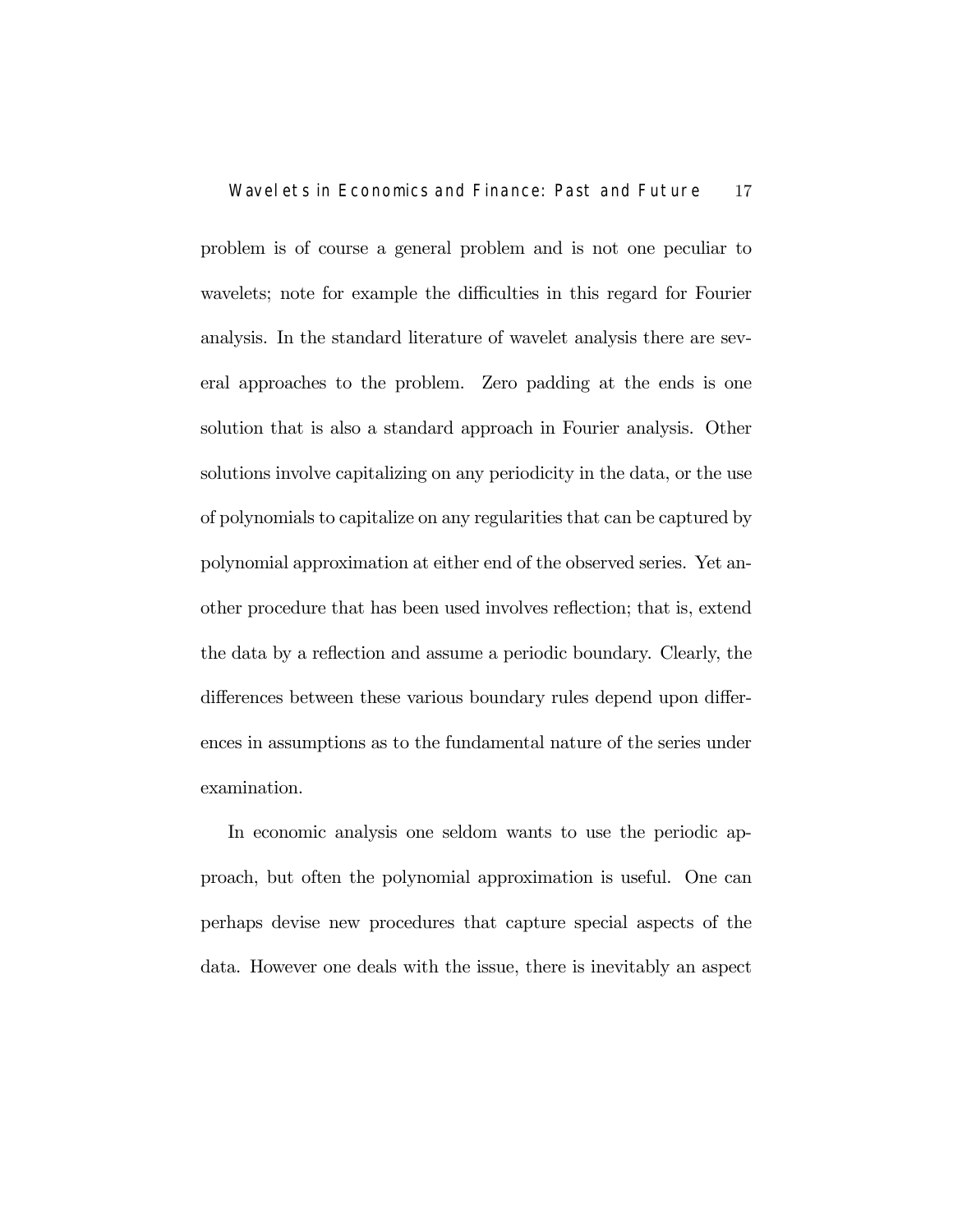of ad hoc justification for the adjustment and one must be very careful how one interprets the coefficients estimated at the ends of the time series. One neglected issue is that the optimal choice of boundary rule may well vary with the scale.

The basics of the distribution theory of wavelets are easily derived when the model is one of a signal observed with random error. We can summarize the above development by representing the wavelet transform by:

$$
w = Wy \tag{19}
$$

where y is the vector of N observations on a signal, w is the N dimensional vector of wavelet coefficients, and W is an N×N orthonormal matrix that summarizes the transformations listed above. The first elements of w are the coefficients  $s_j$ , the last elements of w are the coefficients  $d_1$ . If the number of observations, N, is divisible by  $2^J$ , a mathematical convenience, the number of coefficients of each type is given by:

•  $\frac{N}{2}$  coefficients  $d_{1, k}$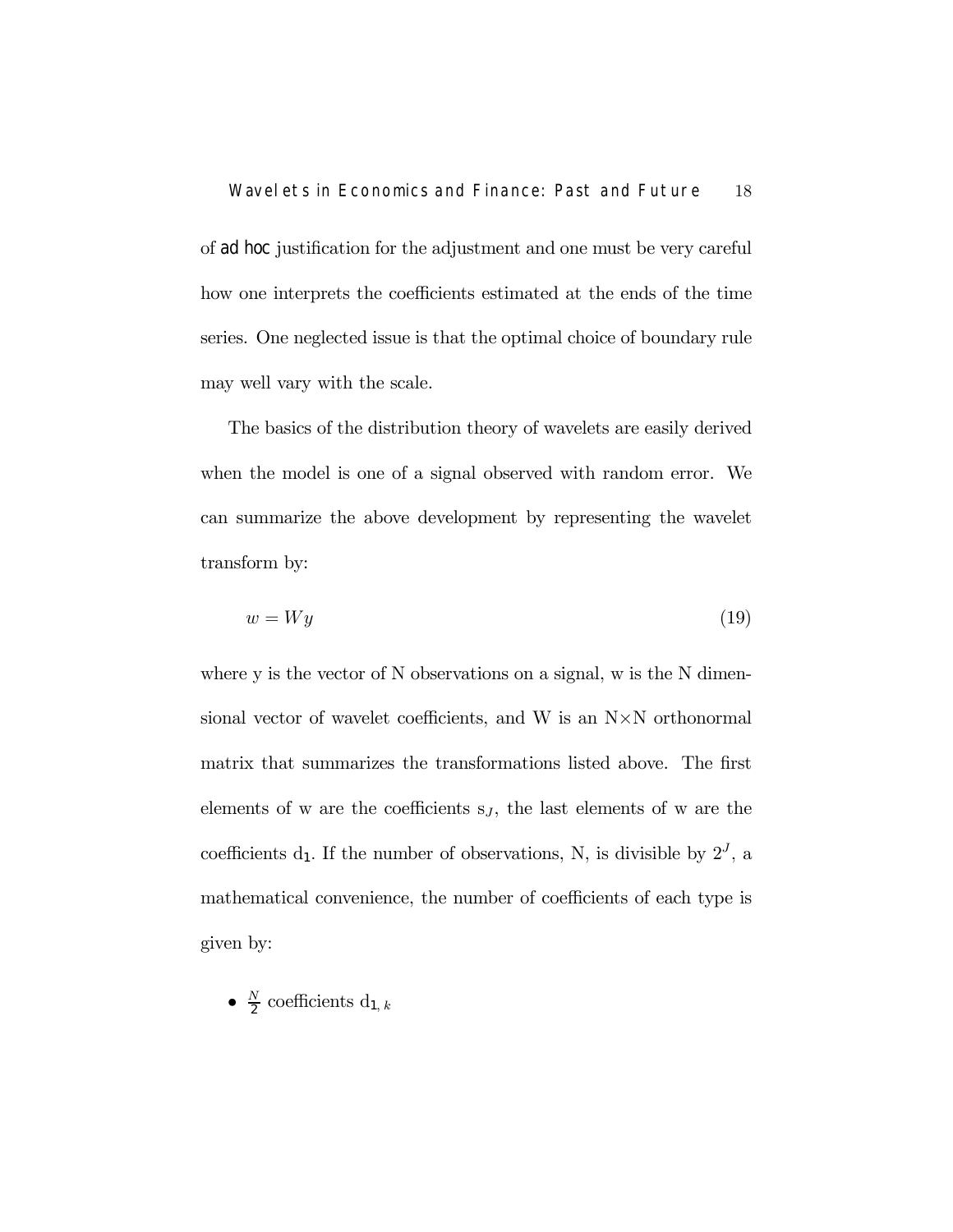### Wavelets in Economics and Finance: Past and Future 19

- $\frac{N}{2^2}$  coefficients  $d_{2, k}$
- ...............................
- $\frac{N}{2^J}$  coefficients  $d_{J, k}$
- $\frac{N}{2^J}$  coefficients s<sub>J, k</sub>
- $\frac{N}{2} + \frac{N}{2^2} + \dots + \frac{N}{2^J} + \frac{N}{2^J} = N$

Consider the signal given by:

$$
y = f + u \tag{20}
$$

where f is a signal that may well be highly erratic and u is an error term with zero mean and constant variance. Following equation 19, we easily see that the coefficient vector w is now:

$$
w = Wy = Wf + Wu \tag{21}
$$

so that we see that the noise affects every coefficient, at least in theory. If we define  $Z = Wu$ , the vector of transformed error terms, the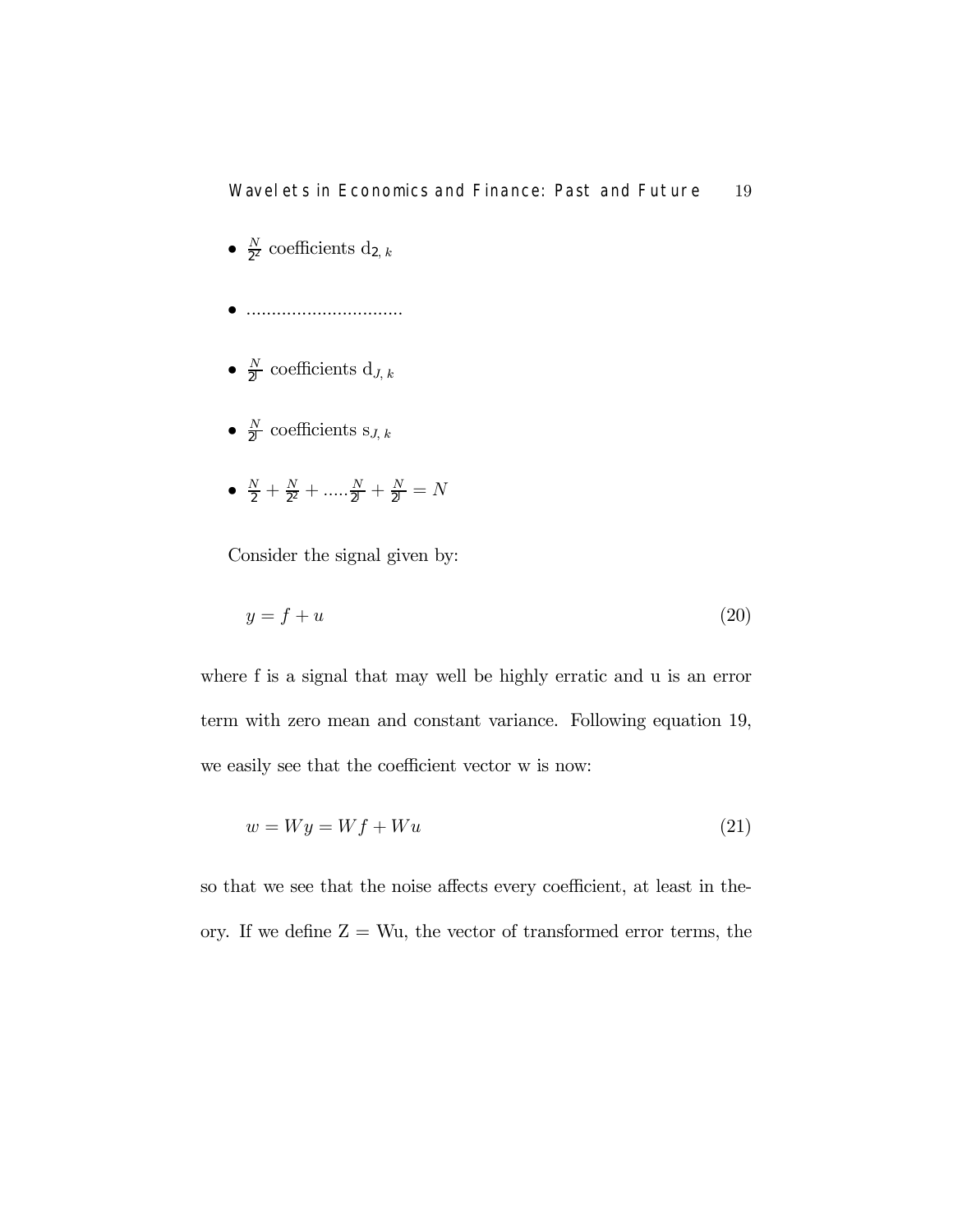## Wavelets in Economics and Finance: Past and Future 20 covariance of the error is:

$$
Cov(Z) = V = WGW'
$$
\n(22)

$$
G = E\{\mathrm{u}\,u'\}\tag{23}
$$

If u is multivariate Gaussian, then so is Z. More importantly, even if u is not multivariate Gaussian, the wavelet coefficient estimates are asymptotically unbiased and approximately Gaussian under reasonably weak conditions. Further, the correlation of coefficient estimators across scales approaches zero as the scales separate under equally weak conditions; see for example, Percival and Walden (2000), Brillinger (1994) or Brillinger (1996), or Ramsey (1999a). Finally, the coefficient vector w is sparce; that is, many of the coefficients are zero or near zero. From a functional approximation perspective, this pragmatic result is important in that wavelets provide excellent data compression as will be demonstrated below.

The atomistic decomposition of waveform dictionaries using projection pursuit methods introduces another aspect to the general class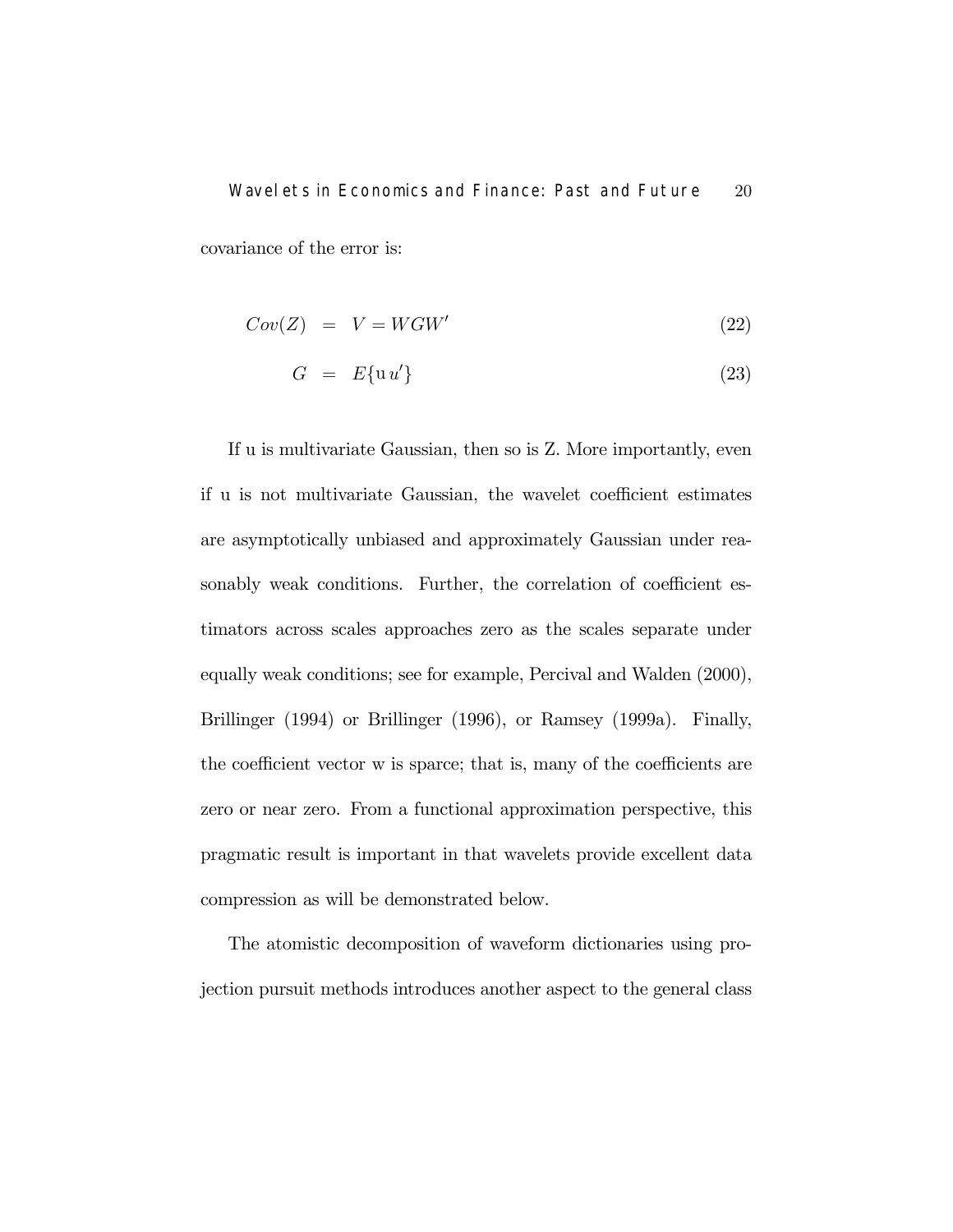of wavelet transforms and an alternative way to explore the properties of wavelets. An important shift in approach is introduced using these methods in that one includes the wavelet coefficients in terms of an ordering on the size of their moduli. This is in contrast to the methods stressed so far that presented the wavelets either according to scale for a given time instant or according to time for a given scale. The new approach is designed predominately for the exploratory phase in empirical analysis in which one begins with very little information on the nature of the signal being analyzed.

We begin by specifying a structural "atom"  $g_{\gamma}(t)$ :

$$
g_{\gamma}(t) = \frac{1}{\sqrt{s}} g\left(\frac{t-k}{s}\right) e^{i\zeta t}
$$
 (24)

where  $g(.)$  is a mother or father wavelet from one of the classes defined above. But the basis function has now been augmented by multiplying the fundamental function  $g(.)$  by the transform,  $e^{i\zeta t}$ . In this formulation, the basis function  $g_{\gamma}(.)$ , as is g(.) itself, is centered at k and its energy is concentrated in a neighborhood of k that is proportional to s, the scale factor. Correspondingly, the Fourier transform of  $g_\gamma (.),$  is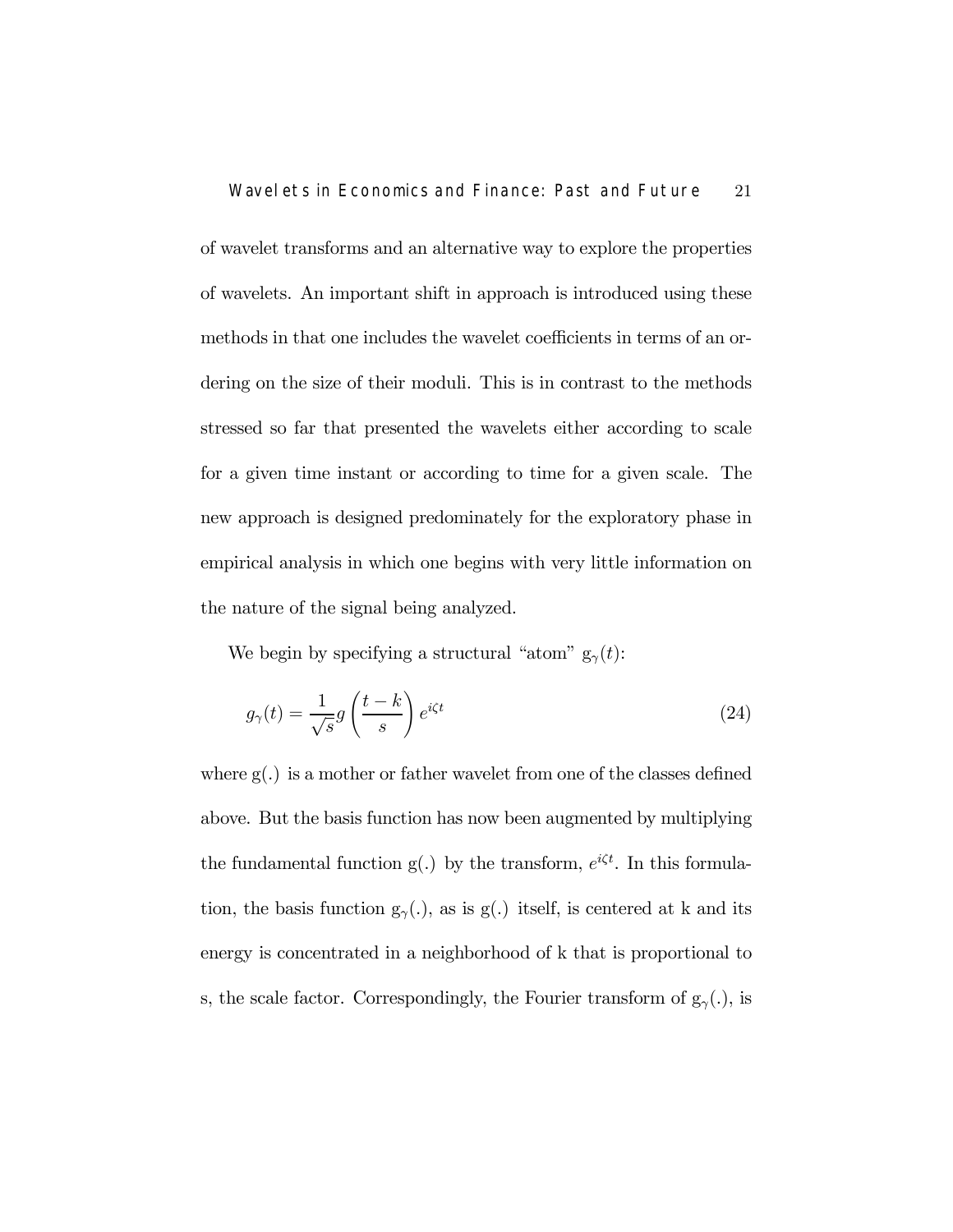centered at  $\zeta$  with energy in a neighborhood of  $\zeta$  that is proportional to 1/s, see Mallat (1989) and Mallat and Zhang (1993). This condition clearly indicates that one cannot achieve high resolution in both the frequency and the time domains, a gain in one necessitates a decline in resolution of the other. Wavelets allow one to chose the appropriate trade-off between resolution in the time and frequency domains, Fourier stresses resolution in the frequency domain at the expense of the time domain.

The initial analytic procedure is the same in that we determine the coefficients of the projection on to the basis created by the sequence of functions  $g_{\gamma}(\cdot)$ . We define, using the symbol  $\langle \cdot \rangle$  to indicate the inner product:

$$
\alpha_n = \left\langle f, g_{\gamma_n}(t) \right\rangle \tag{25}
$$

and

$$
f(t) = \sum_{n=1}^{N} \alpha_n g_{\gamma_n}(t)
$$
\n(26)

where  $\gamma_n$  is the nth. selection from a discretized set,  $\gamma_n = \{s_n, k_n, \zeta_n\};$ and  $s_n$  is defined in terms of the usual dyadic expansion. N represents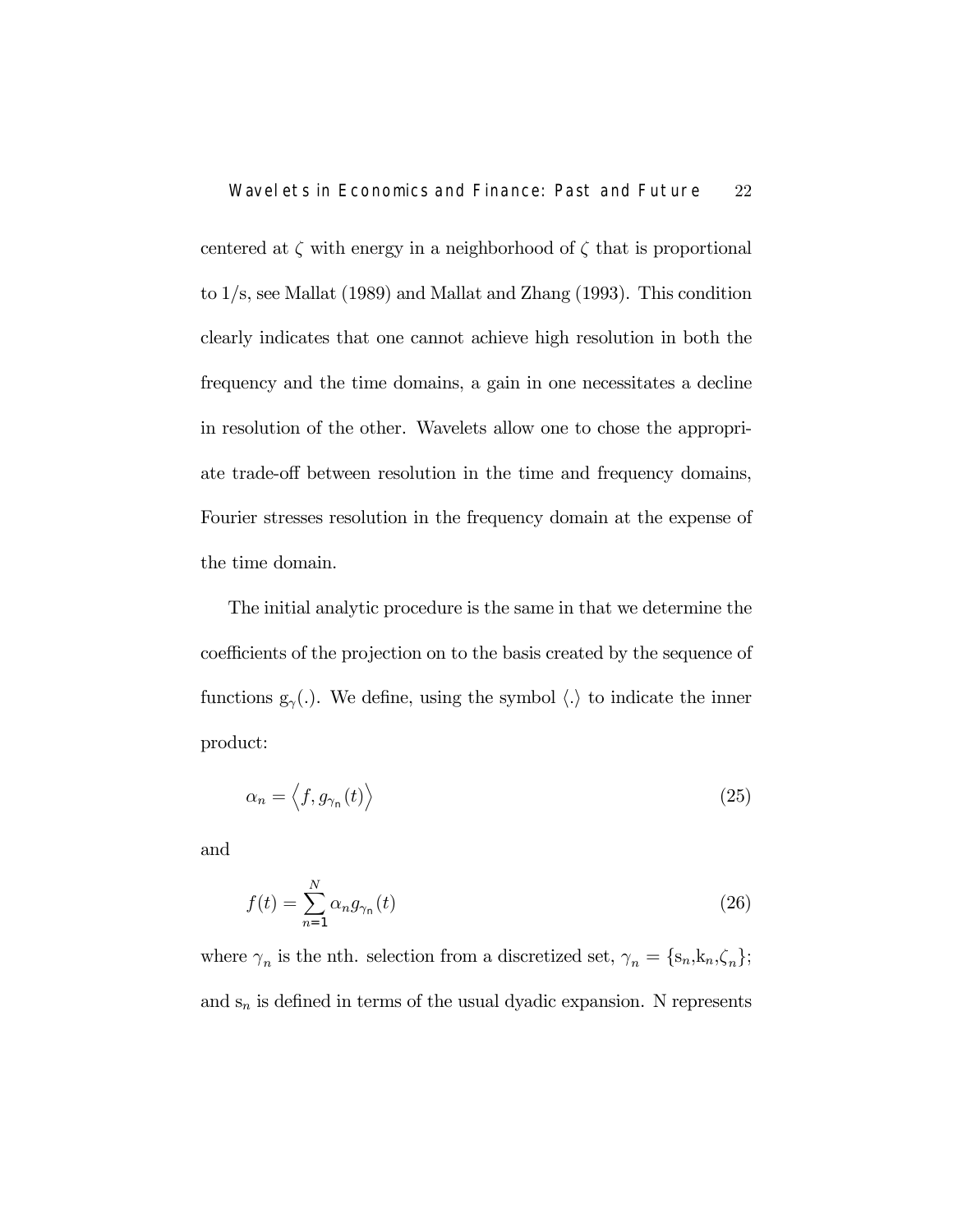# Wavelets in Economics and Finance: Past and Future 23 the total number of observations that for mathematical convenience is assumed to be divisible by  $2^J$ .

There are two major elements of this formulation that require discussion. First, we note that waveform dictionaries are able in the context of a single basis function class to represent both highly nondifferentiable functions, certainly non-smooth functions, and functions that are naturally representable by combinations of harmonic series. The second distinction to the previous analytical approach is that the expansion is now ordered in terms of the maximum modulus of the coefficients irrespective of scale or location. Implicitly in the discussion of the discrete wavelet transform, attention was focused either on the analysis of the signal at a given scale over varying locations, or at a particular location over varying scales. Waveform dictionaries are particularly good at detecting harmonic based signals, as well as those signals best amenable to analysis by projection onto compact supports. Wavelets are good at detecting dirac delta functions, chirps (that is, signals that represent bursts of energy that vary in frequency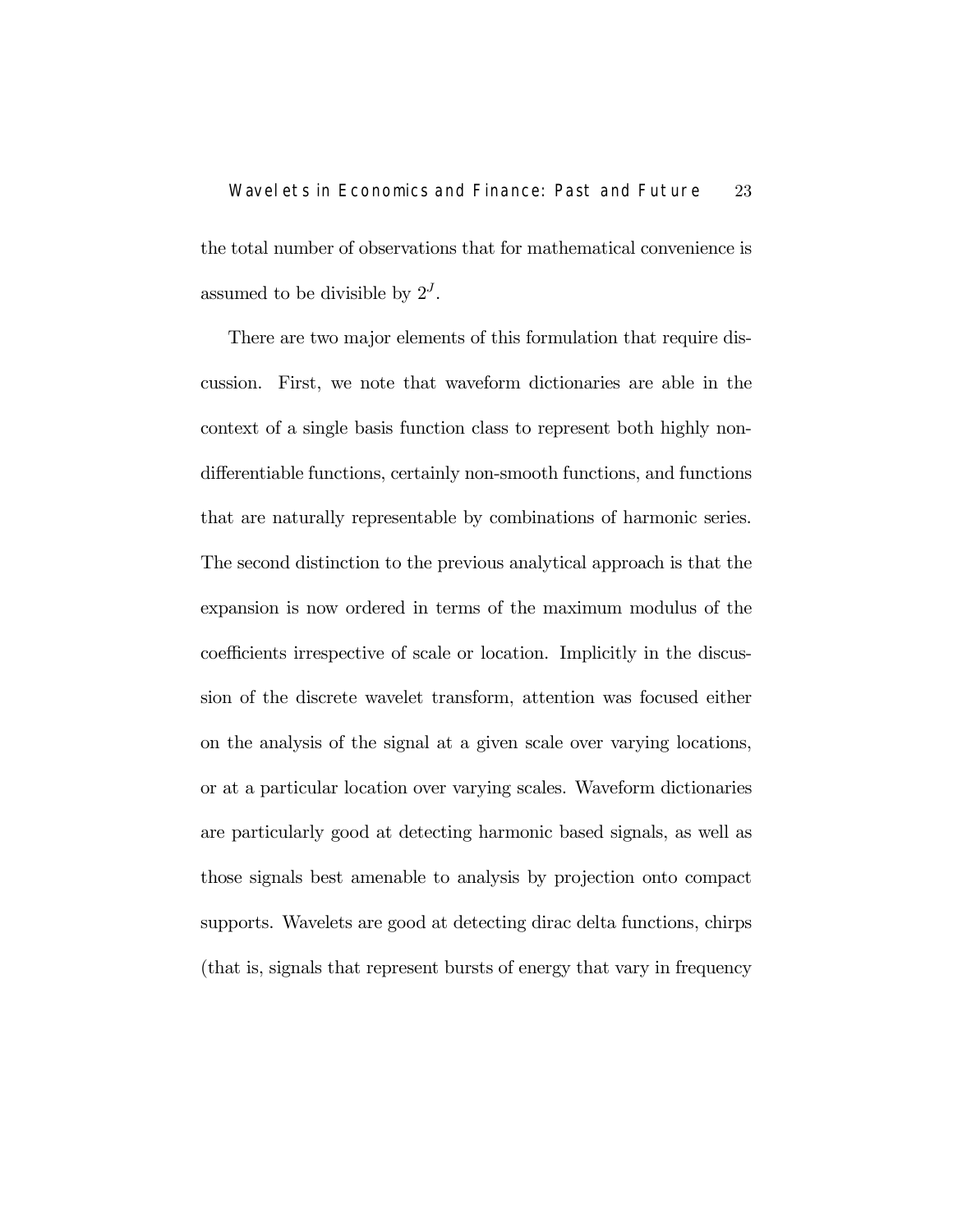and amplitude), as well as signals that exhibit phase shifts and isolated discontinuities. In short, when basic prior information about the nature of a signal is sparce, waveform dictionaries provide an excellent exploratory tool.

The main type of wavelet discussed so far is known as the "discrete wavelet transform, DWT, or "atoms" in the waveform dictionary expansions. There are in fact many generalizations that we could examine; such as the maximum overlap discrete wavelet transform, MODWT, also known as the "non-decimated wavelet transform," or the "stationary DWT," or the "translation invariant DWT," that gains in resolution of a signal, but loses the property of orthogonality. The MODWT transform can provide a multiresolution analysis of the data, its coefficients are associated with zero phase filters, it is translation invariant as one of its pseudonyms states, and the transform can be applied to data sets whose length is not divisible by  $2^J$ .

We can also consider the continuous wavelet transform, see for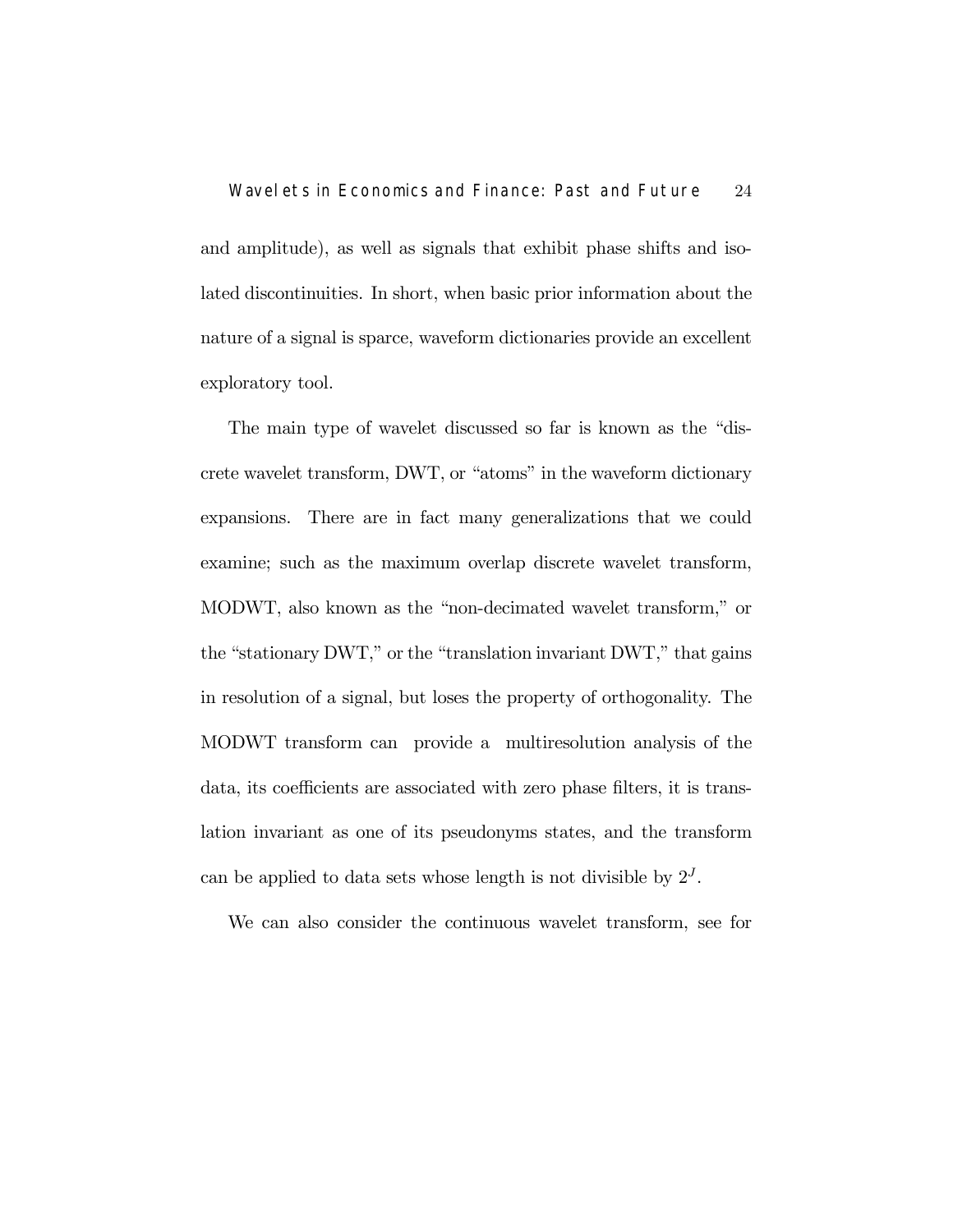### Wavelets in Economics and Finance: Past and Future 25

example, Percival and Walden (2000), pages 9,10. We can define,

$$
W(\lambda, t) = \int_{-\infty}^{\infty} \psi_{\lambda, t}(u) x(u) du \qquad (27)
$$

where 
$$
\psi_{\lambda,t}(u) \equiv \frac{1}{\sqrt{\lambda}} \psi\left(\frac{u-t}{\lambda}\right)
$$
 (28)

The main difference is that in equation 27 we consider continuous variations in the scale component,  $\lambda$ , and in the time component, t. For example, we might define:

$$
\psi\left(\frac{u-t}{\lambda}\right) = \begin{cases}\n-\frac{1}{\lambda} & \text{if } t - \lambda < u \le t \\
\frac{1}{\lambda} & \text{if } t < u \le t + \lambda \\
0 & \text{if } \text{otherwise}\n\end{cases}
$$
\n(29)

The definition of "wavelet packets," that is, the discrete wavelet packet transform, DWPT, enables one to capture periodic components within a series, see Percival and Walden (2000). While the DWT decomposes the frequency range  $[0,1/2]$  into adjacent intervals of frequency bands, the DWPT coefficients can be localized to a particular narrow band of frequencies and at a particular interval of time; thereby creating a "time-frequency" decomposition. The DWPT pro-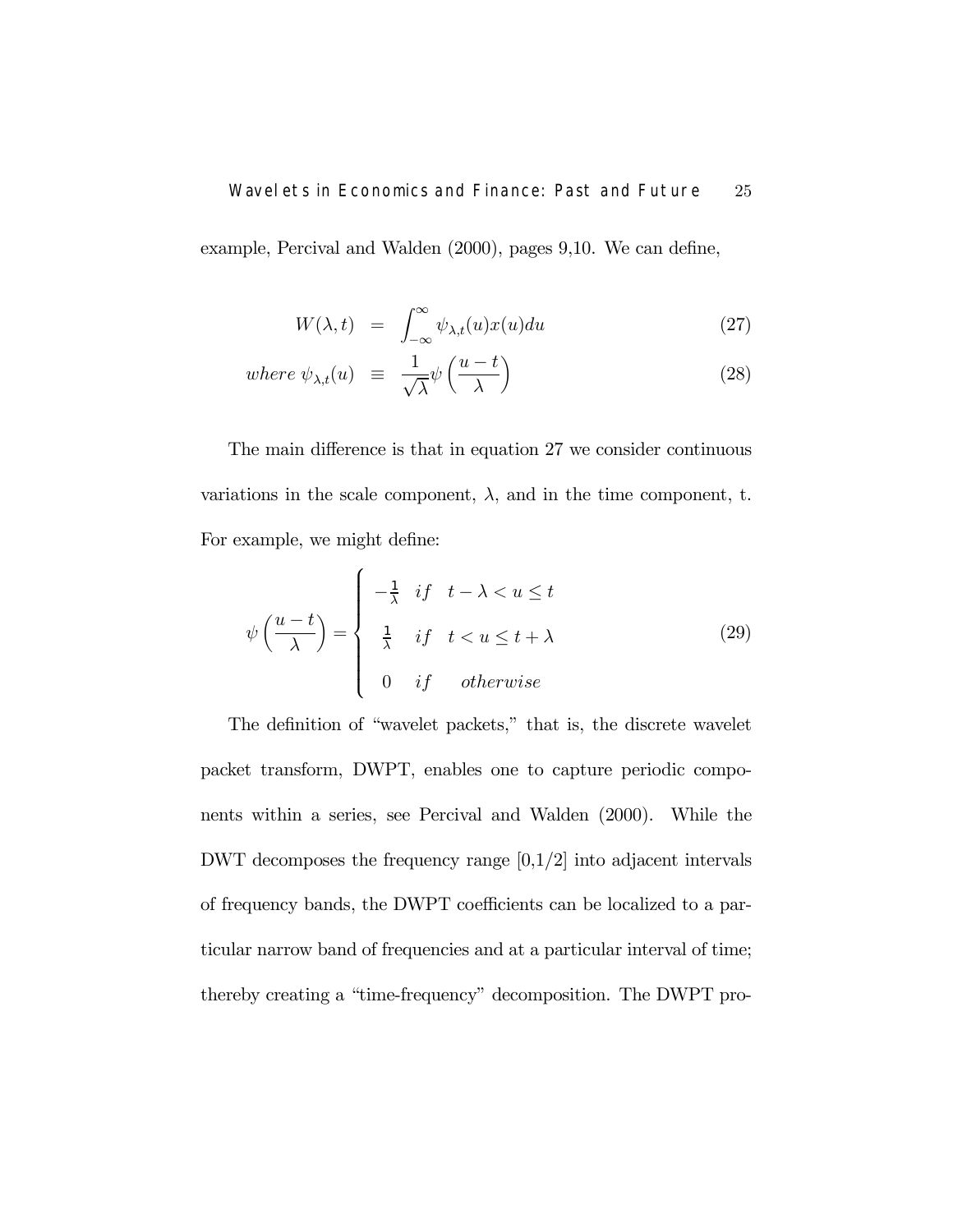Wavelets in Economics and Finance: Past and Future 26 vides a link between time-scale and time-frequency decompositions; Percival and Walden (2000), page 206.

In particular we might mention in passing the 2-D wavelet transforms that may well in the future prove to be very useful in the analysis of economic data, especially in the context of economic relationships that are defined with respect to geographic regions or social groups.

### 3. Wavelets and Insight

#### 3.1. Noise Smoothing versus De-Noising

The standard statement of a noisy signal tends to mask crucial assumptions about the relationship between the noise and the signal. For example, the usual statement is:

$$
y_t = f_t + \varepsilon_t \tag{30}
$$

where  $y_t$  is the observed signal,  $f_t$  is the actual signal, and  $\varepsilon_t$  is the noise. In economics and finance, the often unstated assumption is that the signal,  $f_t$  is smooth, but the noise is definitely non-smooth. Under these assumptions, the generic answer to approximate  $f_t$  is to use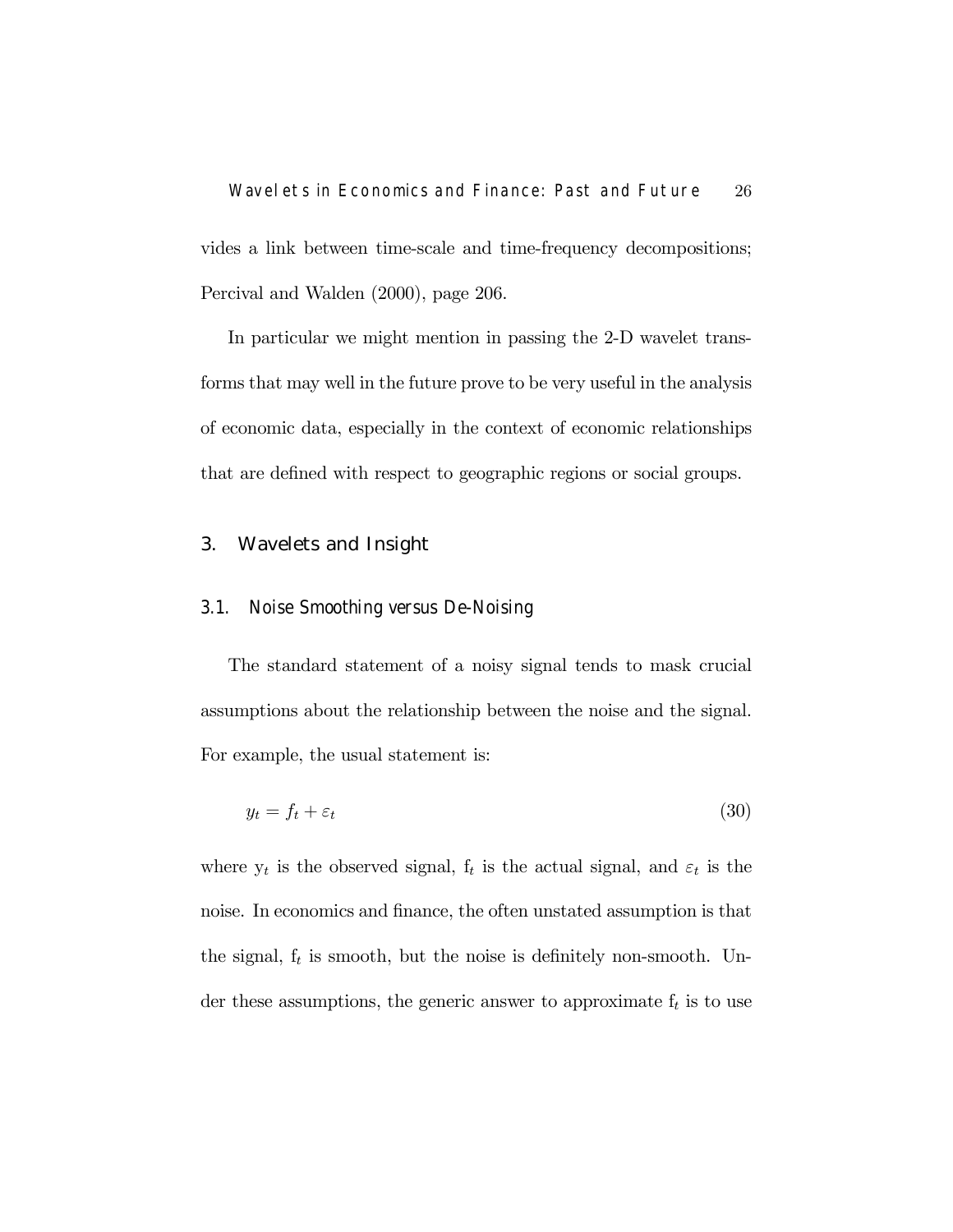some form of averaging over the noise. However, when the signal is either non-smooth itself, or contains discontinuities, or regime shifts; the smoothing recommendation is counter productive in that the very structure of the signal that one is trying to capture will be lost, or at least, distorted by the process. Such circumstances require de-noising, not smoothing. The principle idea behind "de-noising" is that one can define a "noise threshold" such that variations in the data below the threshold are to be regarded as noise, whereas variations greater than the threshold are regarded as "signal." De-noising and smoothing are complementary approaches and which is used depends on the characteristics of the data generating mechanism. Economists should be aware of the benefits from using the de-noising approach in the context of models with regime shifts and other forms of discontinuities or points of non-differentiability.

Recall the wavelet transform in its orthonormal matrix version:

$$
w = Wy = Wf + W\varepsilon
$$
\n(31)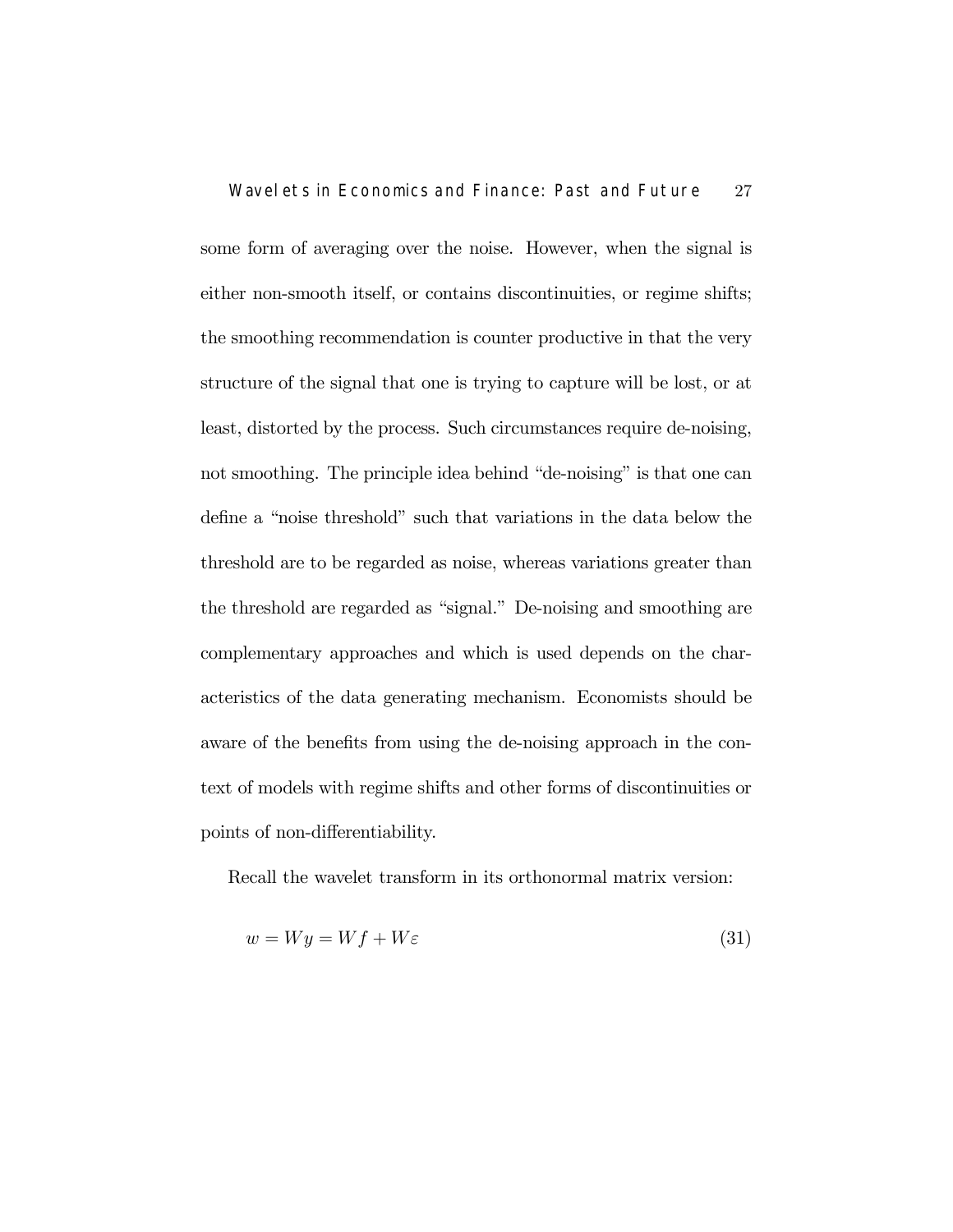What is required is Wf, but what we observe is Wy that is contaminated by  $W_{\mathcal{E}}$ . If it is reasonable to assume that the modulus of Wf is large relative to the variance of  $W_{\mathcal{E}}$ , and if we can obtain a reasonable estimate of the variance of  $W_{\mathcal{E}}$ , we can calculate a noise floor. We can proceed by shrinking the observed coefficients and setting those below the noise floor to zero. There are several ways to achieve this result. One pair of ways is that recommended by Donoho and Johnson in a series of path breaking articles, Donoho and Johnstone (1995), Donoho and Johnstone (1998), Donoho et al (1995). They defined soft shrinkage by:

$$
\delta_s(w) = \begin{cases}\n0 & if \quad |w| \le c \\
sgn(w)(|w| - c) & if \quad |w| > c\n\end{cases}
$$
\n(32)

and hard, $\delta_h(w)$ , by:

$$
\delta_h(w) = \begin{cases} 0 & \text{if } |w| \le c \\ w & \text{if } |w| > c \end{cases}
$$
 (33)

 $\delta_s(w)$ , soft shrinkage, returns the amount by which  $|w|$  exceeds the threshold, c, zero otherwise.  $\delta_h(w)$  returns w itself, or zero in the same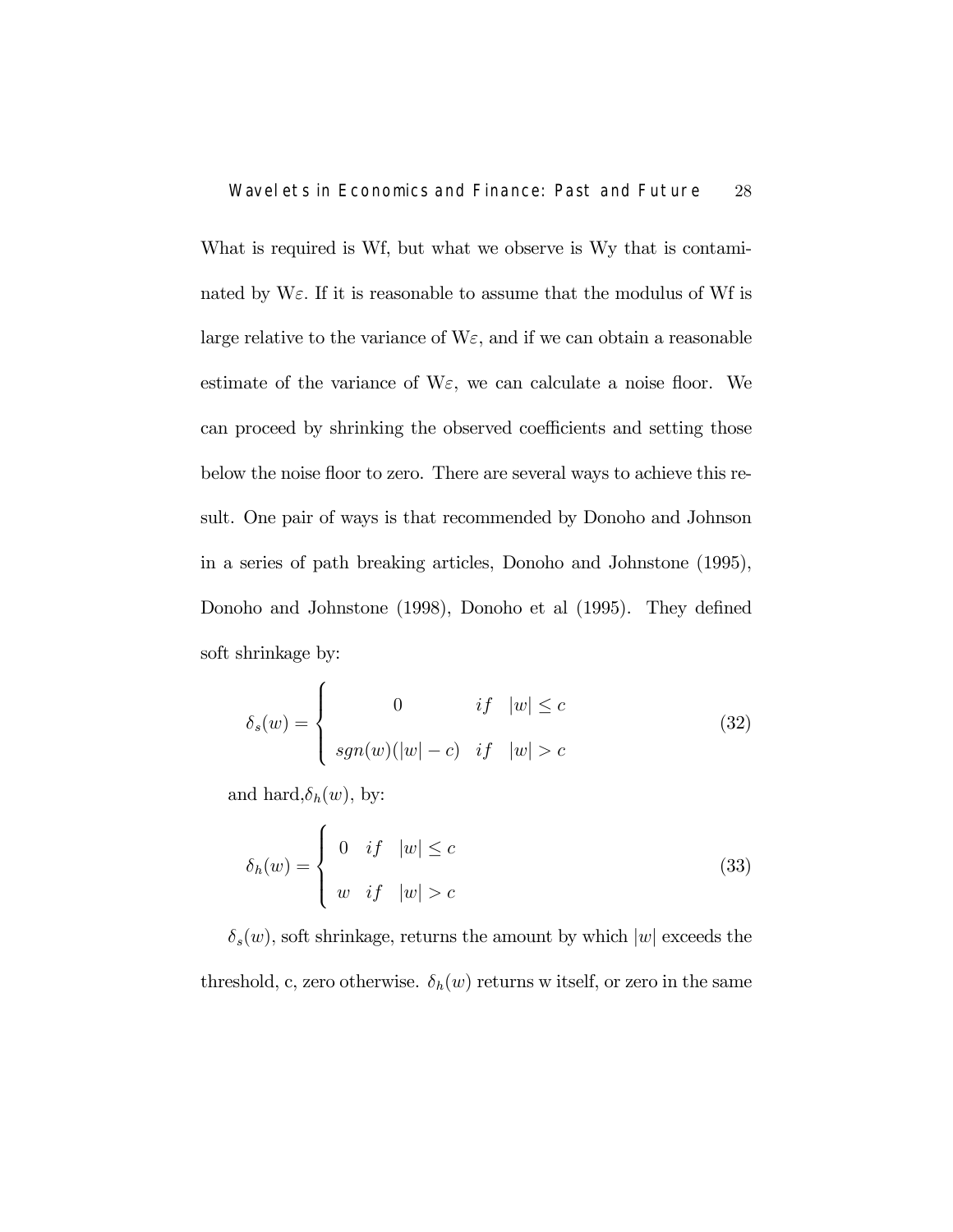# Wavelets in Economics and Finance: Past and Future 29 circumstances. Yet another alternative is to use Breiman's Garrote, Breiman (1995):

$$
\delta_g(w) = \begin{cases}\n0 & if \quad |w| \le c \\
w - \frac{c^2}{w} & if \quad |w| > c\n\end{cases}
$$
\n(34)

In all three cases, the value returned if the estimated coefficient is below the threshold is the same, zero. The three cases differ in how they treat the value of the coefficient when the threshold is exceeded.

The main difficulty is that some judgement is needed to settle on the appropriate value for the threshold given an estimate for the variance of the noise terms, see for example, Johnstone and Silverman (1997). As a pragmatic matter, it is customary to regard the "coefficients" at the  $d_1$  level as representing almost entirely noise; often this assumption is extended to the  $d_2$  coefficients. The concept is that at the  $d_1$  level the signal to noise ratio is close to zero, whereas at higher scales the ratio is increasing rapidly. Johnstone and Silverman (1997) have recommended that in many cases one should calculate the noise threshold scale by scale.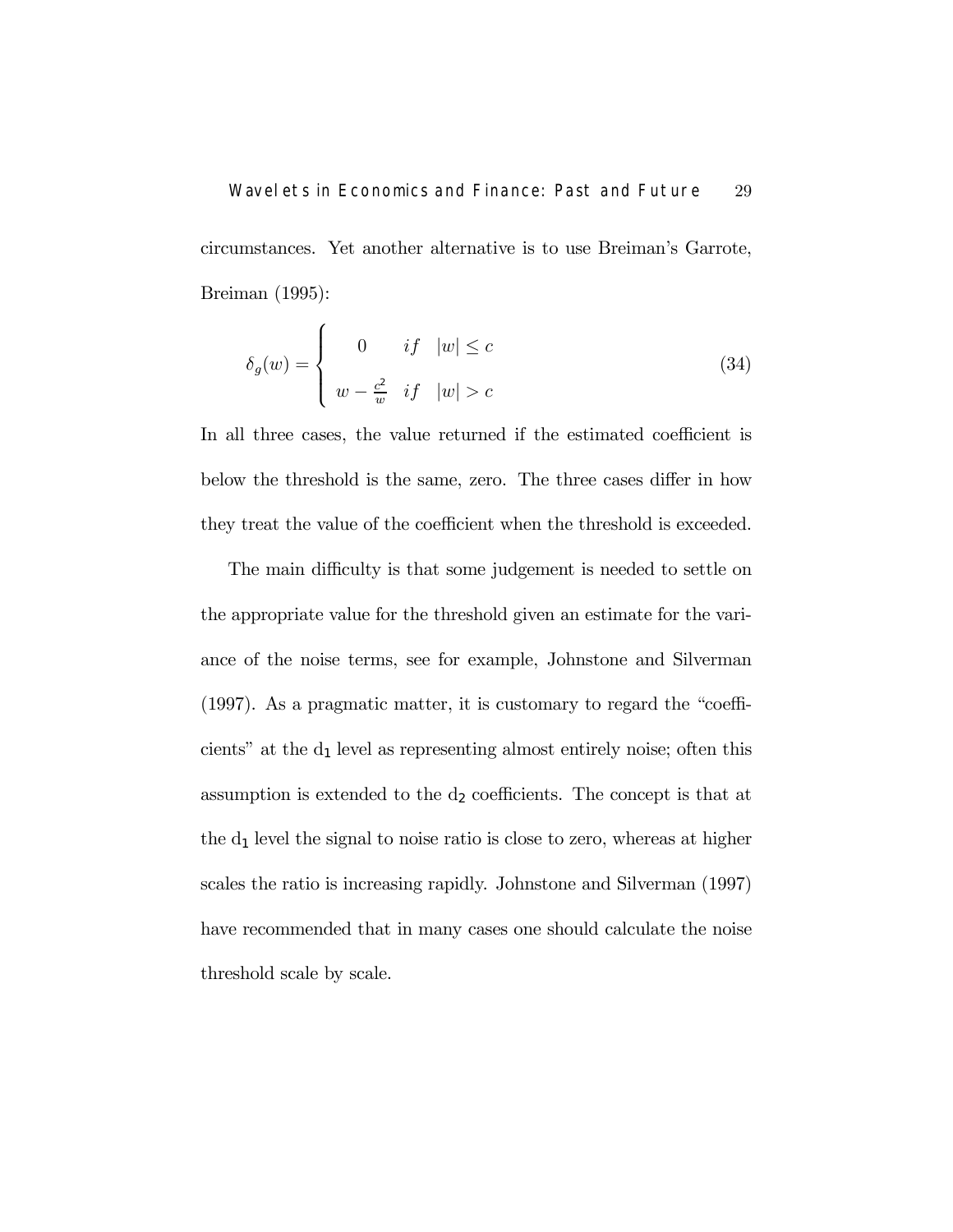In any event, the sparce matrix characteristic of W is enhanced by this approach so that the coefficient vector w contains even more zero terms, especially at the lower scales. The distinction between zero and non-zero coefficients is sharpened by these procedures with a potential bias towards eliminating actual, but very small coefficients. However, the overall impact on the accuracy of the multiresolution approximation will not be affected to any appreciable degree.

The implications for insight into the analysis of non-homogeneous signals is very important as the graphs presented by Donoho et al (1995) demonstrate. In every case the essential and distinctive elements of the signals would have been lost by smoothing. In economics and finance much attention has been paid to the issue of regime shifts and threshold models, see for example, Frances and Dijk (2000). Clearly, these are situations in which error thresholding of some type is essential and the thoughtless use of averaging procedures masks, at least distorts, the signal characteristics being sought.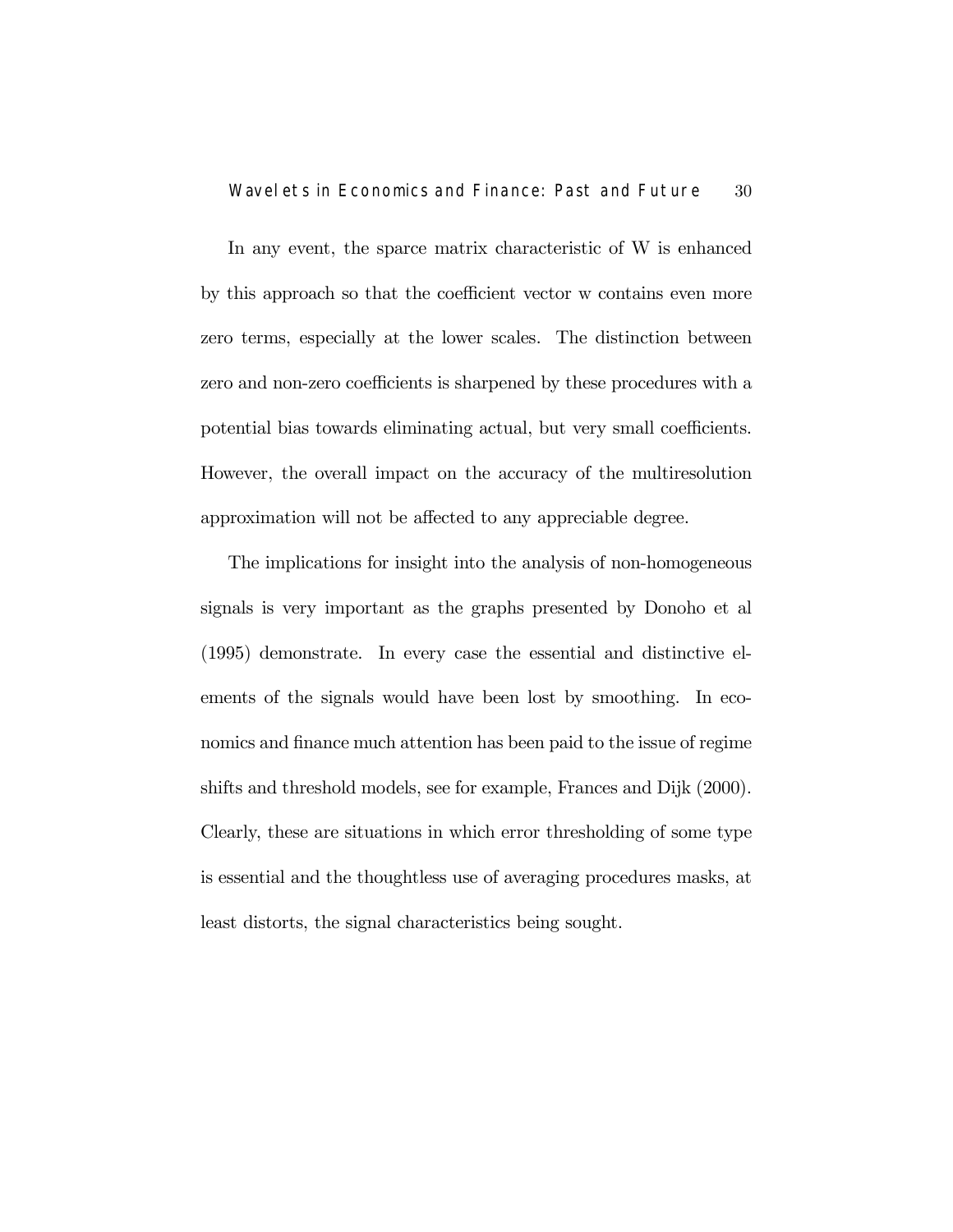A related aspect to detecting regime shifts and discontinuities is the choice of wavelet to use. Given the discussion above one choice would be the Haar wavelet. In general, wavelets that are zero phase, not very smooth, and have very few vanishing moments would be most suitable for detecting regime shifts and discontinuities. One might well consider different optimal wavelet properties at different scales. For example, it might well be the case that at the longest scales the series is very smooth, but that at periods representing the business cycle, the series is non-smooth, and at even smaller scales the series is both smooth and periodic. Wavelet analysis can easily be structured to deal with these cross scale complexities.

A use of wavelets that may well prove to be exceedingly beneficial in understanding economic, but more particularly financial data, is the decorrelation of long memory processes and the consequent improvement in the estimation of long-memory parameters. While no striking insights have yet been obtained in financial data; the promise is there; see for example an intriguing series of papers, Fan and Whitcher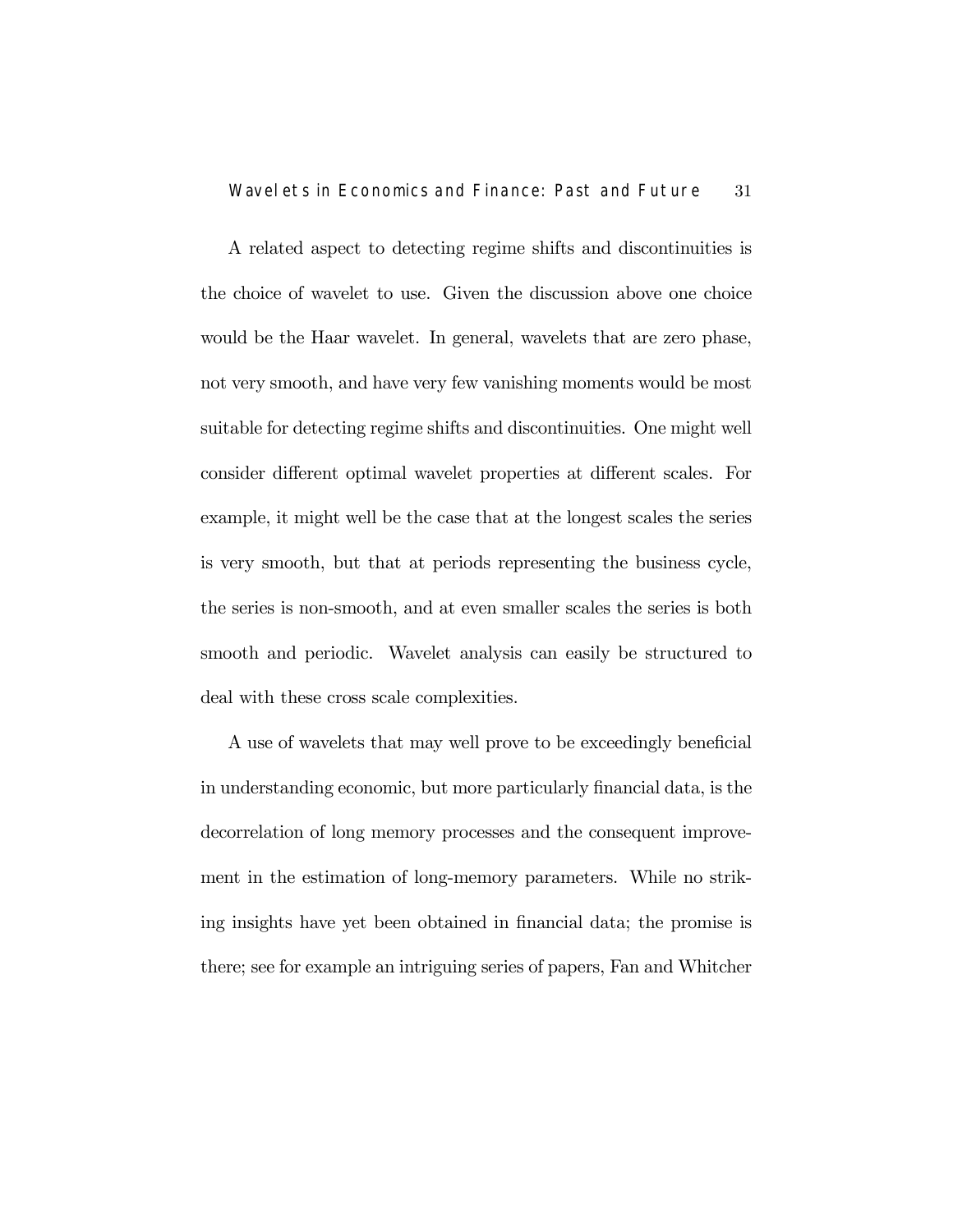Wavelets in Economics and Finance: Past and Future 32 (2001), Jensen (1999), Jensen (1999a), McCoy and Walden (1996), Whitcher (2000), and Whitcher (2001)

### 3.2. Time Scale Decompositions of Economic Relationships

The dependence of physical relationships on the concept of time scale is wide spread and fundamental in all sciences. In Ramsey and Lampart (1998a) and Ramsey and Lampart (1998) the concept was reintroduced into the analysis of economic and financial relationships. Consider for example any discussion of the term structure of interest rates, or the elementary statements of micro economic analysis, Henderson and Quandt (1980), or the distinction between permanent and transitory shocks, or the distinction between equilibrium and the efficiency of dynamic adjustment, Blanchard and Fischer (1992); all involve the notion, at least implicitly, of time scale. The situation can be easily illustrated. Imagine a sequence of traders that make decisions over different horizons; for example, one can visualize traders operating minute by minute, or hour by hour, or day by day, or month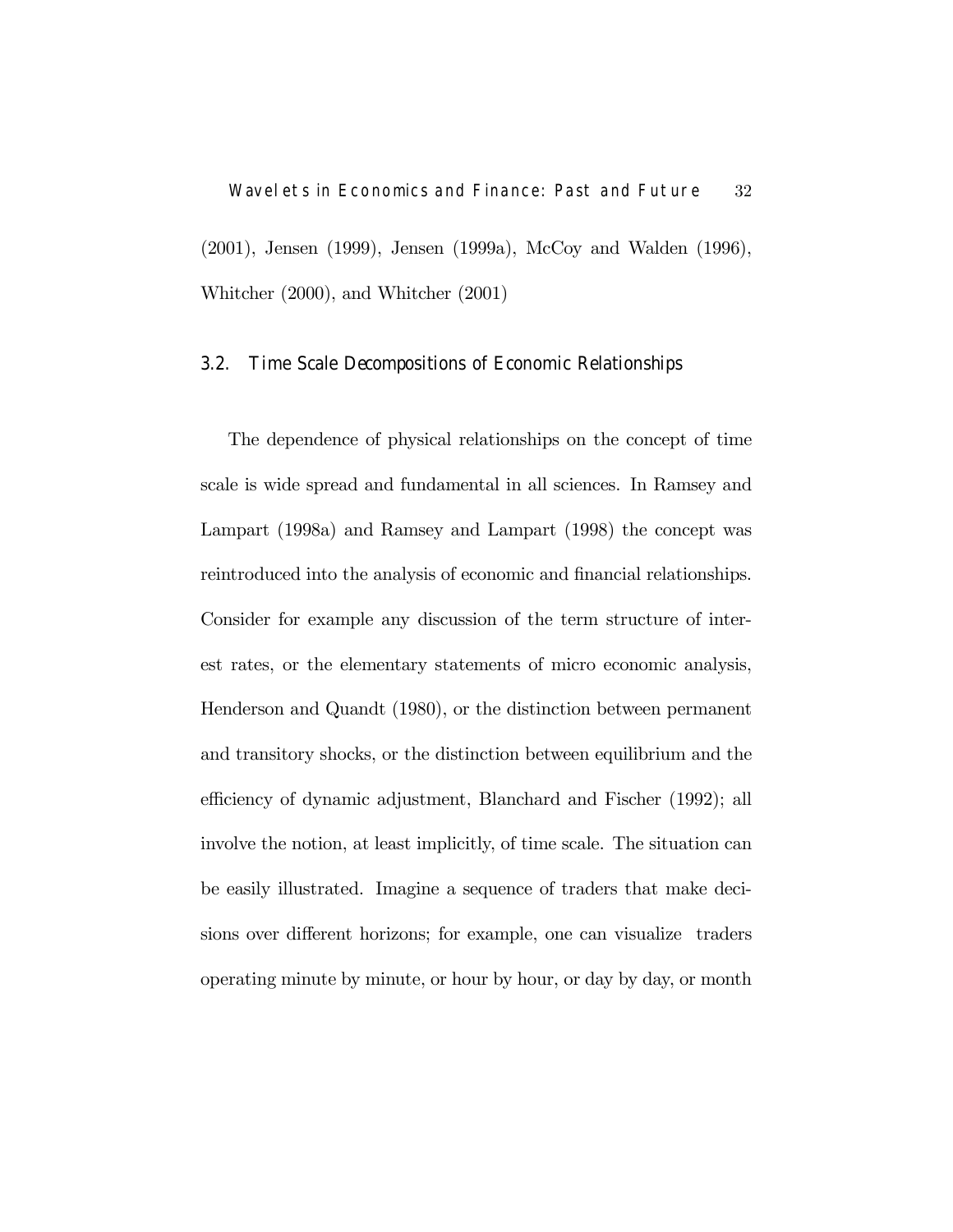by month, or year by year. Or consider the difference in time horizon and its effects on bond holdings between short term money managers and those determining the investment portfolio for an insurance company. Alternatively, imagine an individual deciding on the purchase of a house, a car, groceries, a chocolate bar. In these examples, it is clear that those variables that would receive the most attention, or weight in the decision process, and likely the structure of the relationship itself will vary over the different time scales that are implicitly defined by the different decision making horizons. For the consumer as one varies the time scale from longest to shortest the relevant time horizon for decisions shortens, the terms of the relevant interest rates shorten, the "permanence" of income shortens. In general one would expect the nature of the relationship between the relevant variables to vary with scale, not to mention the size of the corresponding coefficients. In short, markets are composed of the actions of a variety of agents that are operating at each moment at different time scales. Indeed, each agent operates on many scales simultaneously. These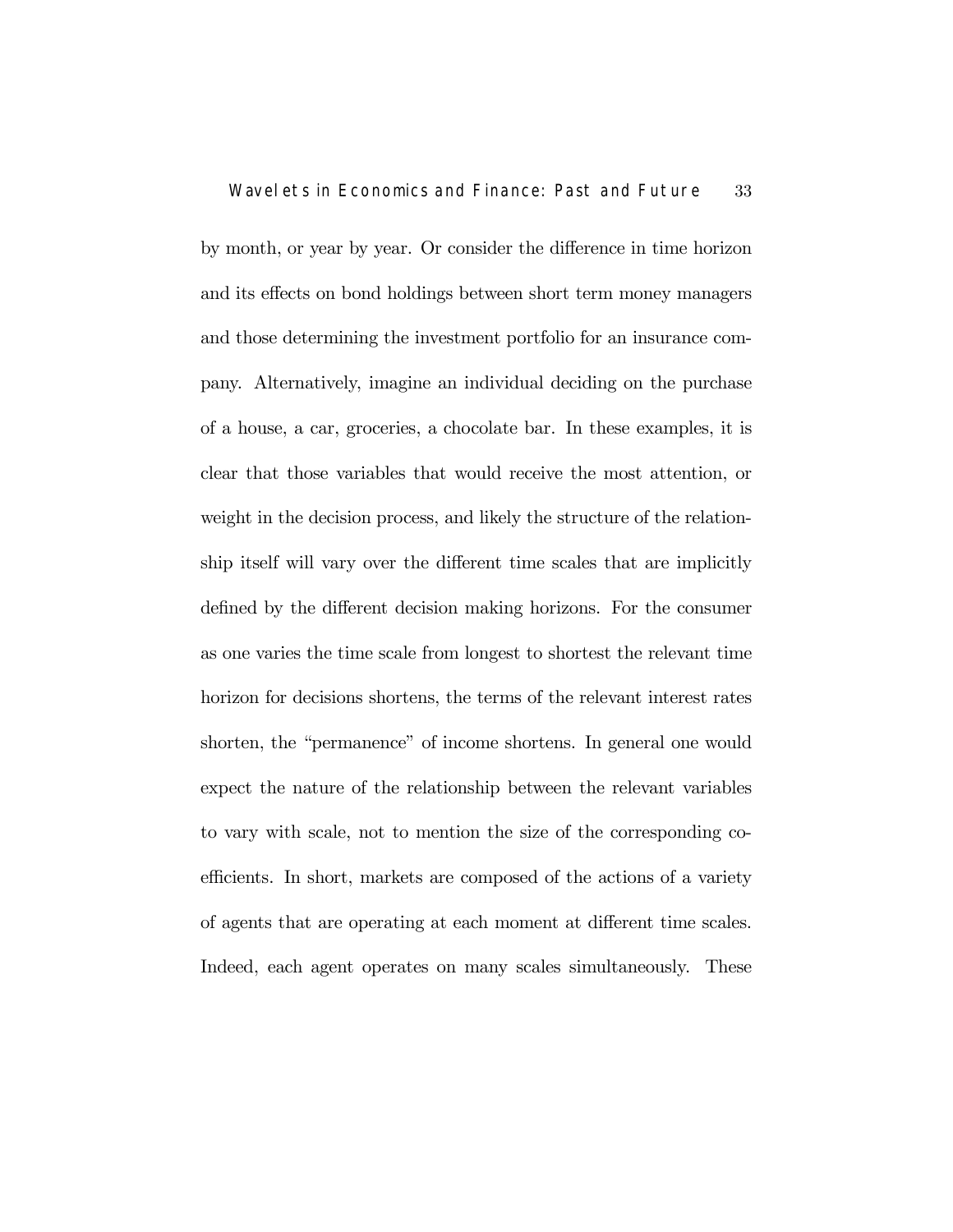distinctions have been long enshrined in economics in terms of the short and long runs. While pedagogically useful, the reality is that there are many time scales and there may well be a continuum of scales. Consequently, the time and cross-sectionally aggregated time series that constitute the economists' observations are an amalgam of sub-relationships that are defined over different time scales. An early application of this is in Serroukh and Walden (1998), where the idea that the cross covariances between scales might differ was successfully explored using data on pack ice in the Beaufort Sea. Another example is Whitcher et al (2000) in which wavelet cross-correlations were used to investigate short and long term atmospheric relationships. See also Gencay et al. (2002) for examples in economics and finance.

In Ramsey and Lampart (1998a) and Ramsey and Lampart (1998) two relationships were examined; that between expenditure and income and that between money and income. With respect to the former, the claim that the relationship would vary and that the relevant variables would differ across scales was confirmed. The real interest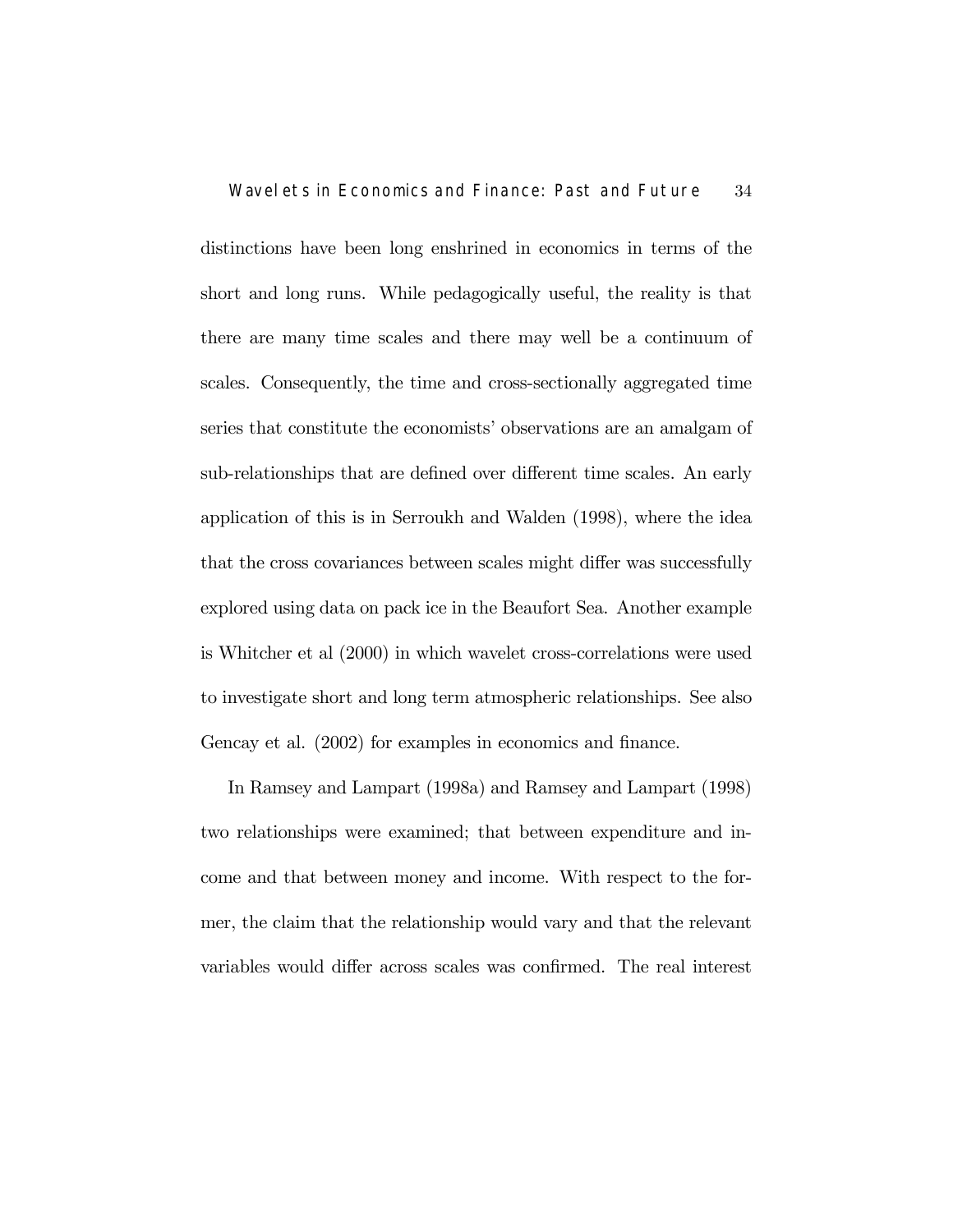rate was discovered to be a significant variable only for the longest time scales and only for durable goods. For both durable goods and for non-durable goods, the degree of fit and the strength of the relationship declined monotonically as the scale decreased. At certain scales the relationship between expenditure and income was seemingly more complex than a simple linear relationship; this will be discussed in full in the next section.

For the money income relationship, the question of major interest is whether "money causes income" or "income causes money" in the Granger sense. The result of the empirical analysis by Ramsey-Lampart of this long debated and inconclusively resolved issue is that at the shortest scale, income causes money, that at intermediate scales, money causes income, and that at the longest scales, there is a feedback mechanism. All of this not only accords with theory, but parts of this result are aspects of conventional wisdom in the literature. Recently, in Gencay et al. (2002) the empirical results on the money income relationship were confirmed by employing the same techniques,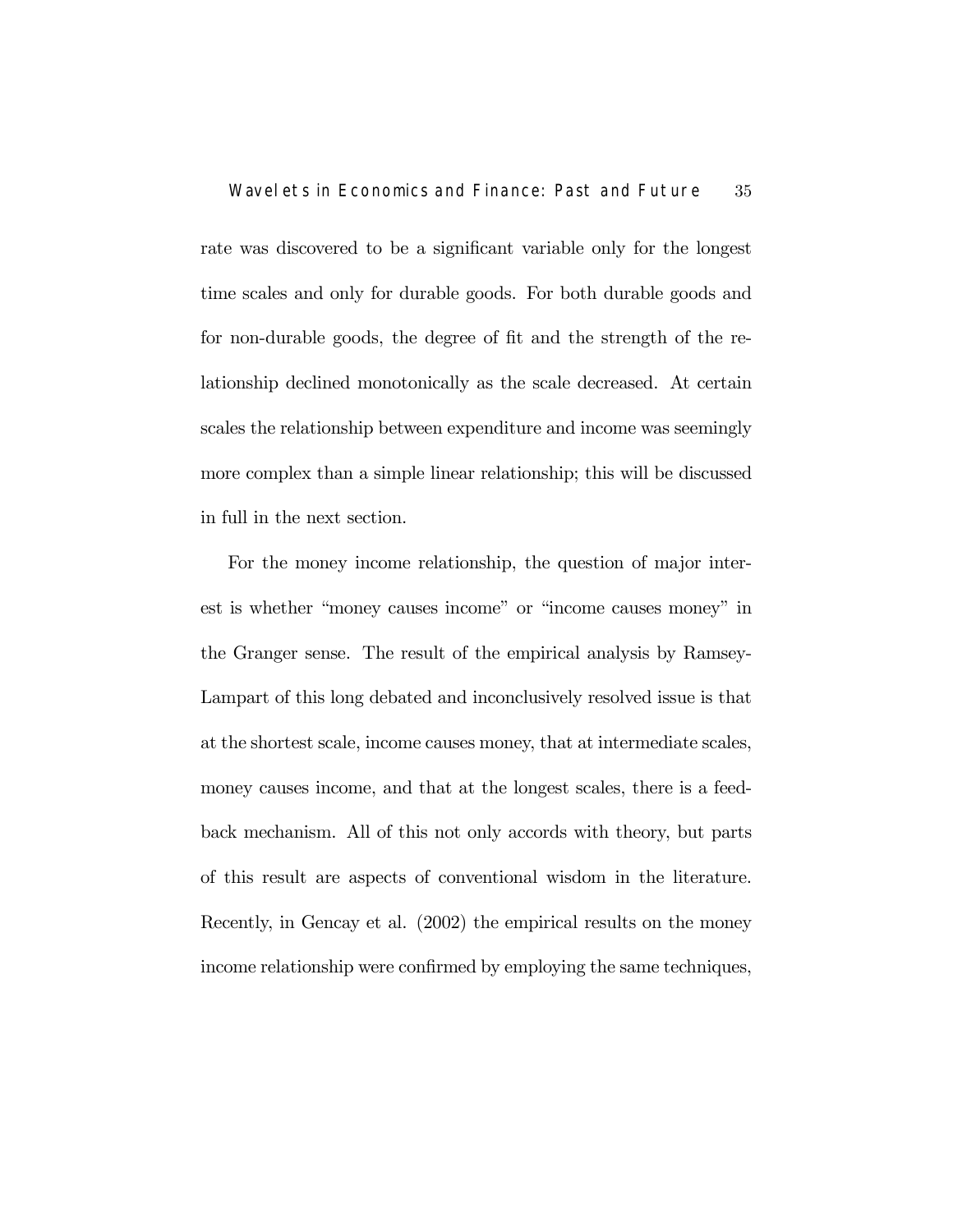but using slightly different data definitions, for the U.S., United Kingdom, Japan, and Austria. For all countries, except Austria, the Ramsey-Lampart results obtained were almost exactly the same qualitatively. Austria was different in that the first three scales had money causing income, but at the longest scales the feedback mechanism prevailed. This substantial confirmation is a remarkable result in econometric analysis.

Gencay et al. (2002) also examined the relationship between money growth and inflation. In this example as well as the previous ones the extant empirical literature is plagued by the fact that the empirical relationship between money and the price level "changes according to the sampling period, the level of monetary aggregation, and the methodology employed to filter the price level and money," Gencay et al. (2002), page 157. Six countries were examined; Argentina, Brazil, Chile, Israel, Mexico, and Turkey. For all countries at the highest available time scale, 32 months, the relationship is a feedback mechanism. The empirical results are clearest for Argentina and Turkey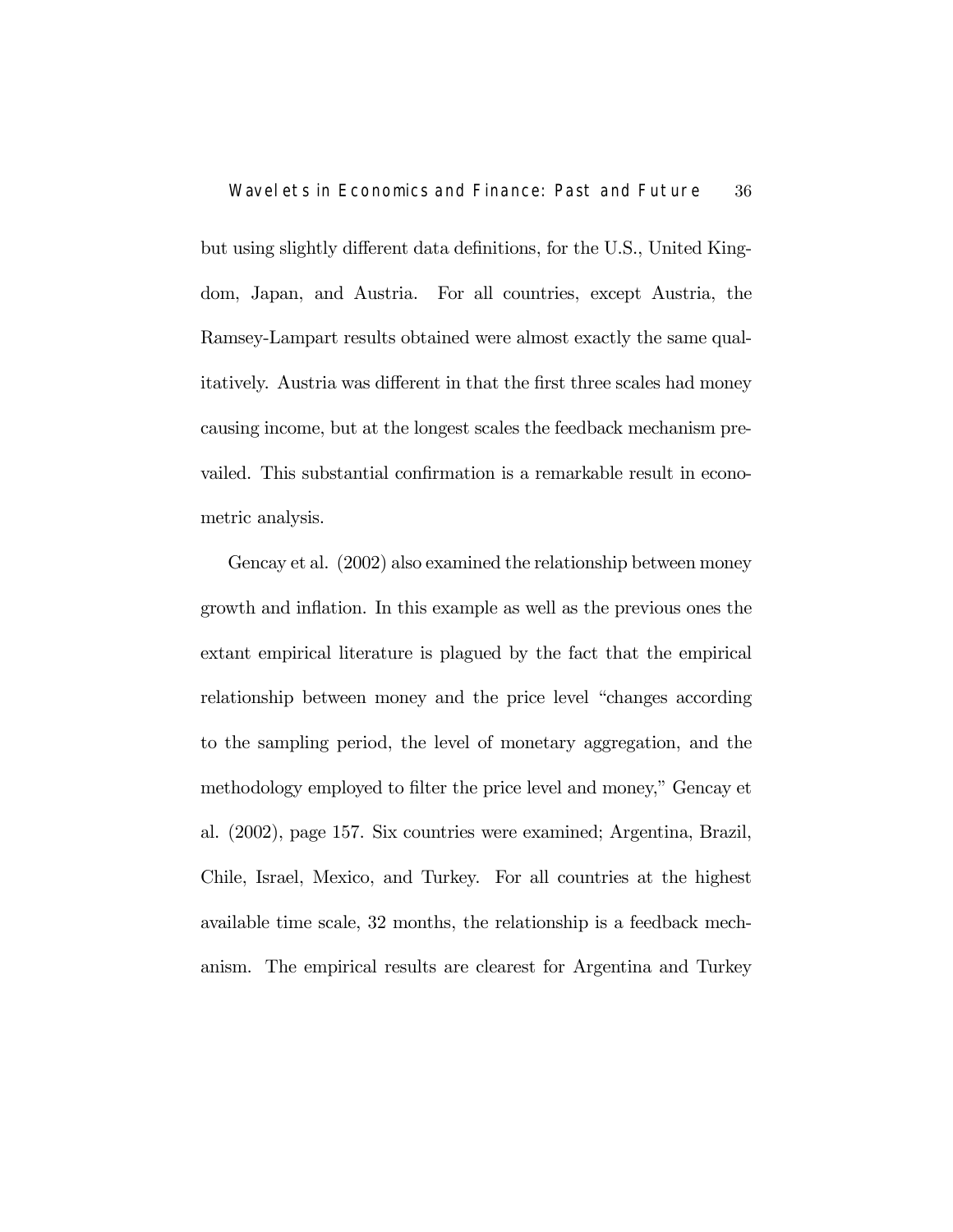for which countries, money Granger causes inflation at the shortest scales and is a feedback mechanism at the longest scales. The results are mixed for Israel and Mexico and little can be said for Chile at the lowest scales. Nevertheless, given the known difficulties with the data and their limited extent, these are remarkable results.

We can reasonably conclude from this analysis that decomposing macro-economic time series into their time scale components is a very successful strategy in trying to unravel the relationship between economic variables. Relationships that are at best problematical using standard methods and aggregated data are revealed in a consistent manner using time scale decompositions.

But preliminary results indicate that the success of time scale analysis using stock and foreign exchange market data is less persuasive to the economics profession. Presumably this is due to the much greater degree of "mixing" that is inherent in these data due to the rapid and extensive arbitrage activities that characterize financial markets so that the obvious results obtained for macro variables are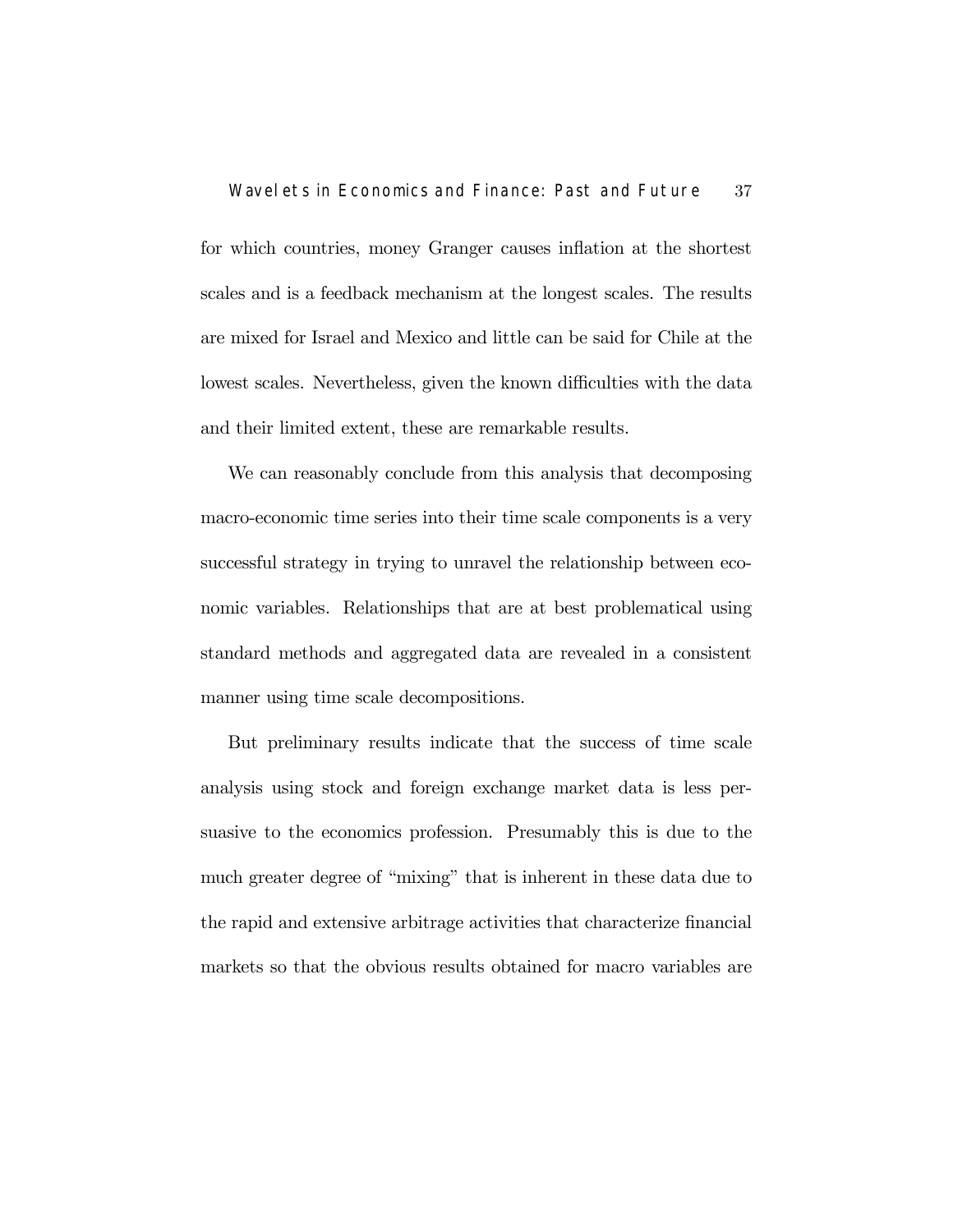## Wavelets in Economics and Finance: Past and Future 38 not as prevalent.

However, this is not to claim that wavelet analysis does not have much to contribute; indeed there is very much to be learned as is clearly demonstrated in some papers by Gencay and coauthors. Interesting examples are represented in a recent series of papers, Gencay et al (2001), Gencay et al (2001a), and Gencay et al (2002a) In these papers the authors demonstrate the benefits of wavelet analysis in evaluating variations in foreign exchange volatility by time scale. They also demonstrate considerable improvements in the estimation of measures of systematic risk within the CAPM model and provide insight into the process that can be obtained through deconstructing the time series by scale. As one might anticipate, the effect of beta and its relevance to the analysis of portfolios increase with time scale.

### 3.3. Delays as Functions of the State Space

Mentioned above was the observation concerning both Ramsey and Lampart (1998a) and Ramsey and Lampart (1998) that at certain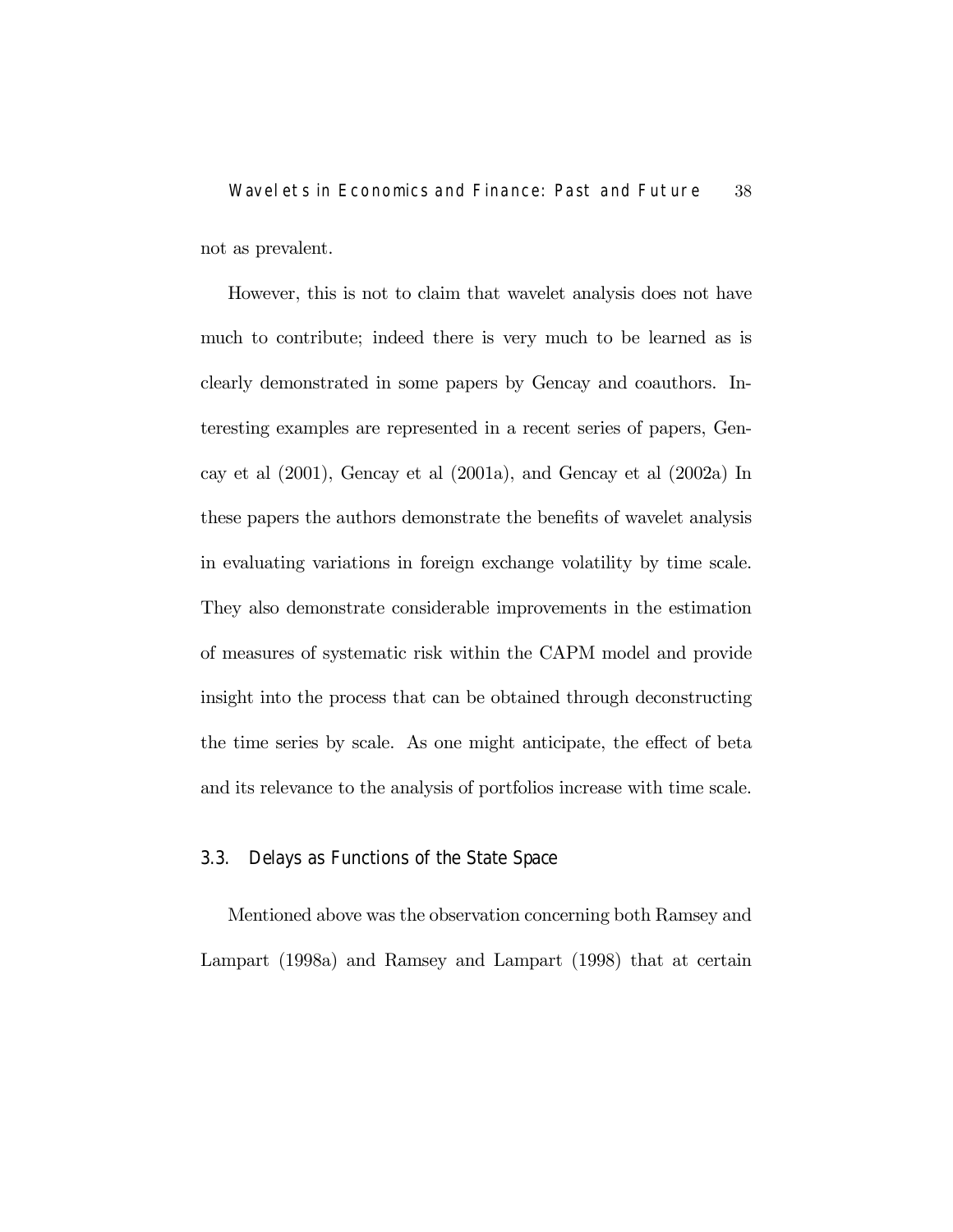scales the relationship between the variables expenditure and income and that between money and income were surprisingly complex. Further examination of these data revealed an interesting and potentially important insight into the nature of the relationship between economic variables over time. The graphs in Ramsey and Lampart (1998a)and Ramsey and Lampart (1998)demonstrated that at some scales the phase relationship between expenditure and income and that between money and income varies over time. Recall that two series are in phase if peaks match peaks and troughs match troughs in time. There is a fixed "delay," if the time difference between peaks and between troughs remains constant. In the expenditure-income case the observed historical period is characterized by the two series being out of phase and moving into phase, whereas for the latter pair of variables the phase relationship varies continuously.

The standard unchallenged assumption in economics is that if there are delays between two variables, that delay is fixed. What was discovered in the papers cited above is that the delays at certain scales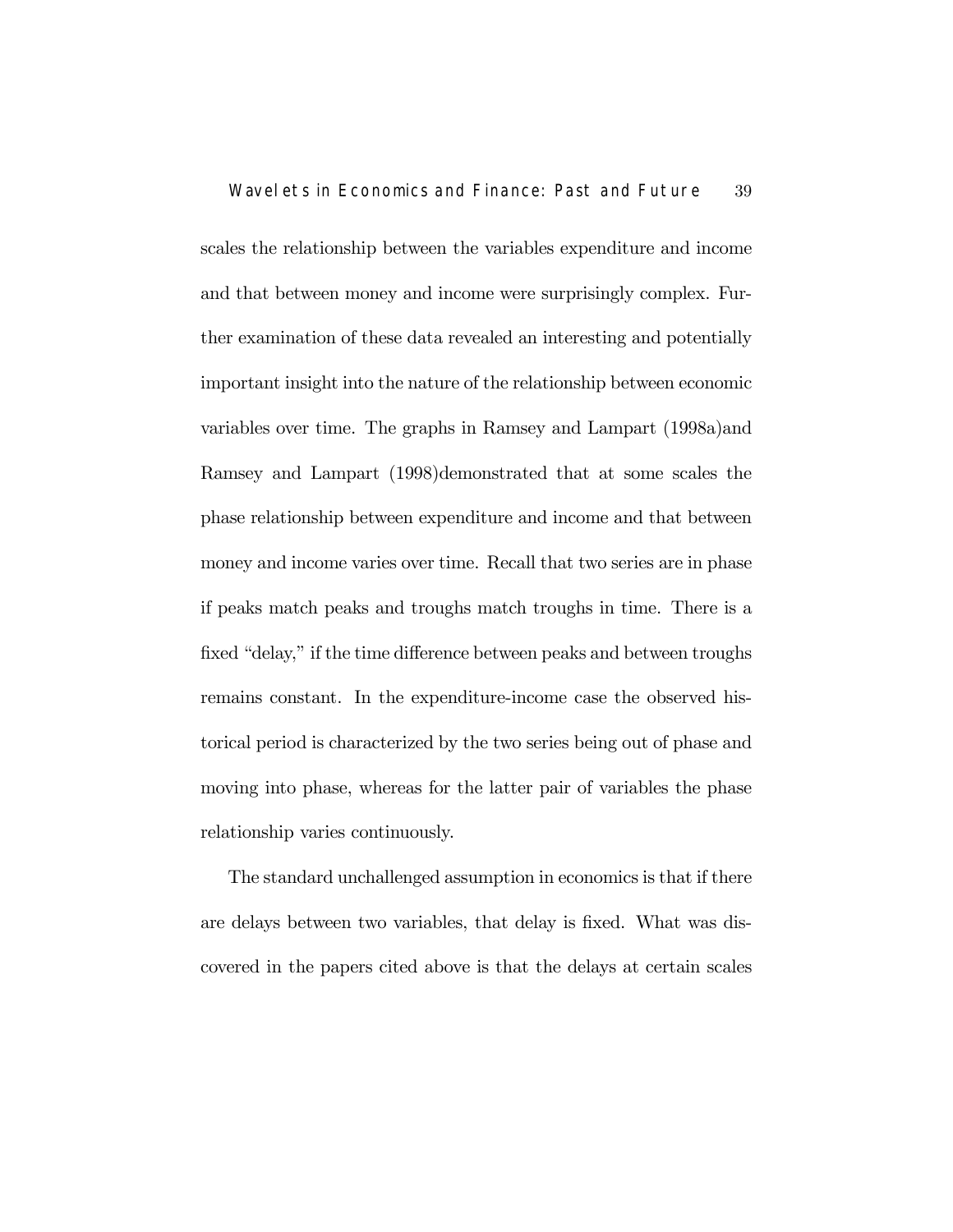are functions of time and are likely to be functions of the state space. This is an interesting and challenging research opportunity and one that opens a number of intriguing possibilities. At the very least one is encouraged by these results to speculate about the reasons for the time varying delays. Cursory introspection indicates that the "timing" of action by economic agents is a neglected aspect of behavior. Recent events illustrate this remark. For example, the 2001 push by auto-manufacturers to lower the purchase price on cars presumably had two effects; one is undoubtedly increased quantity demanded in reaction to an implicit price decline, but the other was to shorten the delay between income variation and its assessment and actual expenditure. Alternatively, pre-announced price changes will induce both demanders and suppliers to alter the timing of their market transactions. For example, some years back the Federal Energy Office, F.E.O. as it was known then, announced on a particular date that it was going to mandate a new higher price a few days later. Gas stations were swamped with consumers and gas stations were most reluctant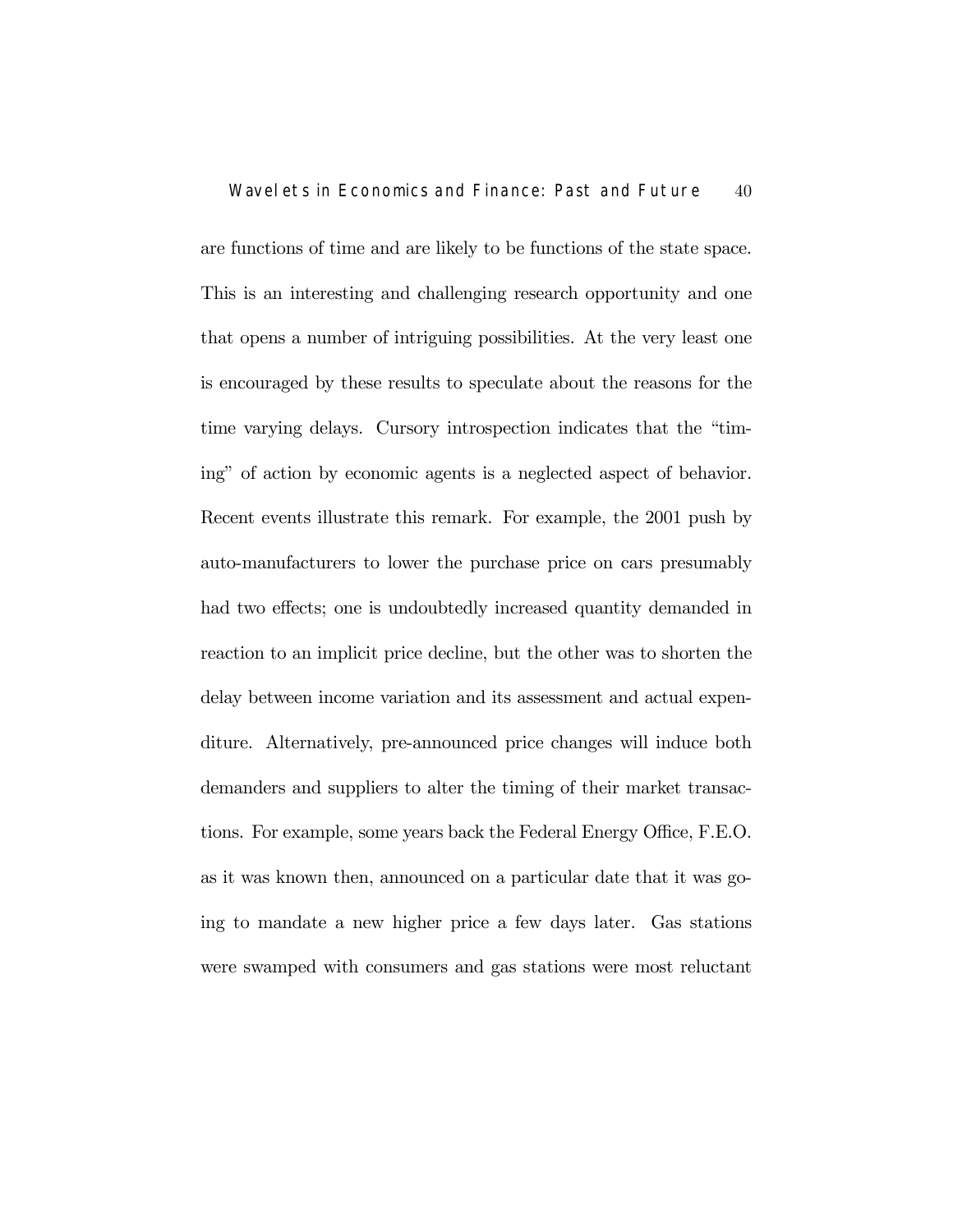to supply gas until the new prices were in effect; most of this change in excess demand stemmed from the change in timing of supply and demand.

A more macro aspect of the phase difference between variables is illustrated in terms of leading and lagging indicators and the inevitable shift in the lead-lag relationship, at least in terms of the timing of the relationship that is involved, see Diebold (1998). Diebold discusses the relationship between housing starts and housing completions, Diebold (1998), page 325-6. It is easy to recognize that while on average there may well be a standard lag between starts and completions, variations in economic conditions will impact the lag; either lengthening it or shortening it. Similar variations between leading and lagging variables is illustrated for cattle and hogs. The supply of piglets and calves anticipates the future supply of hogs and cattle for slaughter. Nonetheless, it is well known that variations in economic conditions can easily alter the timing of bringing hogs and cattle to market, Nerlove et al (1979). All of these examples indicate the opportunity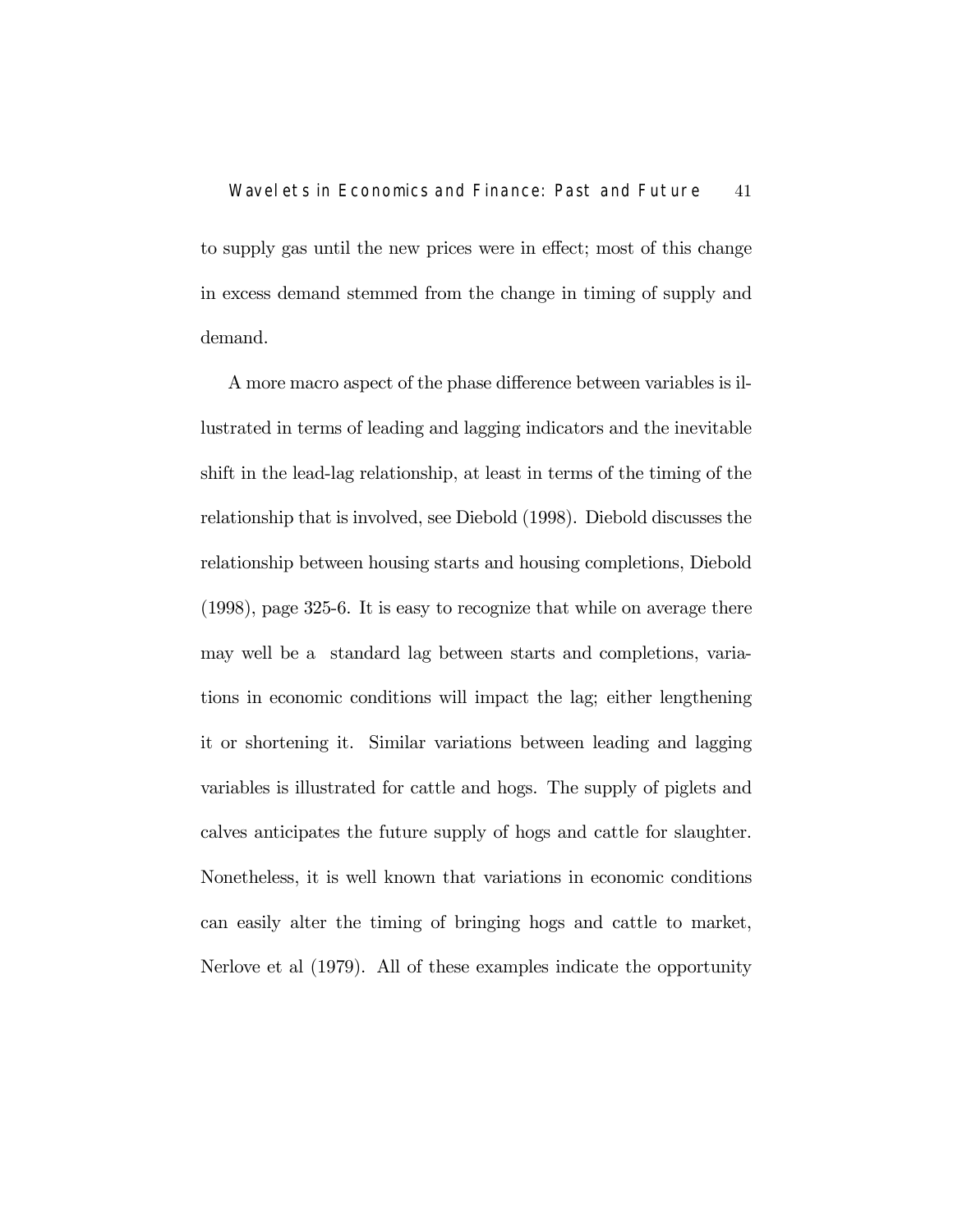for varying the lead-lag relationship between variables as a function of the state of the system. A simple regression between the leading and lagging components that does not recognize the dependence of phase on economic conditions will inevitably discover needless complexities in the relationships.

The general equation that we should consider; perhaps at only certain time scales, is:

$$
Y_t = \beta_0 + \beta_1 X_{t-d_1(Z)} + \beta_2 X_{t-d_2(Z)} + \varepsilon_t \tag{35}
$$

where the  $t-d_1(Z)$  and  $t-d_2(Z)$  represent the state space dependent delays and Z represents the component of the state space that affects the timing of the delay. An immediate research agenda that arises from this observation is to determine the extent to which time varying delays are present in economic and financial data. The next task of course is to discover the economic mechanism that generates these variations. In particular, one might well question why at a time scale of 32 months, income and expenditure have historically, at least for the recent past, been related by time varying phase. A corresponding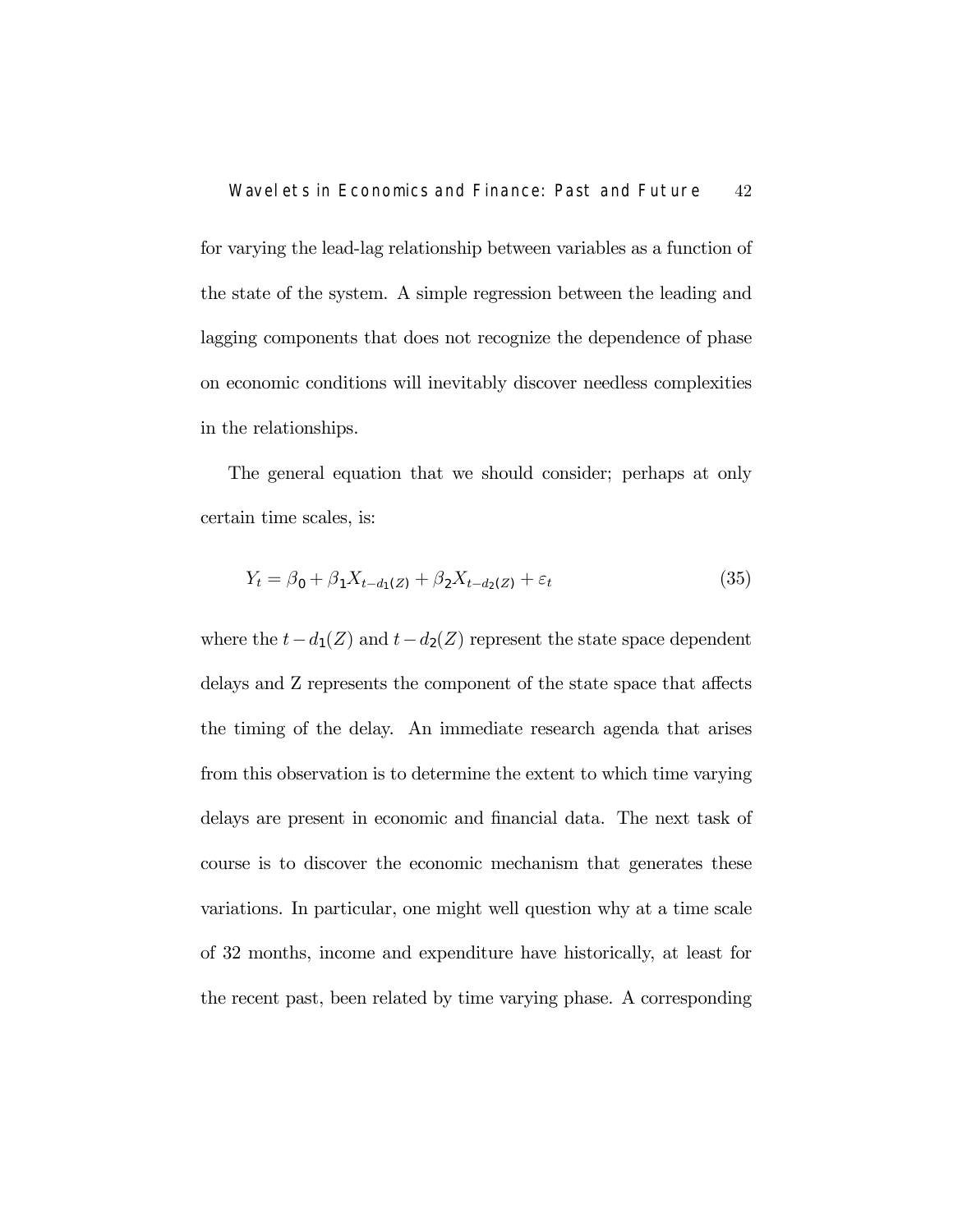question is why this problem is revealed at 32 months, not at other scales, given of course, that the result is robust to subsampling and re-estimation using similar, but different data.

An excellent exploratory tool for discovering time varying delays is to examine the multi-resolution decomposition of economic signals. By comparing the scale decompositions of time series for variables that are theoretically linked, one could discover whether at some time scales phase variation is involved. Under some circumstances, Fourier analysis could be used to determine the phase relationship. Indeed, exactly this has been done with some aggregated macro time series using oblate spheroid wave functions to determine the phase drift, see for example, Ramsey and Thomson (1999). Any regression analysis that does not allow for phase variation will fail to reveal what might well be a simple, even linear, relationship.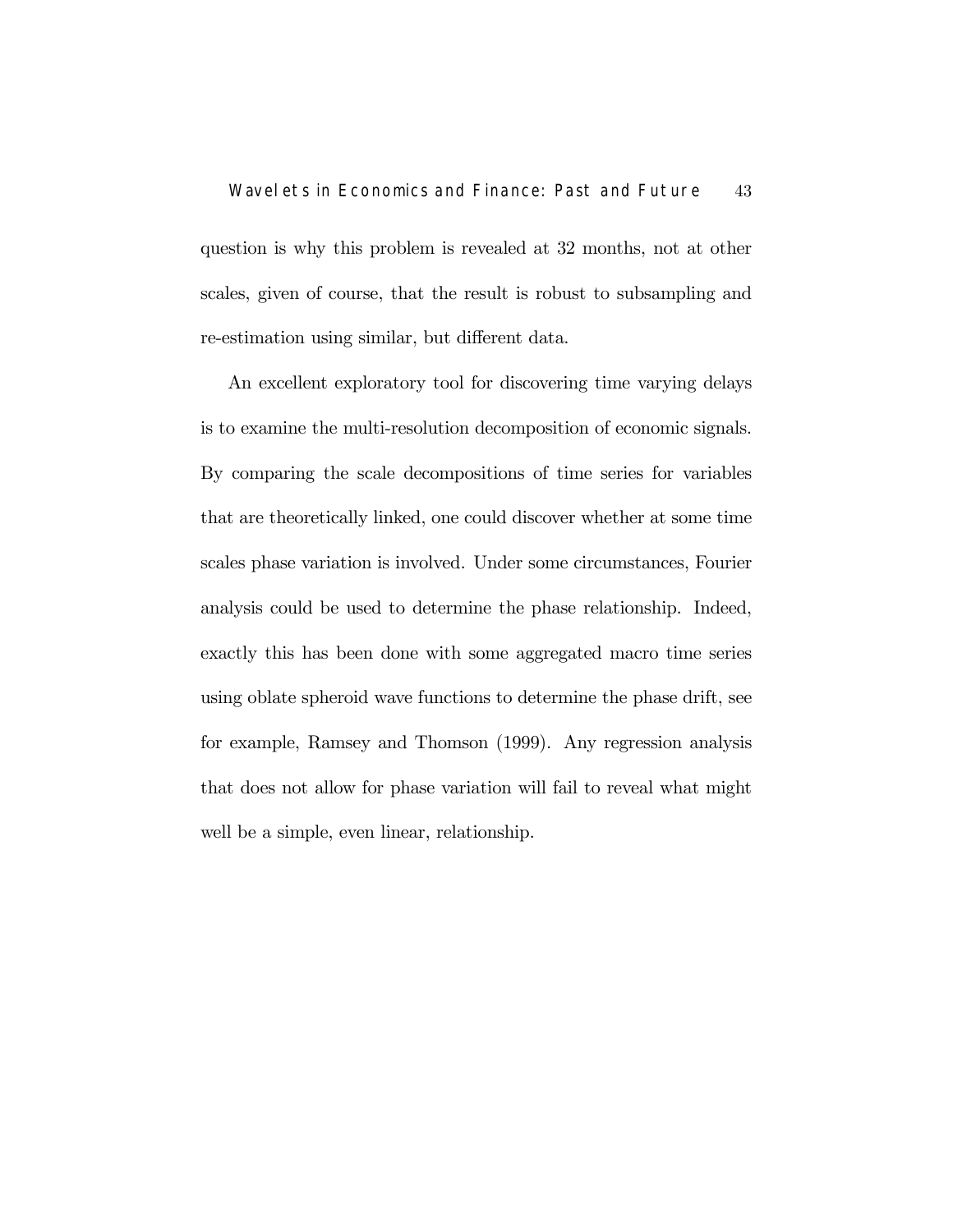### 3.4. Atomistic Decomposition using Waveform Dictionaries of Financial Data

In a previous section I discussed the notion of atomistic decompositions of a time series using waveform dictionaries. This is an exploratory tool for examining the structure of financial data in the sense that one would examine the extent to which the data can be represented by a mixture of wavelets and frequency components. In particular, the approach enables one to evaluate the extent to which frequency components of a signal can be detected when one allows the frequency part of the signal to oscillate in amplitude, including disappearing altogether at times. In Ramsey et al. (1995) the scaling properties of daily observations of the Standard and Poor market index were analyzed and the random walk nature of the data questioned. These data were discovered to contain properties that indicated that the data were far more complex than previously assumed. Further in Ramsey and Zhang (1996) 16384 daily observations of the Standard and Poor's 500 index were analyzed by atomistic decomposition using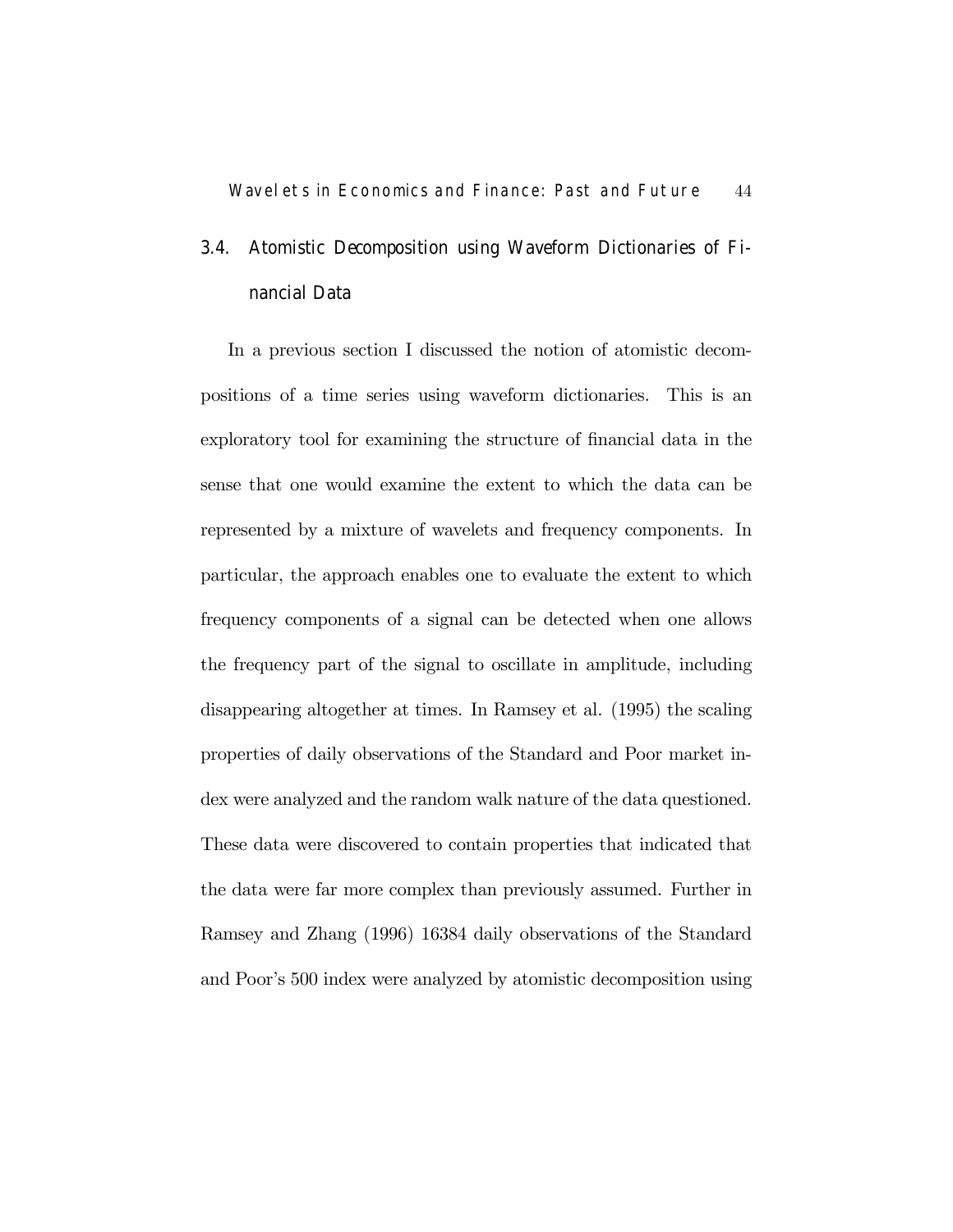waveform dictionaries and in Ramsey and Zhang (1997) one year of tic by tic data on world wide foreign exchange data were observed between the U.S. dollar and the Deutschmark for the time period October 1992 to September 1993. The data were obtained from Olsen Assocs. in Zurich and were also analyzed by atomistic decomposition.

There are some similarities and some differences in the analytical results using these two similar, but different data sources. The first general conclusion is that a relatively small number of wavelet coefficients are needed to describe the observed time series; there is, in short, considerable data compression available using wavelets. For example, using the Standard and Poor's log first differenced data only about 1000 coefficients were needed to fit the data points very closely, whereas performing the same procedures on random data would require 3000 coefficients for the same degree of fit. The results are even more impressive for the foreign exchange data where only 100 wavelet coefficients provide a very close fit to the data. However, notwithstanding the very good fits, the ability to forecast is minimal. Wavelets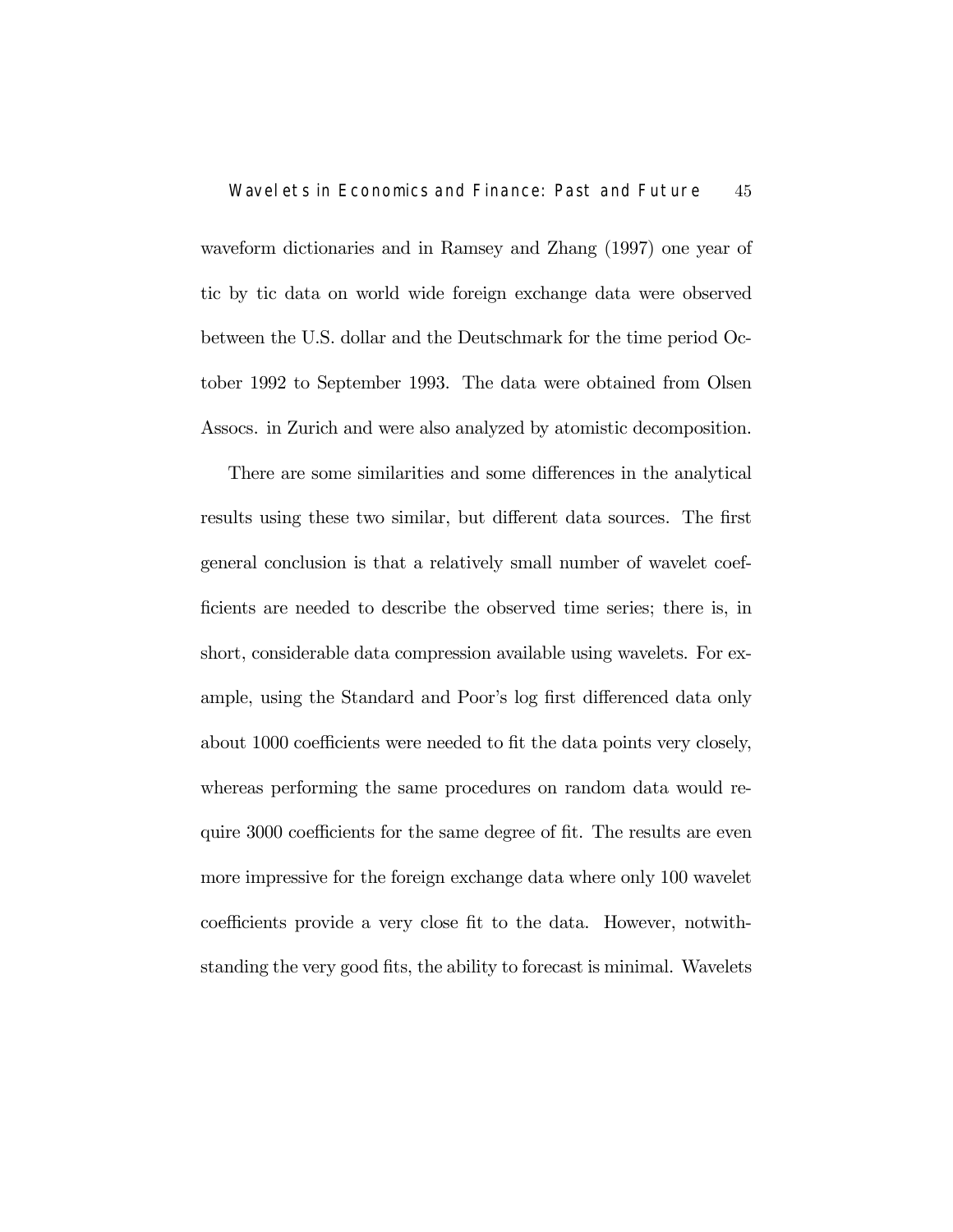provide an explanation for a widespread phenomenon in economic and financial research in that while good fits can often be obtained, our ability to forecast is very poor. For both sets of data, all the power is in chirps, Dirac delta functions, and for the foreign exchange data, a few frequencies that come and go, seemingly at random. Further, there is no pattern in the distribution of the occurrence of the chirps and of the Dirac delta functions in either case.

In short, while there seems to be in any given historical period a relatively simple dynamical system as represented by a small number of wavelet coefficients, the ability to forecast is minimal as there is no repeatable structure to the distribution of the chirps and Dirac delta functions. In essence, with these data we seem to have a sequence of random selections of relatively simple models. I believe that this circumstance underlies much of the explanation for good fits, but poor forecasts.

Another common aspect of these two data sets is that while the signs of differences over most sub-periods seem to be Binomial with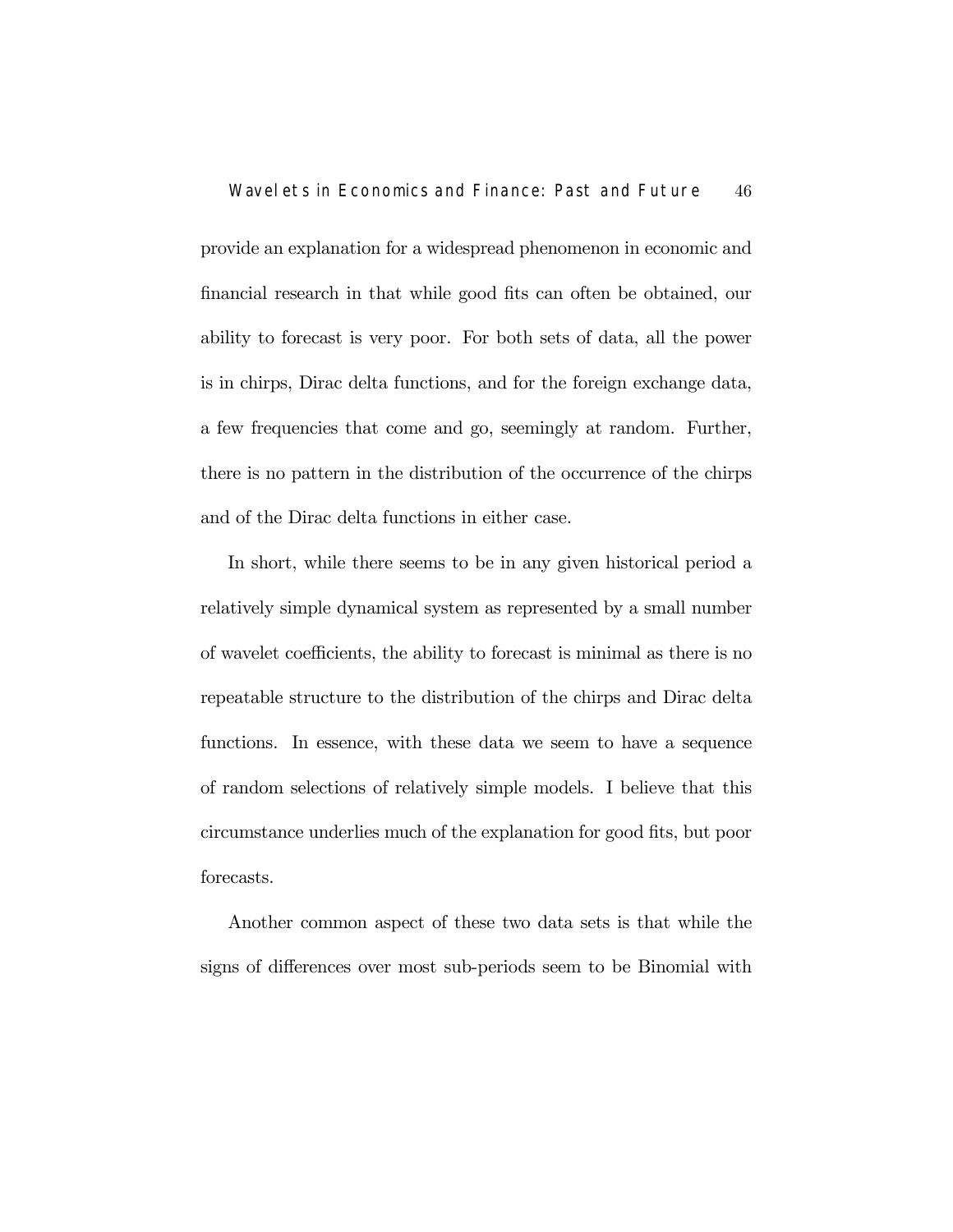a probability of 0.5, there is some persistence in the absolute values of the differences; that is, there is persistence only in the magnitudes of the changes. These results indicate a common aspect to the financial markets. Instead of markets smoothly converging towards a new temporary equilibrium generated by new information, the markets instead react with bursts of intense activity covering a narrow band of frequencies; the adjustment process is itself oscillatory. Further, the structure in the data that is observed using the levels data is removed by differencing, but that the observance of weak structure is reintroduced when the differenced data are converted to moduli.

### 3.5. Waxing and Waning of Frequencies

The financial data discussed in the previous section produced a further important insight. The traditional approach to the application of spectral techniques to economic and financial data, has focussed on the discovery of complex, but stable, frequency components; this research has discovered little evidence of stable frequencies in financial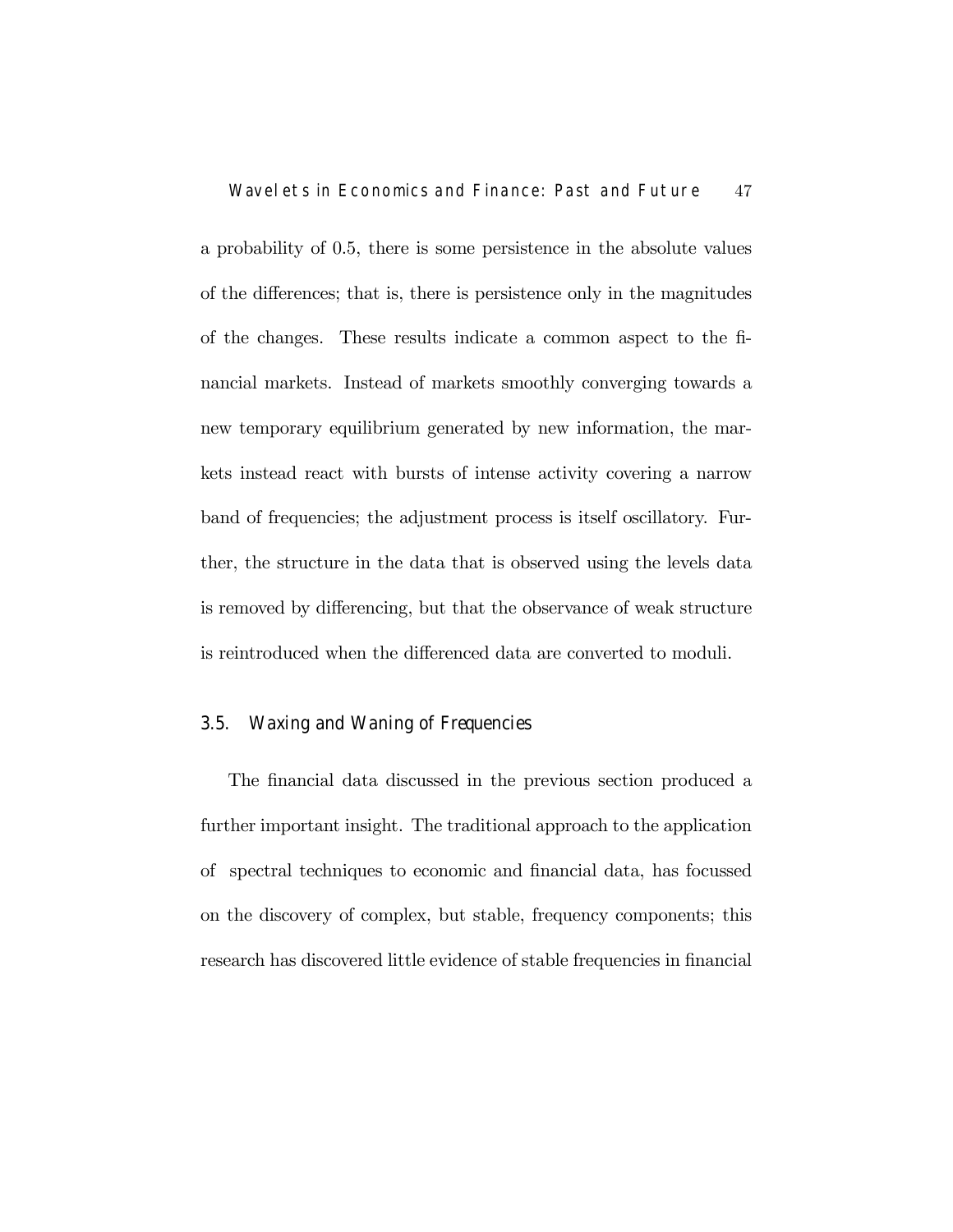data and not much more in economic data. What was discovered in the financial data using wavelets is that there may be some evidence of low frequency components that wax and wane in strength, so that an analysis that seeks to discover the global presence of frequencies is likely to fail. This result opens up a new and potentially exciting avenue of research as we seek to determine the factors that give rise to the oscillation in the strength of the signals and to seek an explanation for the distribution for the observed frequencies. The other aspect that is of interest is that the occurrence of the frequencies is concentrated in the lowest frequencies; indeed, the relative concentration increases as the frequency is reduced.

### 3.6. Forecasting and Structural Change

In a previous section, I introduced a key aspect of the forecasting problem in economics and even more significantly in finance. Wavelets clarify and put into stark relief the nature of the problem that while time series fits over historical data periods are uniformly good, indeed,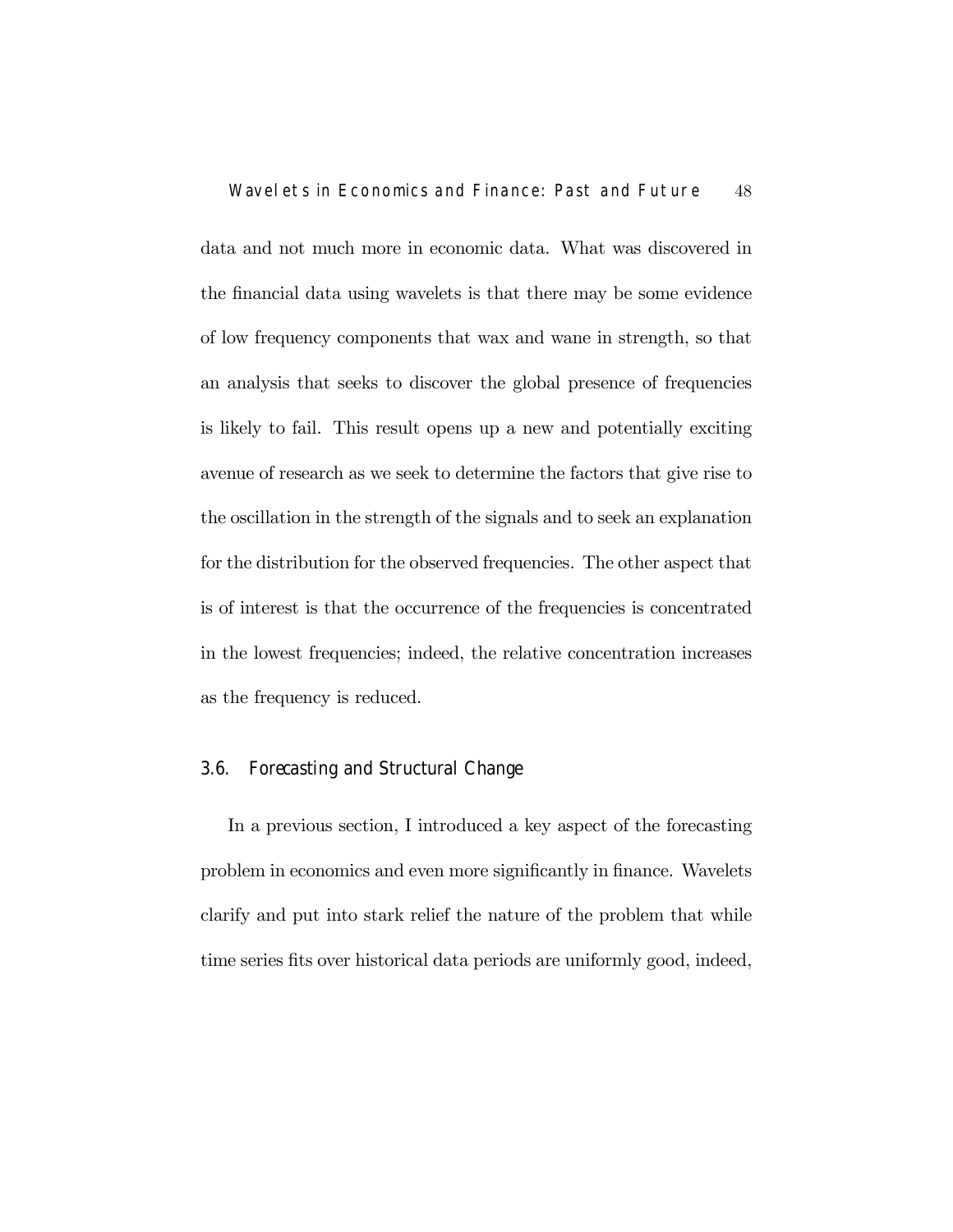often very good, the ability to forecast past the very near future is very bad. We seldom anticipate major events in either the financial markets or in the economy generally. The relatively reasonable average GNP forecast results for projections one quarter, or even one year ahead, are I claim due primarily to the inevitable inertia in the economy; witness the difficulty in beating naive forecasts that is so prevalent in economics and finance.

The key difficulty lies in the forecasts for the intermediate to long term period. While I have argued elsewhere, see Ramsey (1996), that on average our forecast errors for intermediate term forecasts lie well outside any reasonable confidence interval, the question is why. One obvious answer is that the conditions needed for the forecast error bounds to be applicable may well have changed since the forecast was made. For example, the assumption that certain variables would remain constant, or that estimated relationships would remain fixed, is violated so that the estimated model no longer applies. The wavelet results for financial data in particular indicate that the problem is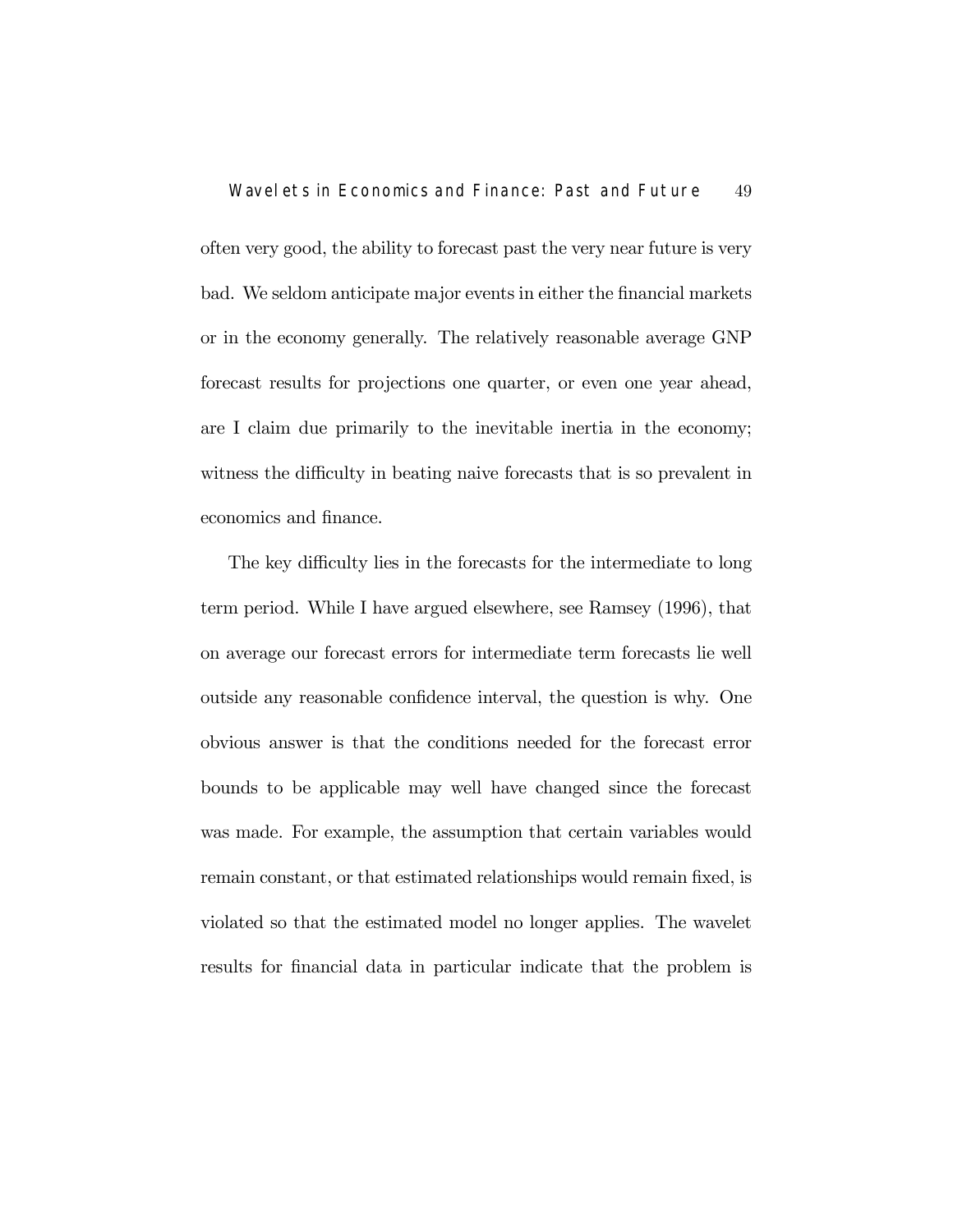more severe. This observation was summarized in Ramsey (1996) by stating that regression, linear or not, is local, whereas forecasting is global in structure. Good fits do not, indeed cannot, guarantee good forecasts.

The main result from the wavelet analysis is that while a very small number of wavelet coefficients are needed to provide very good fits to any historical data, (there is very good data compression), the set of relevant coefficients varies period by period. This is seen more clearly when one recognizes where the power in the wavelet analysis resides; the power is in dirac delta functions, chirps, and sporadic occurrences of harmonic signals. There is no observable pattern to the temporal distribution of the coefficients. Contrast this situation with that obtained by estimating even a complex combination of harmonic signals. Forecasting is easy in this alternative case if the presumption of the continuance of the signal as observed over the historical period holds, whereas in the former situation, there is nothing forecastable. Expressing the matter this way shifts the question from why are forecasts so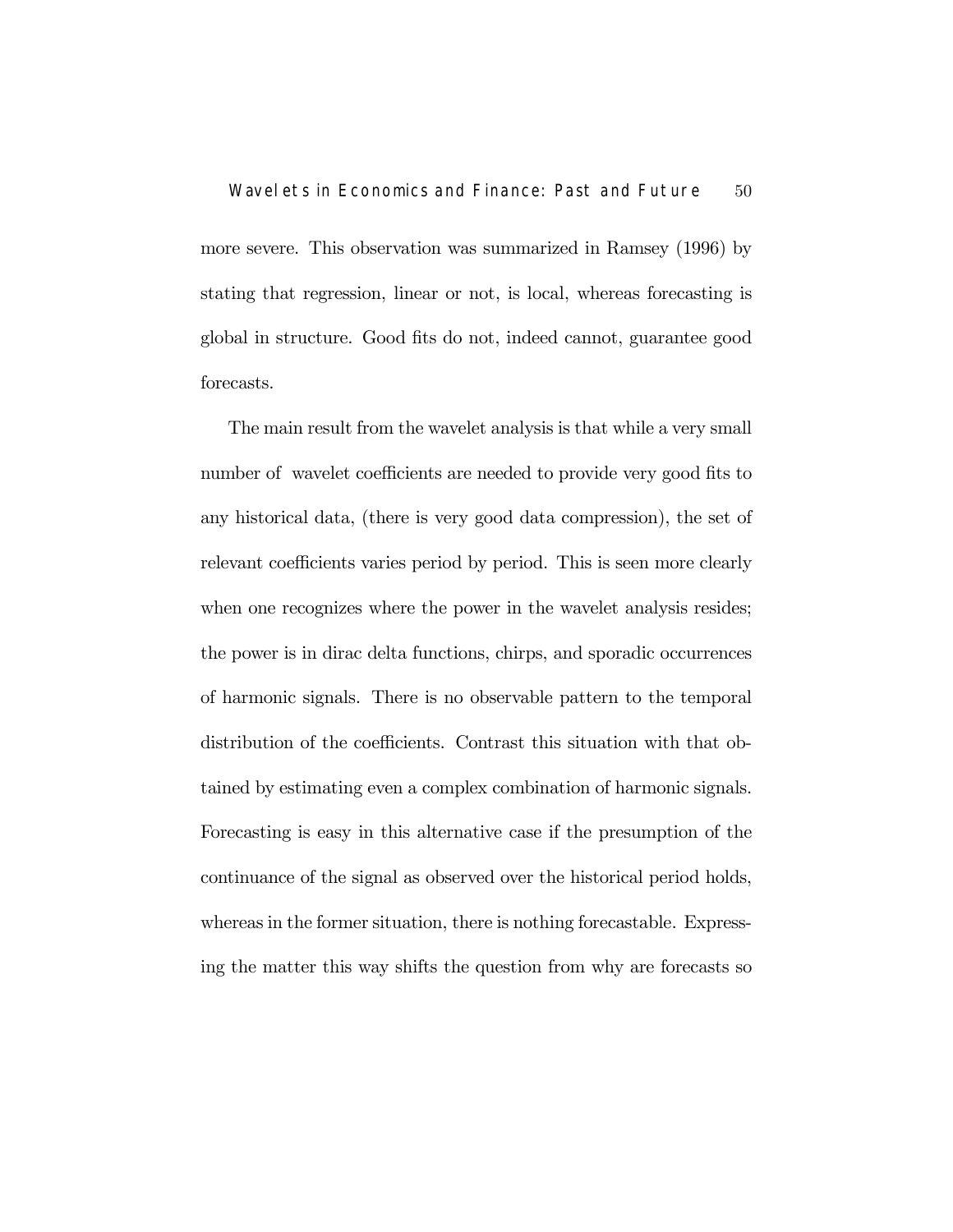poor, to how do we manage to fit the data with so few wavelet coefficients. The key is that while the economy is continually evolving and suffers from random noise effects, the average observed structure at any one point in time is quite simple, thereby giving rise to a relatively few coefficients needed to describe the current system. The source of this observation requires some deep analysis. Inertia obviously plays a role in that the evolution from one state to another requires time and the system is robust to small perturbations. However, this is not likely to be the entire explanation. A guess is that market clearing imposes sufficient constraints on the system that fluctuations are not entirely random, but are at least partly constrained. An alternative view is that over any historical period, our models represent (usually) linear approximations to a non-linear manifold. It requires only a relatively small change in the fundamentals to induce a substantial change in the linear approximation.

Notwithstanding the negative position taken above, there are useful examples of gains in forecasting economic variables using wavelets.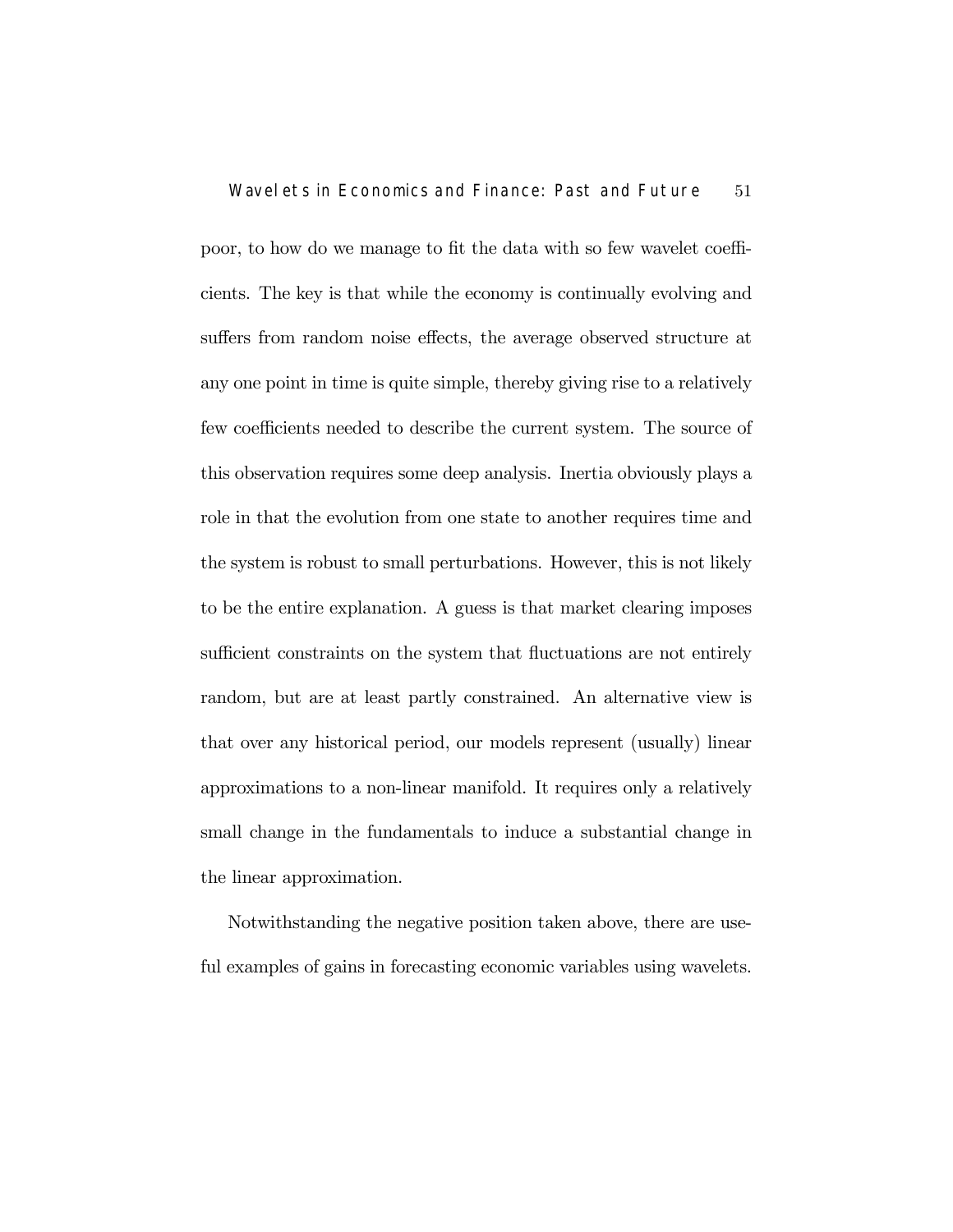There are two sets of examples. The first is by Arino, see Arino (1996) in which the aggregate time series is broken down into a seasonal and a trend component by a wavelet decomposition and traditional means are used to forecast the individual components; an aggregate forecast can be obtained by recombining the component series. The results, using Spanish car sales figures, are encouraging. An alternative approach also uses the idea of decomposing the signal to be forecast into its time scale components, but instead uses neural networks on each component to produce an overall forecast after recombining the components, see Aussem and Murtagh (1997) and Aussem et al (1998); the former forecasts the sun spot series and the latter forecasts five day ahead closing equity prices. Another example that illustrates the forecasting process using MODWT on the Dow Jones Industrial averages is Fryzlewicz et al.(2002). A very recent paper indicating the benefits for forecasting using a wavelet approach is Li and Hinich (2002).

While these approaches are very promising, the basic problem still remains that forecasting is global, whereas fitting is local. To use the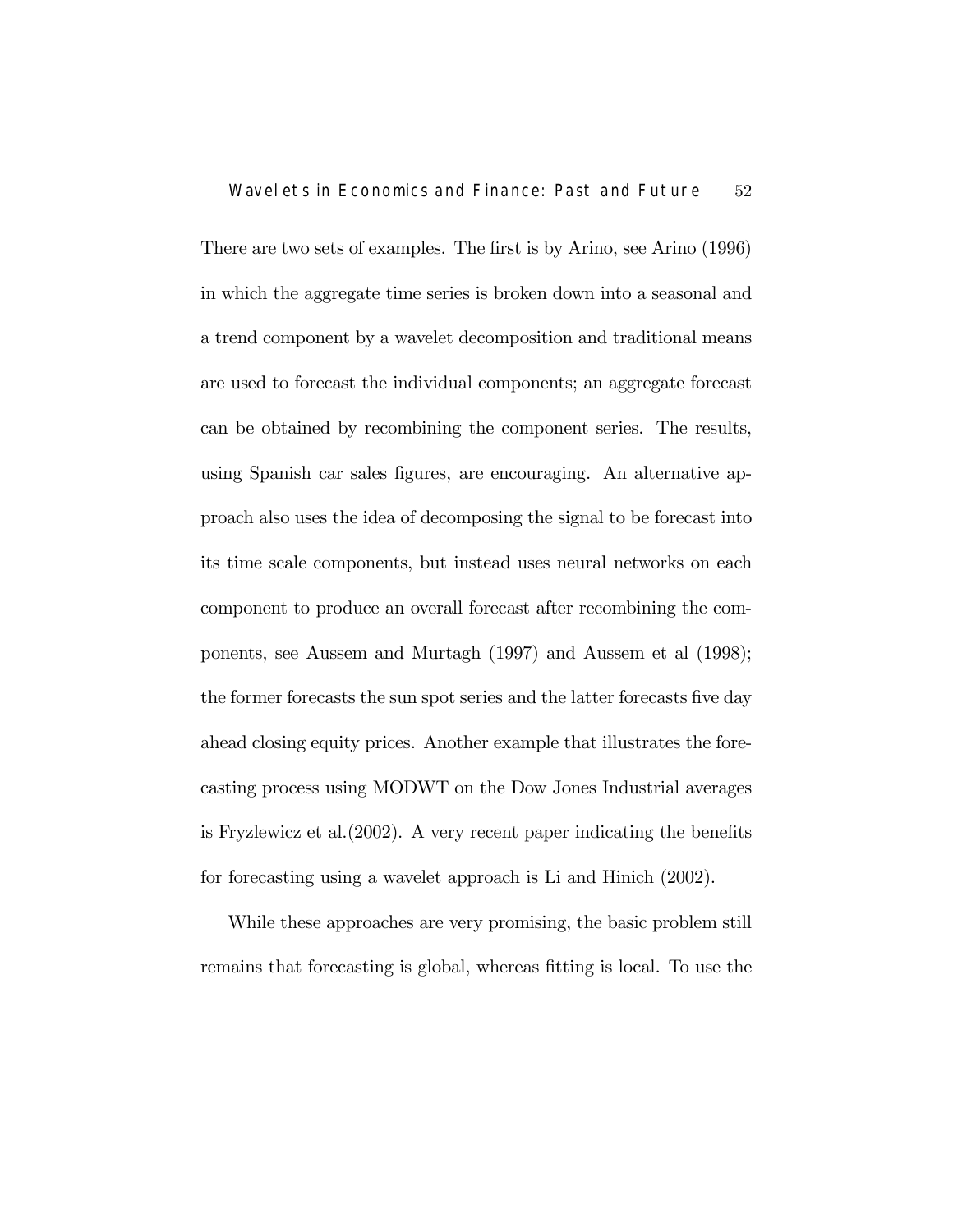latter to determine the former requires strong untestable assumptions; untestable that is before the occurrence of the forecast events. There is little evidence that the economy, or financial markets, are any more representable as steady states than heretofore.

A criticism that might well be levelled against this approach of separating the time series into its time scale components is that for the longest time scales in particular, there will be a serious problem generated by the truncation of the data series. However, this is a problem with forecasting any series using any non-causal filter; it is not a problem restricted to wavelets. What may not be appreciated is that the wavelet approach stimulates innovative solutions to what is a generic problem, see for example an article on the persistence of output in the business cycle by time scale; Jensen and Liu (2002). Indeed, in the wavelet approach, one is not restricted to a single solution for the entire series; one can separate the series into its time-scale components and apply the appropriate procedure to each component. For example, if one component is seasonal, one can extend the series by appending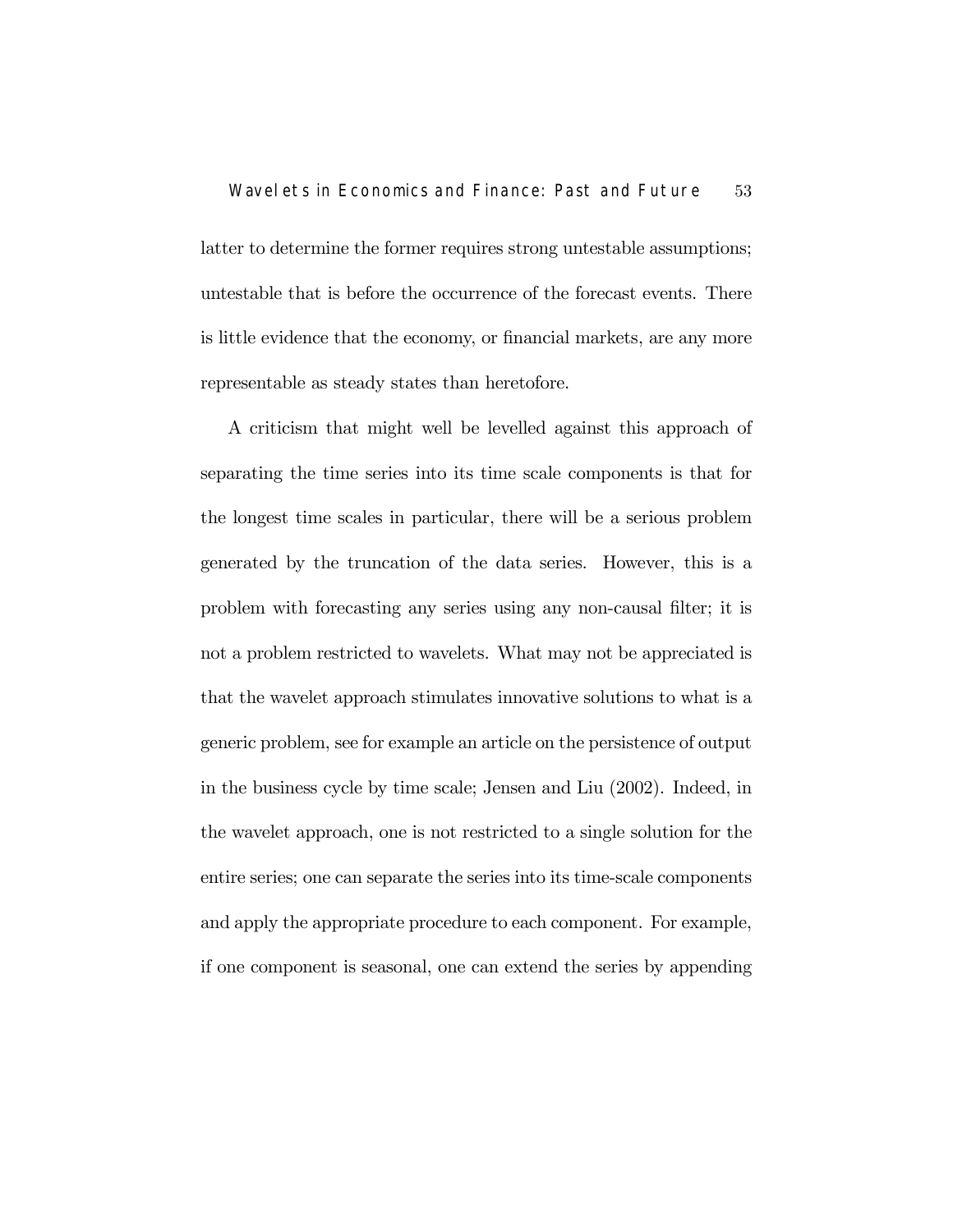Wavelets in Economics and Finance: Past and Future 54 projections of the seasonal component, where there is a trend factor that can often be approximated by a polynomial.

# 4. Summary and Speculations on Potential Gains from Wavelet

### Analysis

Clearly the overwhelming gain in insight into the operation of economic forces stems from time-scale decomposition. The analysis has confirmed that time-scale matters; that allowing for time-scale resolves some anomalies in the literature, and that the results to date are in accord with basic economic theory.

The empirical results indicate new avenues for theoretical research. Either in terms of a market or with an individual, the analysis of agents operating on several scales simultaneously requires theoretical development in order to reconcile the various scale components; that is, some degree of coordination between scales is needed. This challenge is particularly acute in the context of a singe agent who is operating on several time scales simultaneously. The empirical results indicate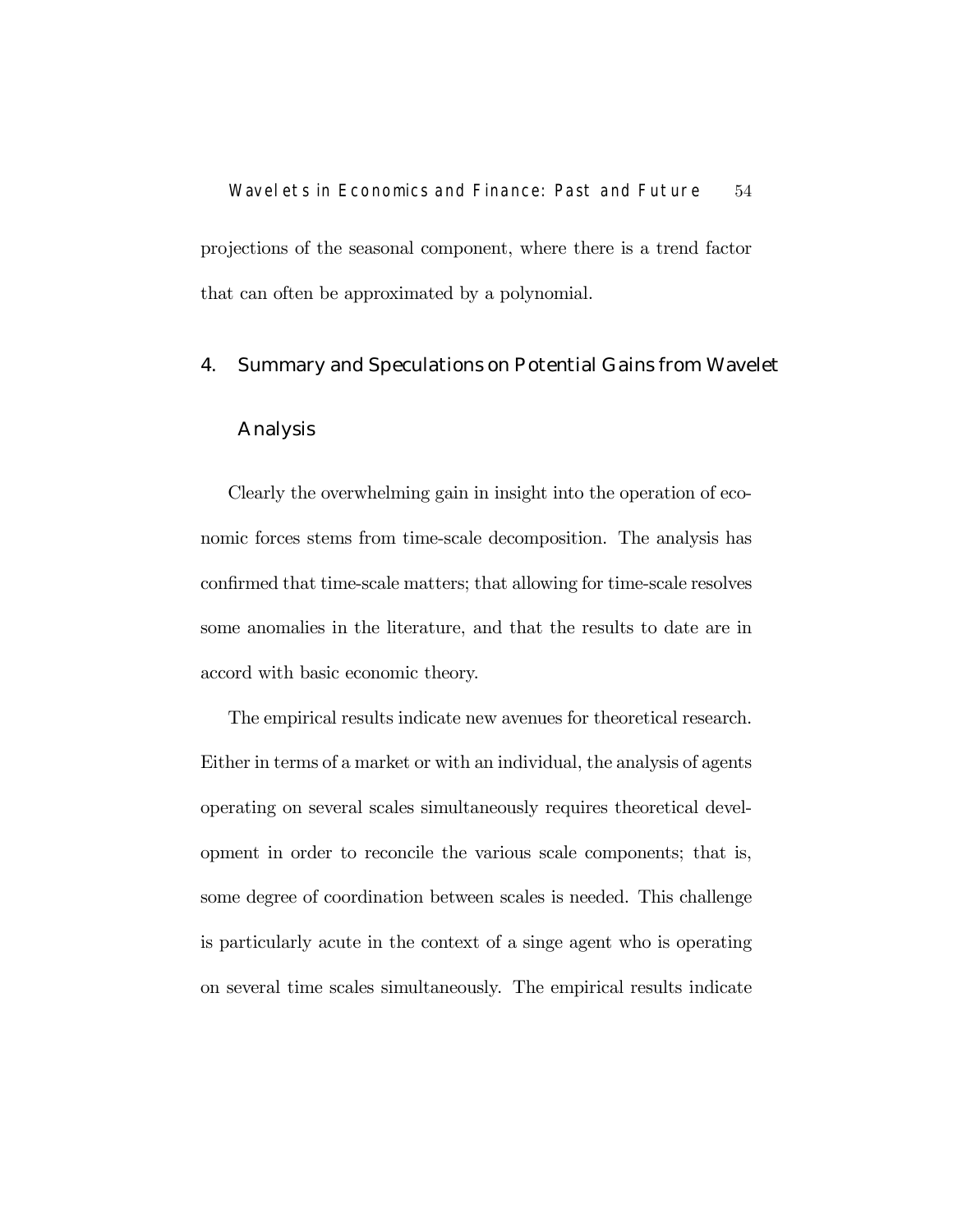# Wavelets in Economics and Finance: Past and Future 55 that the individual's decision making process is more complex than economists have allowed so far.

Another stimulus to theoretical and empirical research is the discovery that the "delays" between variables in economic relationships may well be functions of the state space and certainly there is evidence that they vary over time. Most time series research assumes that the delays are fixed constants and that if the maximum delay is "k," then all delays are present from 1 to k. This latter assumption was questioned and empirically refuted in Ramsey and Anderson (2002) where the authors discovered using the time series version of multivariate adaptive regression splines, MARS, that many of the delays between 1 and the maximum value were zero. Now we recognize that any delay may well vary over the sample period. This discovery also stimulates interesting theoretical and further empirical research. First, can we discover the mechanisms that explain the variation in delays, does the presence of time varying delays resolve many puzzles about the lack of stability in economic and financial relationships? To what extent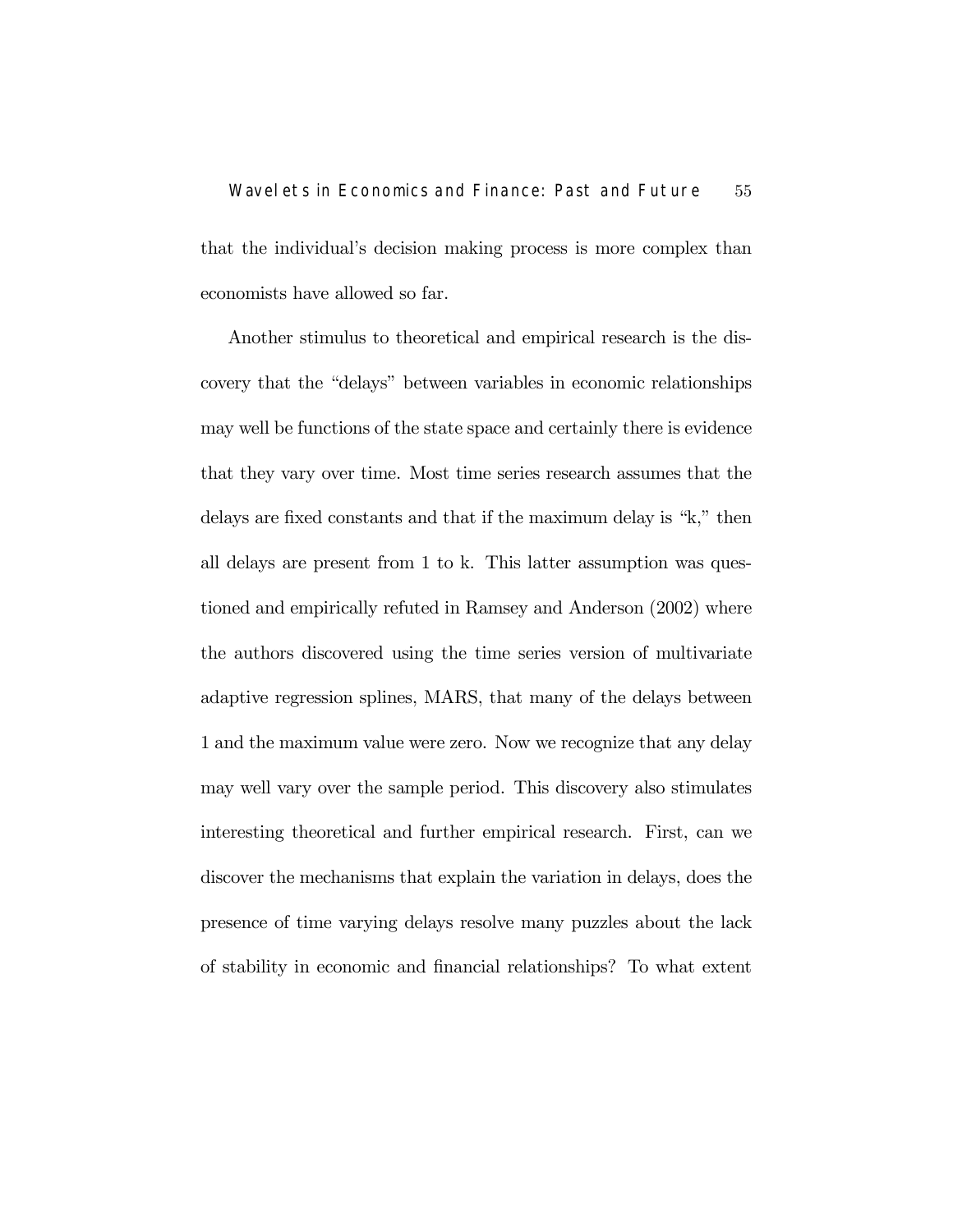## Wavelets in Economics and Finance: Past and Future 56 are the delays controllable through policy variations.

In a similar vein, the discovery in the context of financial data that there is evidence of very low frequencies, but that these frequencies wax and wane in amplitude provides an important insight. Standard procedures are unlikely to discover these time varying amplitudes. Nevertheless, the empirical result indicates that there is once again both a theoretical and an empirical challenge in that we need to confirm the extent of this phenomenon and then to elucidate the theoretical reasons that explain the occurrence.

The distinction between noise suppression and noise averaging is a very important innovation in econometric analysis. Increasingly, economists are paying more careful attention to discontinuities and regime shifts. The usual approach obfuscates the discontinuous changes that are being sought, whereas the wavelet approach of noise suppression by determining a noise threshold facilitates detecting the precise location of the regime shift or discontinuity in the relationship. If not wavelets, certainly the use of noise thresholds, should become the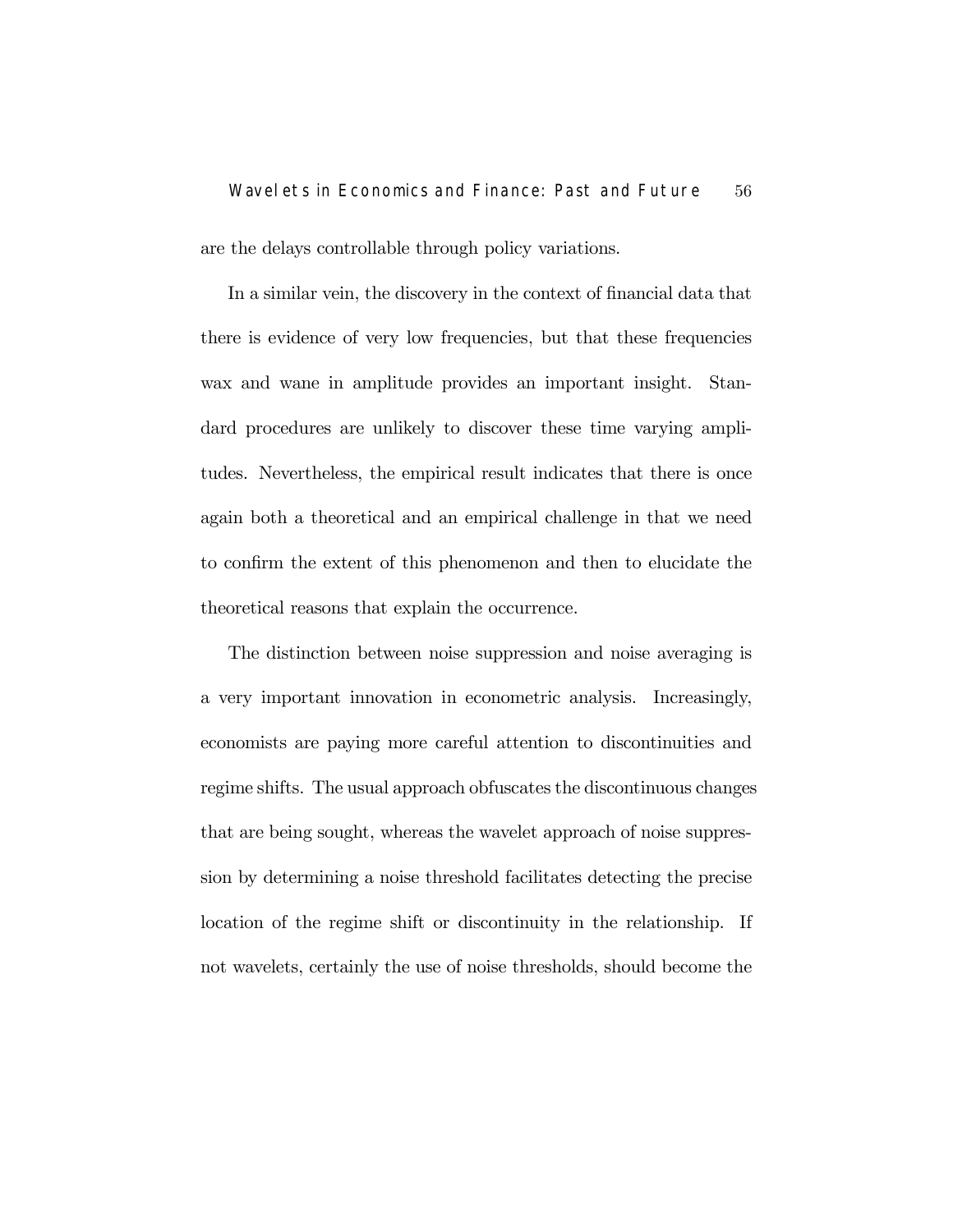Wavelets in Economics and Finance: Past and Future 57 standard for analysis in models that involve discontinuities and regime shifts.

Lastly, the empirical results on forecasting introduce some novel ideas, but the overall benefit is open to debate. As argued above, the difficulty is not so much with the use of wavelets, but the difficulties in forecasting in the context of continuously evolving and constantly randomly shocked economic systems. The major innovation in forecasting is to recognize that by deconstructing the total series into its constituent time scales, it is possible to tailor specific forecasting techniques to each time scale series and thereby gain in efficiency of forecast. This approach will be particularly beneficial in those circumstances where the relative amplitudes of the constituent time scales are varying over time. Wavelets provide yet another advance on the standard approach in that the wavelet procedure facilitates the construction of approximations to the formation of forecasts that are based on non-causal filters. That is, in such cases one is faced with the problem that one has to "forecast" half the length of a non-causal filter merely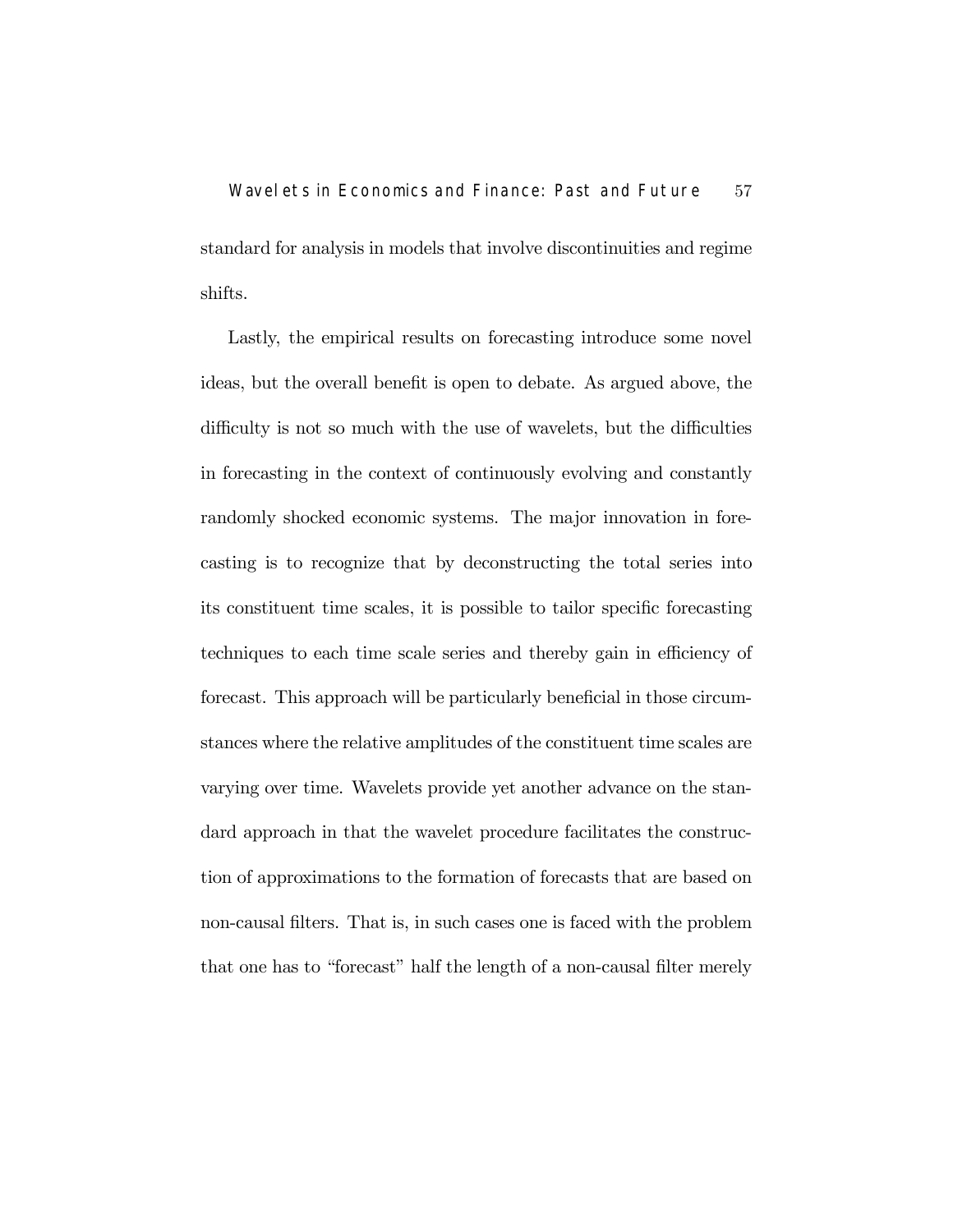to obtain a one-step-ahead forecast. This is a common problem; the advantage of the wavelet approach is that one can tailor "optimum" extensions using time-scale deconstruction.

There are other avenues created by the wavelet approach. One interesting research line that has not yet been explored is to examine the standard assumption that the important variations in the economy are in terms of the business cycle and that the period of the business cycle is between three and six years. If this were true, the wavelet approach should detect very strong amplitudes for time-scale relationships at those periods. For non-durable goods production, we know that this is not true, for example, see Ramsay and Ramsey (2002) where there is reported a detailed examination of the seasonal and "business cycle" components of non-durable goods production. One could consider broadening the scope of the enquiry to examine the extent to which there are important resonating time-scales of any period. Preliminary analysis indicates a more complicated picture in that there seems to be considerable oscillation in the amplitudes of the higher time-scales.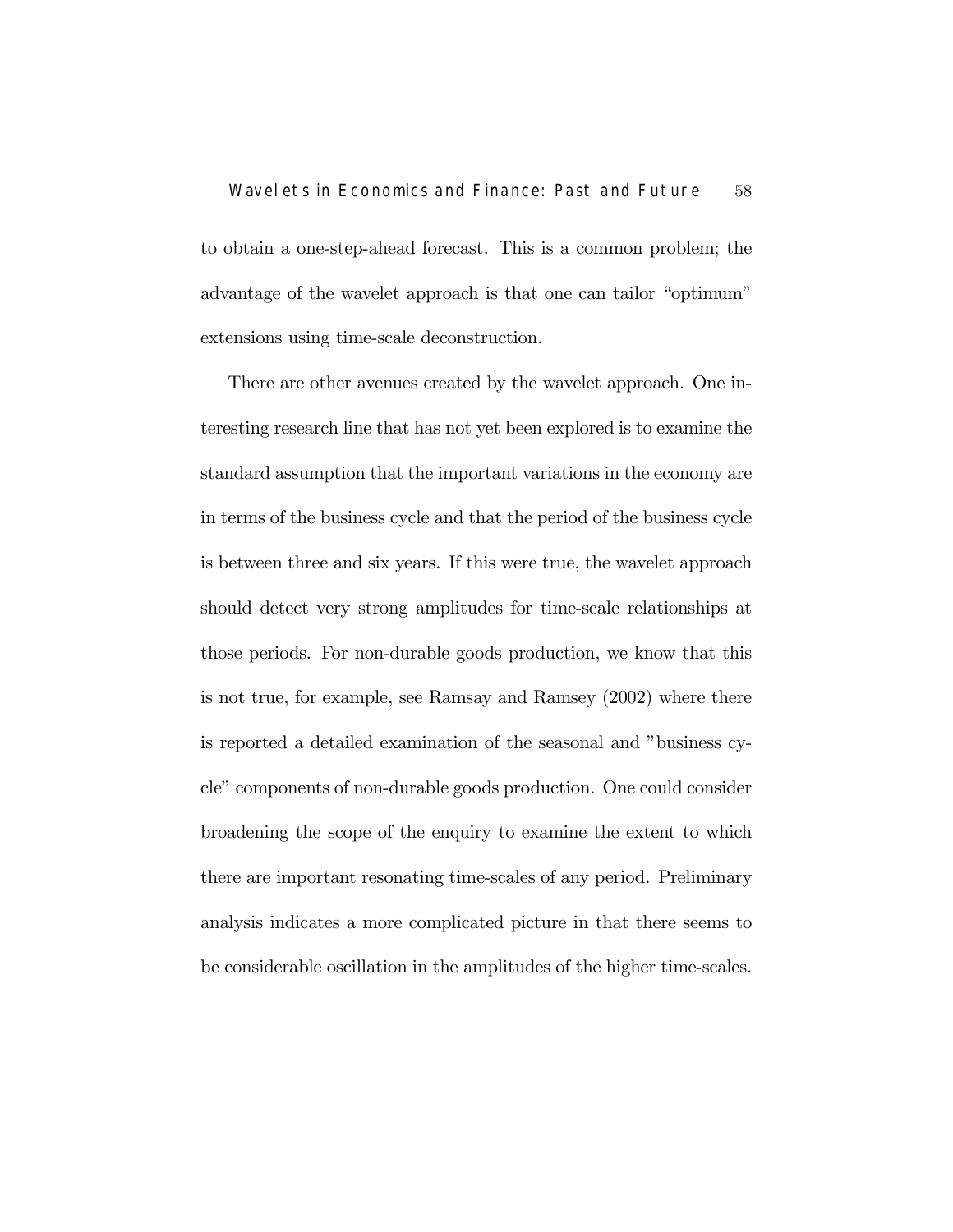This result in itself, if confirmed, indicates interesting opportunities for research in that at the least the business cycle is highly variable in length and that the variation in relevant time-scale may well be subject to economic analysis.

An area of application of wavelets that should provide extensive and deep insights is in the analysis of the term structure of interest rates. Nowhere else is the role of the horizon of the decision maker on market outcomes so clearly indicated. Further, the available data on interest rates and bond maturities encapsulate the distinctions between decision makers with different time horizons. Wavelet analysis should provide insight into the relationship across time scales and therefore across bond maturities as well as the dependence of the term structure on economic conditions.

The comments above have only begun to indicate the opportunities for research that are introduced by the wavelet approach. There are many other avenues that I have not introduced in this short article. For example, nothing has been said about bivariate wavelets that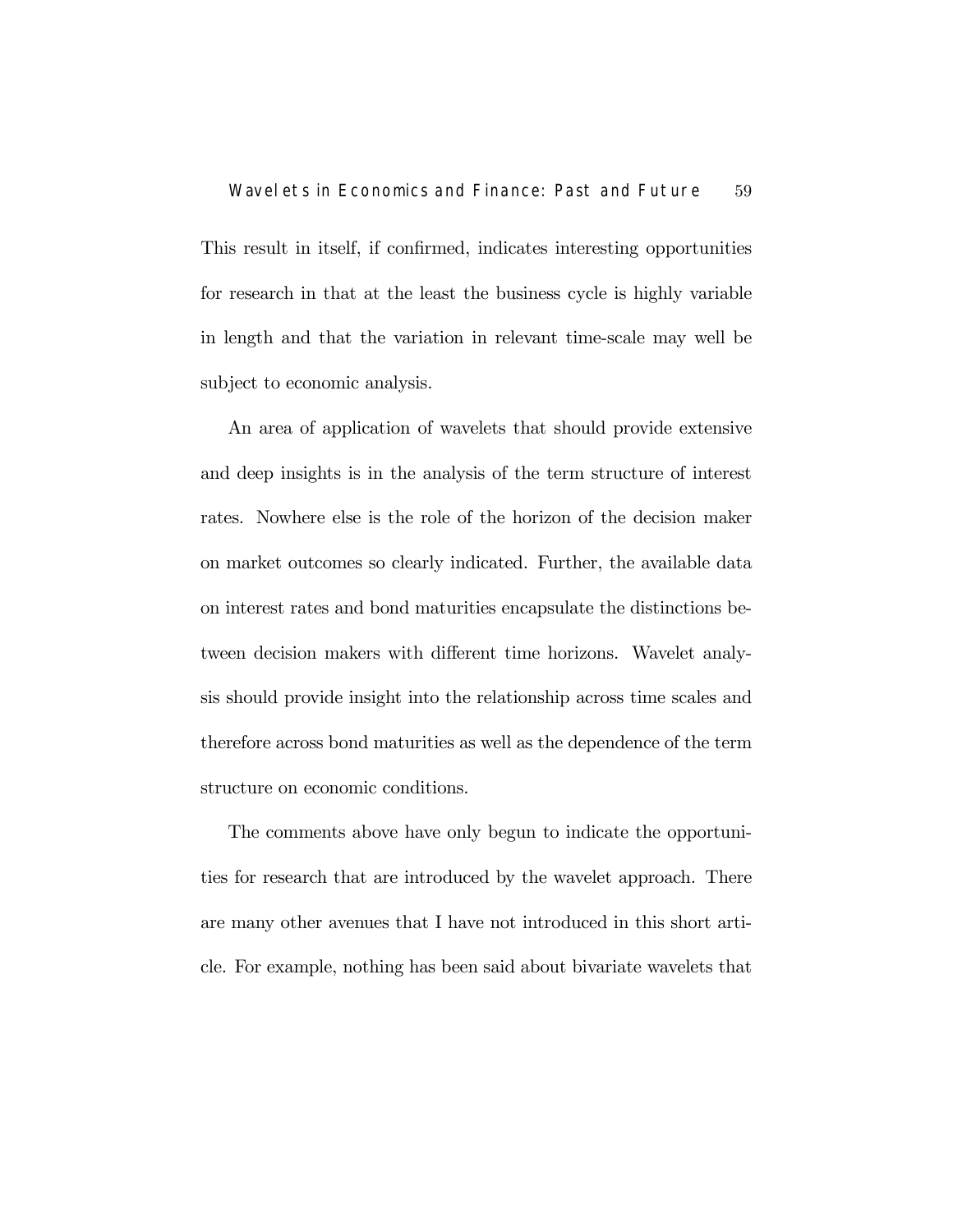might well prove to be very useful in economic analysis, especially in those areas examining the dependence of economic relationships on geographic regions, or on the effects of social contiguity.

It is safe to claim that we will be impressed by the innovations that will be stimulated by the use of wavelets in empirical economic research over the next decade.

#### References

- Arino, Miguel A. (1996}: "Forecasting Time Series via Discrete Wavelet Transform," working paper, Univ. de Navarra, Barcelona.
- Aussem, A., and Murtagh, F. (1997): "Combining Neural Network Forecasts on Wavelet-transformed Time Series," Connection Science, 9, No. 1, 113-121.
- Aussem, A., Campbell, J., and Murtagh, F. (1998): "Wavelet-based Feature Extraction and Decomposition Strategies for Financial Forecasting," Journal of Computational Intelligence in Finance, March/April, 5-12.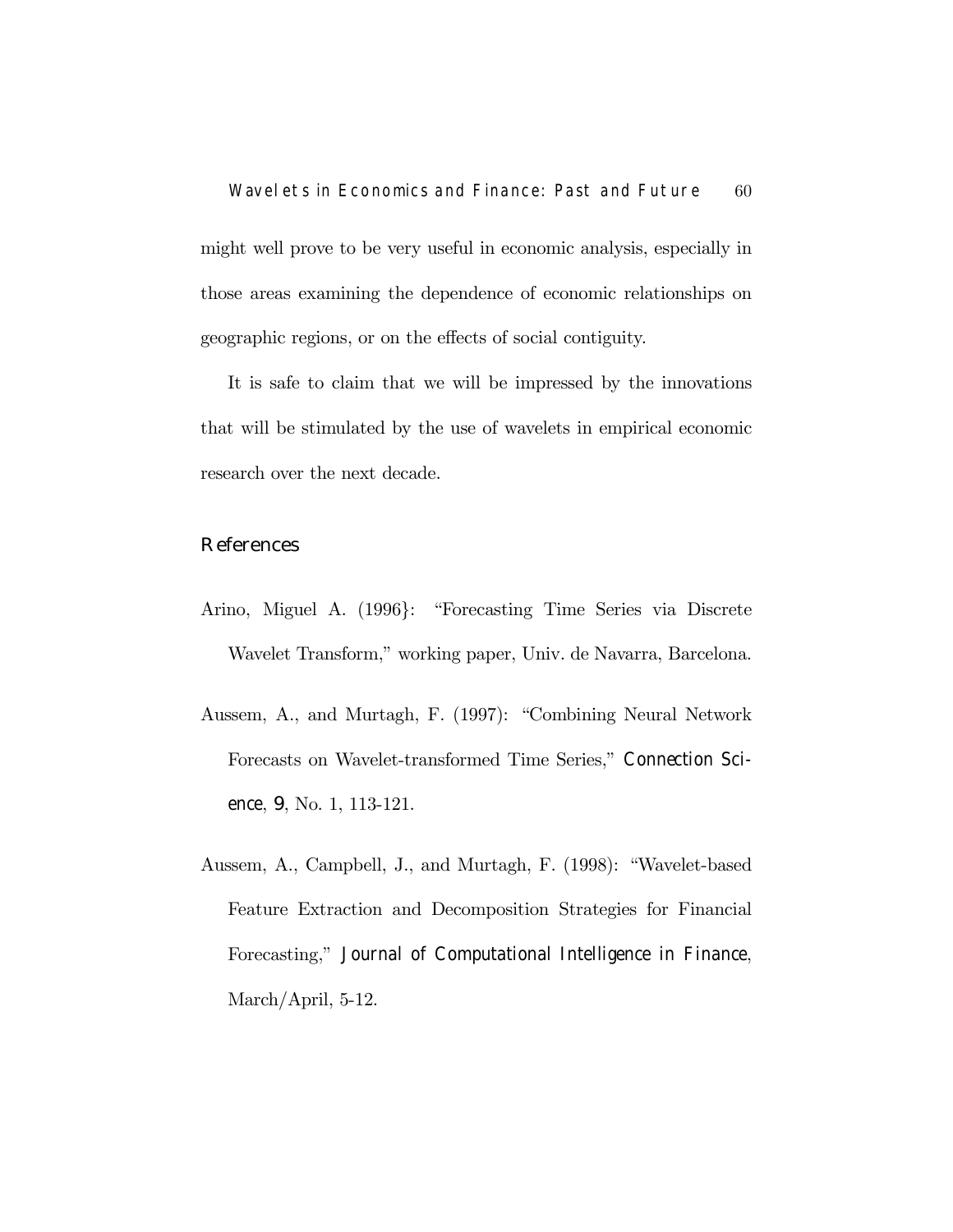- Blanchard, O.J. and Fischer, S.(1992): Lectures on Macroeconomics, MIT Press, Cambridge.
- Breiman, L.(1995): "Better subset regression using the nonnegative garrote," Technometrics, 37, 373-384.
- Brillinger, D.R.(1994): "Uses of cumulants in wavelet analysis," Proceedings of SPIE Conference on Advanced Signal Processing, 2296: 2-18.
- Brillinger, D.R. (1996): "Some uses of cumulants in wavelet analysis," Journal of Nonparametric Statistics, 6, 93-114.
- Bruce, A., and Gao, H.(1996): Applied Wavelet Analysis with S-Plus, Springer Verlag, New York.
- Carmona,R., Hwang, W., and Torresani, B (1998): Practical Time-Frequency Analysis, Academic Press, New York.
- Chui, Charles K. (1992): An Introduction to Wavelets, Academic Press, New York.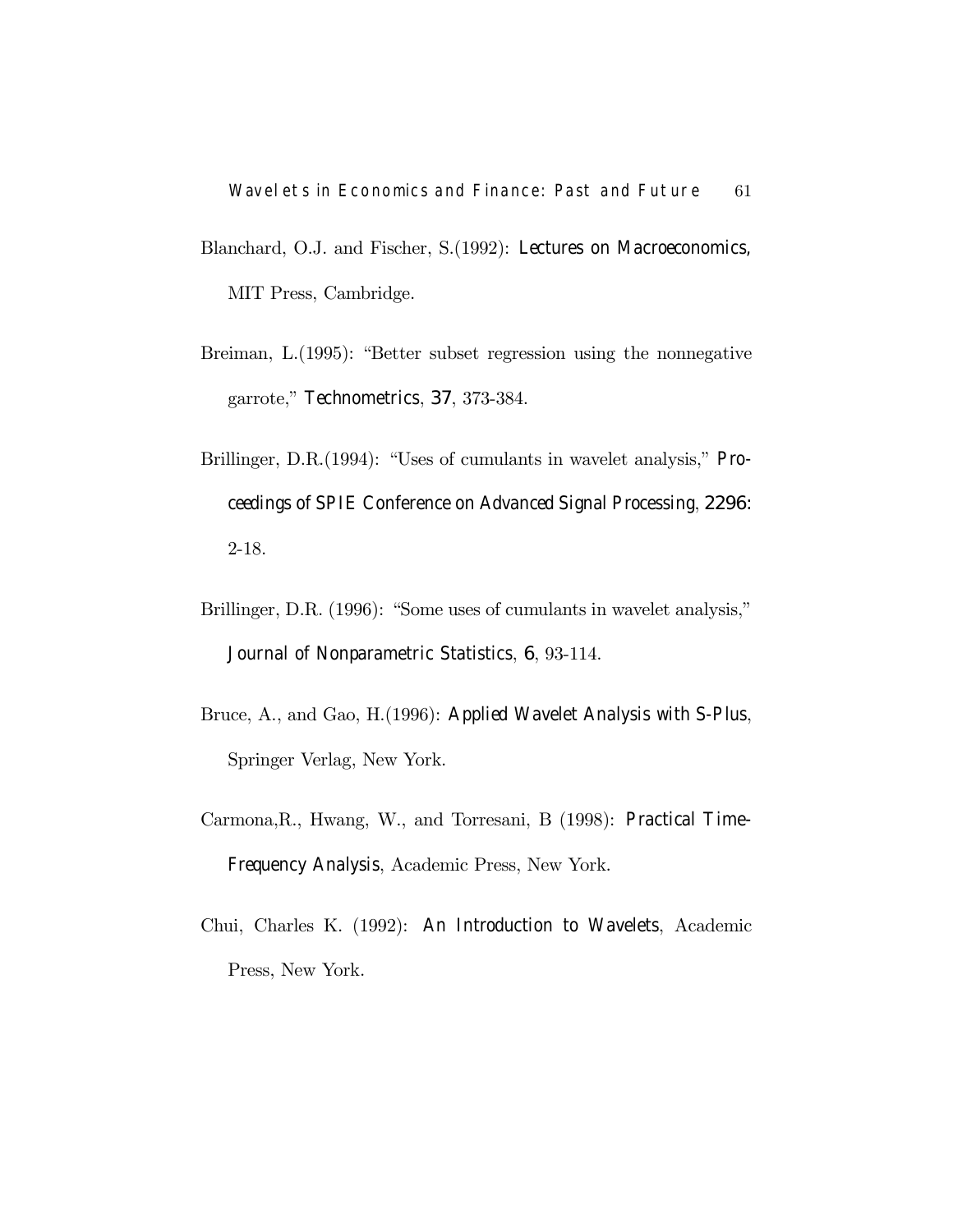- Diebold, F.X. (1998): Elements of Forecasting, South Western, Cincinnati.
- Donoho, D.L., and Johnstone, I.M. (1995): "Adapting to unknown smoothness via wavelet shrinkage," J. Amer. Statist. Ass., 90, 1200-1224.
- Donoho, D.L., and Johnstone,I.M. (1998): "Minimax estimation by wavelet shrinkage," Ann. Statist., 26, 879-921.
- Donoho, D.L., and Johnstone,I.M., Keryachariam, G. and Picard, D. (1995): "Wavelet shrinkage: asymptopia?" J. R. Statis. Soc. 57, 301-369.
- Fan, Y. and Whitcher, B. (2001): "A wavelet solution to the spurious regression of fractionally differenced processes," Economics Working paper, Vanderbilt Univ.
- Frances, P.H., and Dijk, D.van (2002): Non-linear time series models in empirical finance, Cambridge Press, Cambridge.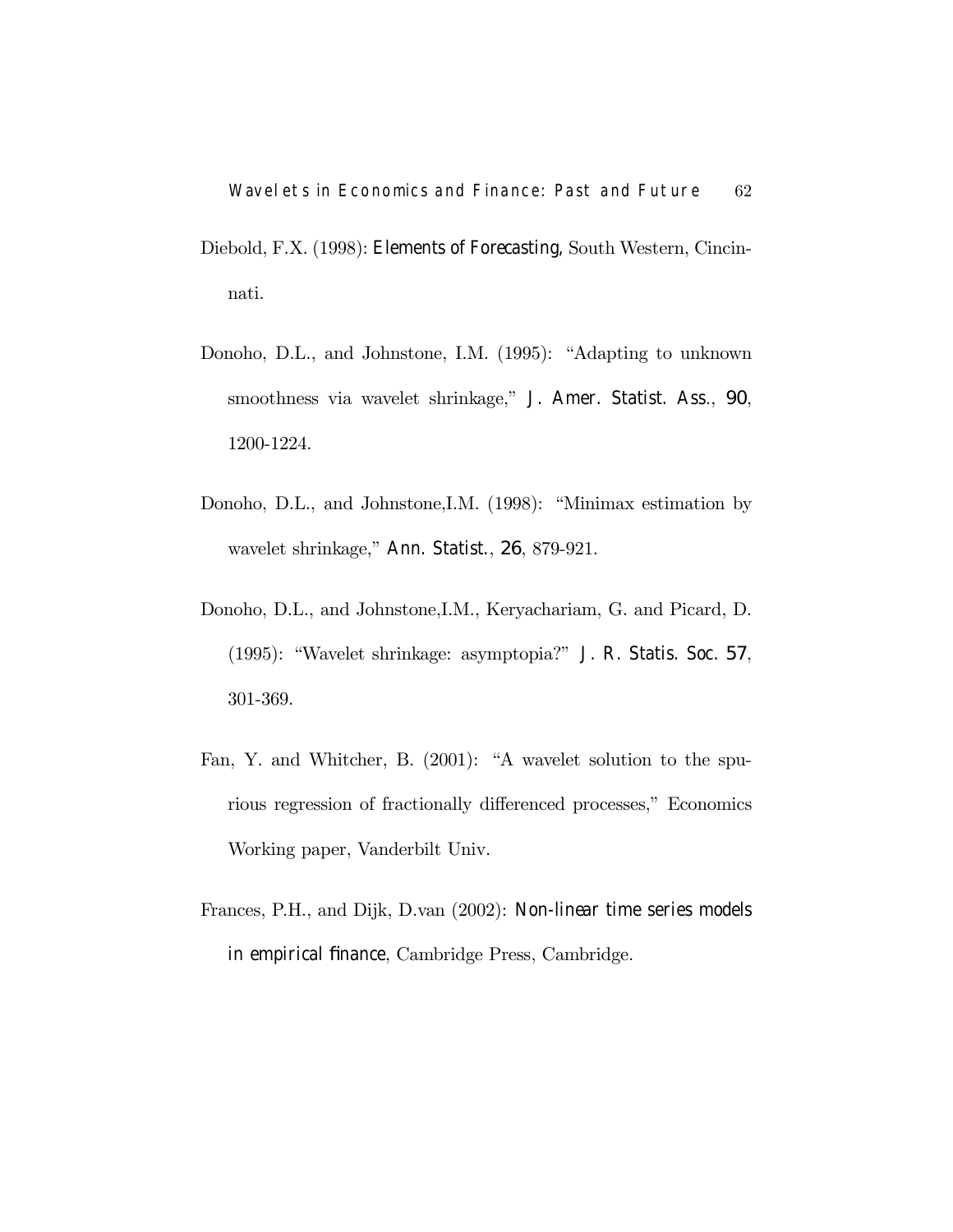- Fryzlewicz, P., van Bellegem, S., and von Sachs, R. (2002): "Forecasting non-stationary time series by wavelet process modelling," Technical Report 0208, Institute de Statistique, Univ. Catholique de Louvain.
- Gencay,R., Selcuk, F., Whitcher, B. (2001): "Differentiating intraday seasonalities through wavelet multi-scaling," Physica A, 289, 543- 556.
- Gencay,R., Selcuk, F., Whitcher, B. (2001a): "Scaling properties of foreign exchange volatility," Physica A, 289, 249-266.
- Gencay,R., Selcuk, F., Whitcher, B. (2002): An Introduction to Wavelets and Other Filtering Methods in Finance and Economics, Academic Press, New York.
- Gencay,R., Selcuk, F., Whitcher, B. (2002a): "Robustness of systematic risk across time scales," informal University of Windsor working paper.
- Hardle, C., Kerkyacharian, G., Picard, D., and Tsybakov, A. (1998):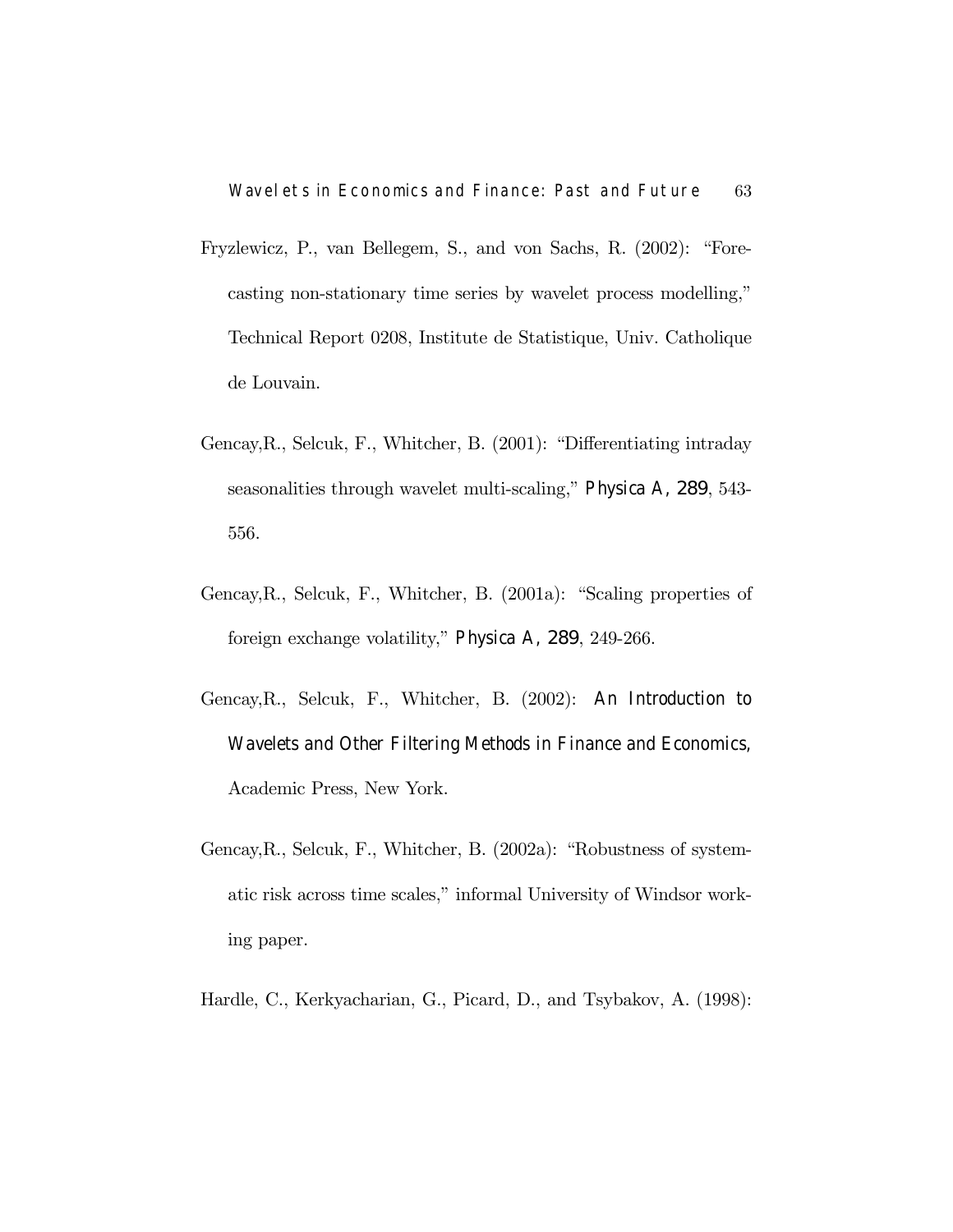Wavelets in Economics and Finance: Past and Future 64 Wavelets, Approximation, and Statistical Applications, Springer Verlag, New York.

- Henderson, J.M., and Quandt, R.E.(1980): Micro-economic Theory, McGraw-Hill, New York.
- Hess-Nielsen, N. and Wickhauser, B. (1996): "Wavelet and timefrequency analysis," Proceedings of the IEEE, 84(4), 523-540.
- Jensen, M.(1999): "An Approximate wavelet MLE of short and long memory parameters," Studies in Nonlinear Dynamics and Economics, Academic Press, San Diego.
- Jensen, M.(1999a): Using wavelets to obtain a consistent ordinary least squares estimator of he long-memory parameter," Journal of Forecasting, 18(1), 17-32.
- Jensen, M. J., and Liu, M. (2002): "Do Long Swings in the Business Cycle Lead to Strong Persistence in Output," Univ. of Missouri Dept.of Economics Working paper.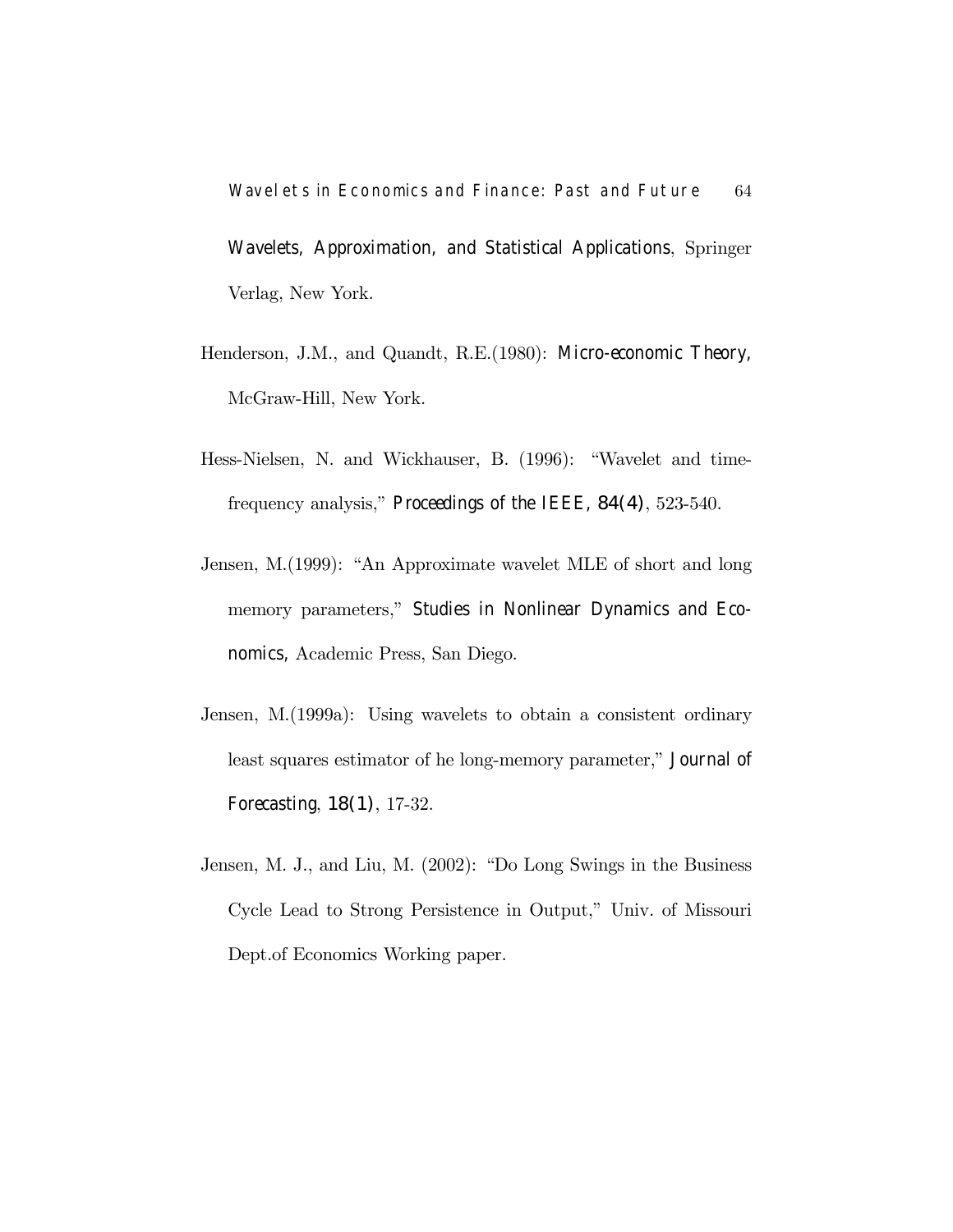- Johnstone, I.M., and Silverman, B. (1997): "Wavelet Threshold Estimators for Data with Correlated Noise," J. R. Statist.Soc., B. 59, 319-351.
- Li, T.H., and Hinich, M. (2002): "A filter bank approach for modeling and forecasting seasonal patterns," Technometrics, 44(1), 1-14.
- Mallat, S. (1989): "A Theory of Multiresolution Signal Decomposition: The Wavelet Representation," IEEE Transactions on Pattern Analysis and Machine Intelligence, 11, 674-693.
- Mallat,S. and Zhang, Z. (1993): "Matching Pursuits with Time-Frequency Dictionaries," IEEE Transactions on Signal Processing, 41, 3397-3415.
- "On the phase of least-asymmetric scaling and wavelet filters," Techinical Report TR-95-15, Dept. of Mathematics, Imperial College of Science, Technology, and Medicine.
- McCoy, E.J., and Walden, A.T. (1996): "Wavelet analysis and syn-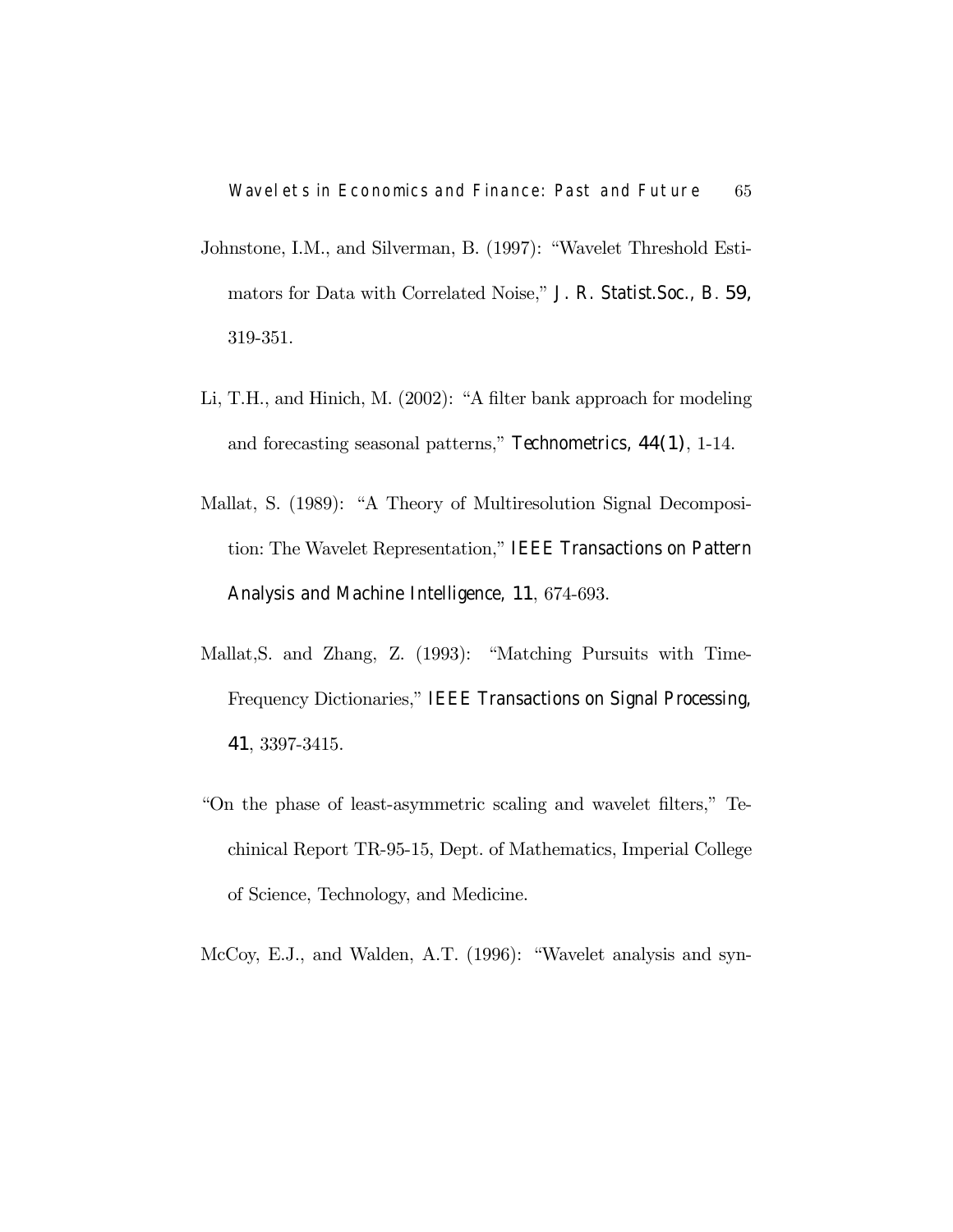Wavelets in Economics and Finance: Past and Future 66 thesis of stationary long-memory processes," Journal of Computational and Graphical Statistics, 5(1), 26-56.

- Nerlove, M., Grether, D.M., and Carvalo, J.L. (1979): Analysis of Economic Time Series, Academic Press, New York.
- Percival, D.B., and Walden, A.T.(2000): Wavelet Methods for Time Series Analysis, Cambridge Press, Cambridge.
- Ramsey, James B. (1996): "If Nonlinear Models Cannot Forecast, What Use Are They?", Studies in Nonlinear Dynamics and Econometrics (SNDE), 1, No. 2, July, 65-86.
- Ramsey, J. B., Zaslavsky, G., and Usikov, D. (1995): "An Analysis of U. S. Stock Price Behavior Using Wavelets," Fractals, Vol. 3, No. 2, 377-389.
- Ramsey, J. B. and Zhang, Z. (1996): "The Application of Waveform Dictionaries to Stock Market Index Data," Predictability of Complex Dynamical Systems, edited by Yurii A.Kravtsov and James Kadtke, Springer-Verlag, 189-208.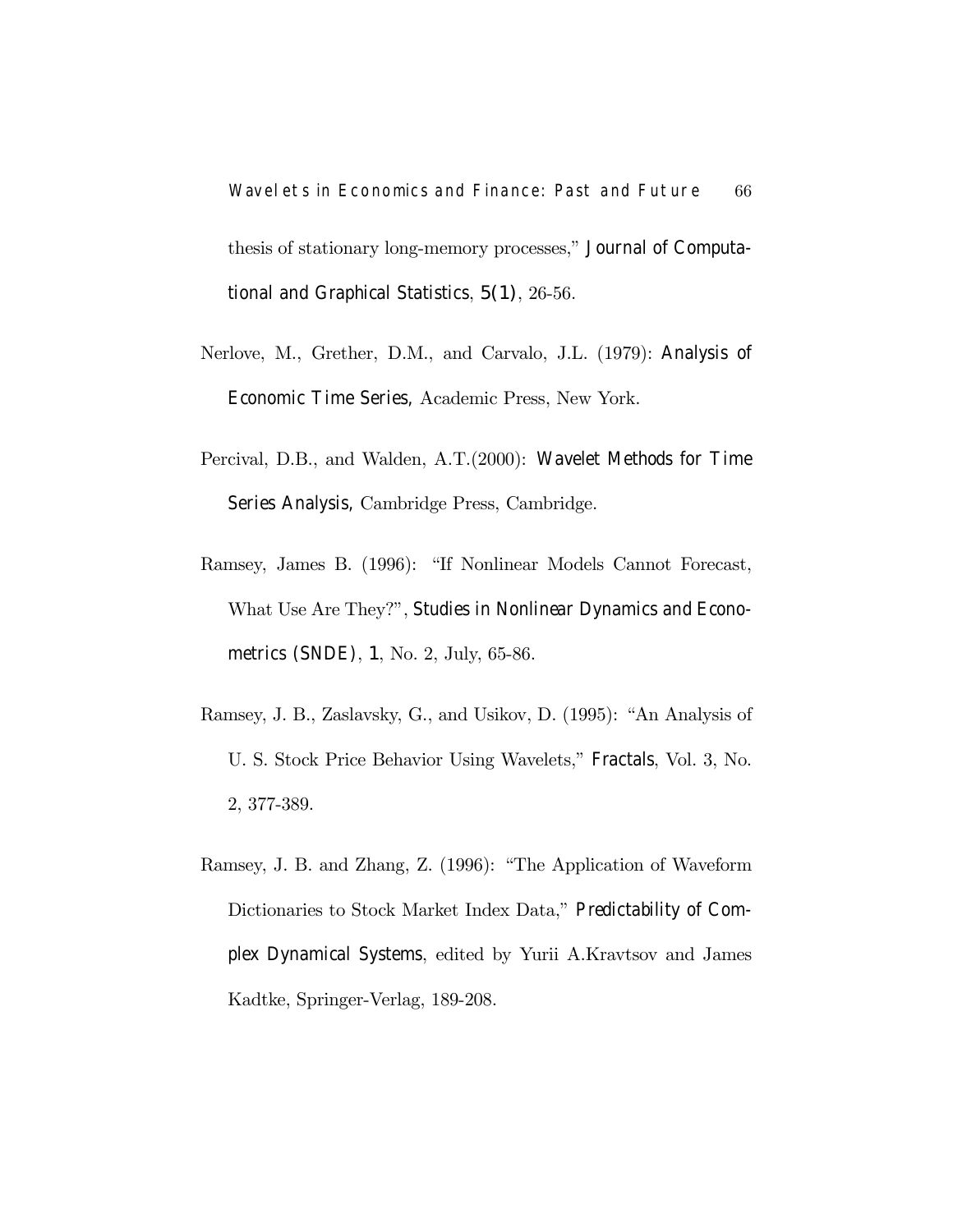- Ramsey, J. B. and Zhang, Z. (1997): "The Analysis of Foreign Exchange Rates Using Waveform Dictionaries," Journal of Empirical Finance, 4, 341-372.
- Ramsey,J.B., and Lampart, C. (1998): "The Decomposition of Economic Relationships by Time Scale Using Wavelets: Money and Income," Macroeconomic Dynamics, 2, 49-71.
- Ramsey, J. B., and Lampart,C.(1998a): "The Decomposition of Economic Relationships by Time Scale Using Wavelets: Expenditure and Income," Studies in Nonlinear Dynamics and Econometrics, 3, No. 4, 23-42.
- Ramsey,J. B. (1999): "The contribution of wavelets to the analysis of economic and financial data," Phil. Trans. R. Soc.Lond.A, 357, 2593-2606; reprinted in Wavelets, edt. Silverman B.W. and J.C. Vassilicos, Oxford Univ. Press, Oxford, 1999, Chapter 12, 221-236.

Ramsey,J. B. (1999a): "Regression over Time Scale Decompositions: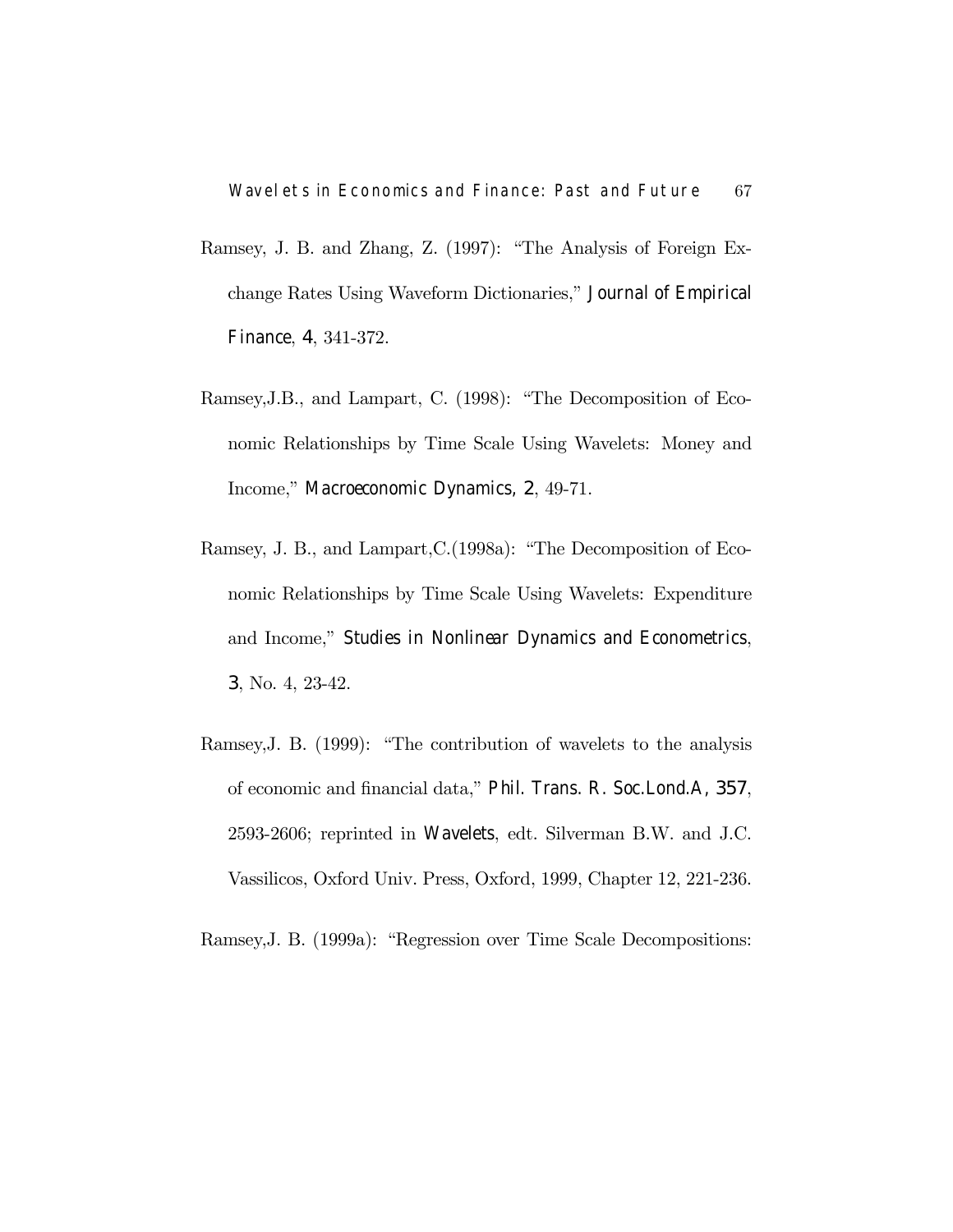Wavelets in Economics and Finance: Past and Future 68 A Sampling Analysis of Distributional Properties," Economic Systems Research, 11, No. 2, 163-183.

- Ramsey,J. B., and Thomson, D. (1999): "A Reanalysis of the Spectral Properties of Some Economic and Financial Time Series," Nonlinear Time Series Analysis of Economic and Financial Data, edt. Philip Rothman, Kluwer Academic Press, Boston, 45-85.
- Ramsey,J. B., and Anderson, H. (2002): "U.S. and Canadian industrial production indices as coupled oscillators," Journ. of Econ. Dynamics and Control, 26, 33-67.
- Ramsay, J. O., and Ramsey, J. B. (2002): "Functional data analysis of the dynamics of the monthly index of nondurable goods production," Journ. of Econometrics, 107, 327-344.
- Serroukh, A., and Walden, A. T. (1998): "The Scale Analysis of Bivariate Non-Gaussian Time Series via Wavelet Cross-Covariance," Statistics Section Tech. Report, TR-98-02, Imperial College of Science, London.